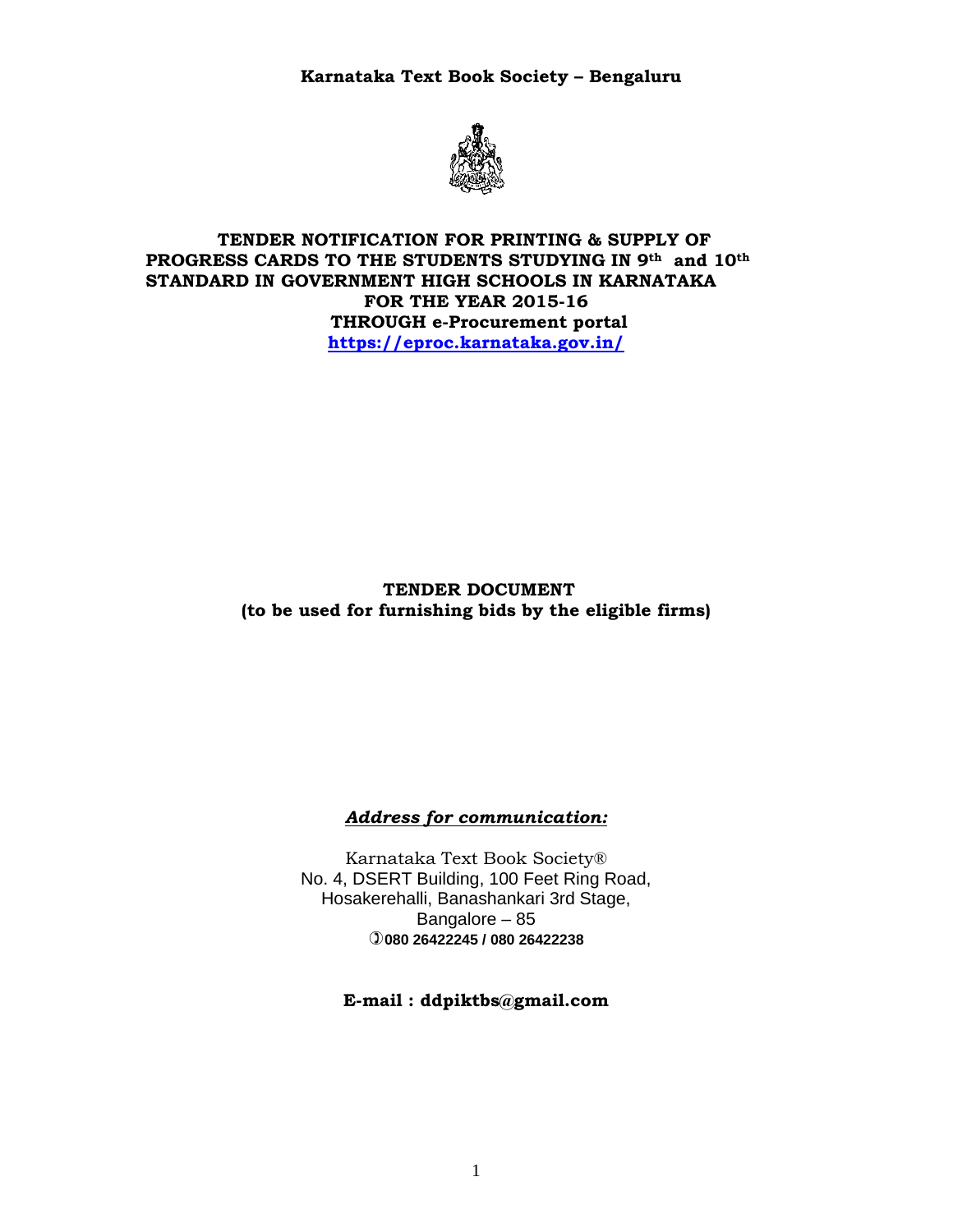## **CONTENTS OF BID DOCUMENT**

| <b>SECTION</b> | <b>DESCRIPTION</b>                                                            | PAGE NO. |
|----------------|-------------------------------------------------------------------------------|----------|
|                | <b>INVITATION FOR BID</b>                                                     | $3-4$    |
| Н              | DESCRIPTION AND SCOPE OF THE<br><b>CONTRACT</b>                               | 5        |
| III            | <b>INSTRUCTIONS TO BIDDERS</b>                                                | $5 - 14$ |
| IV             | TERMS AND CONDITIONS OF CONTRACT                                              | 15-27    |
| V              | <b>SCHEDULE OF REQUIREMENTS</b>                                               | 28-29    |
| VI             | TECHNICAL SPECIFICATIONS                                                      | 30       |
| <b>VII</b>     | PARTICULARS OF DISTRICTS TO WHICH<br>PROGRESS CARDS ARE TO BE<br>TRANSPORTED. | 31       |

# II **LIST OF DOCUMENTS TO BE SUBMITTED IN FIRST ENVELOPE (Except Table III)**

| <b>TABLE</b> | <b>DESCRIPTION</b>                                           | PAGE NO   |
|--------------|--------------------------------------------------------------|-----------|
|              | <b>BID FORM</b>                                              | $32 - 33$ |
| $_{\rm II}$  | <b>EARNEST MONEY DEPOSIT BANK</b><br><b>GUARANTEE FORM</b>   | 34        |
| Ш            | PERFORMANCE SECURITY FORM                                    | 35        |
| <b>III</b> A | <b>CONTRACT FORM</b>                                         | 36-37     |
| IV           | STATEMENT OF PAST PERFORMANCE<br><b>DURING LAST 3 YEARS</b>  | 38        |
| V            | FORMAT OF ACCEPTANCE OF<br><b>IMPLEMENTATION SCHEDULE</b>    | 39        |
| VI           | <b>UNDERTAKING</b>                                           | 40        |
| VII          | PARTICULARS OF PRINTERS / PUBLISHERS                         | 41        |
| <b>VIII</b>  | CHECK LIST OF DOCUMENTS TO BE<br>SUBMITTED IN FIRST ENVELOPE | 42-43     |

## III **LIST OF DOCUMENTS TO BE SUBMITTED IN SECOND ENVELOPE**

| <b>TABLE</b> | <b>DESCRIPTION</b>  | <b>PAGE NO</b> |
|--------------|---------------------|----------------|
| τv           | ` SCHEDIII F<br>`н' |                |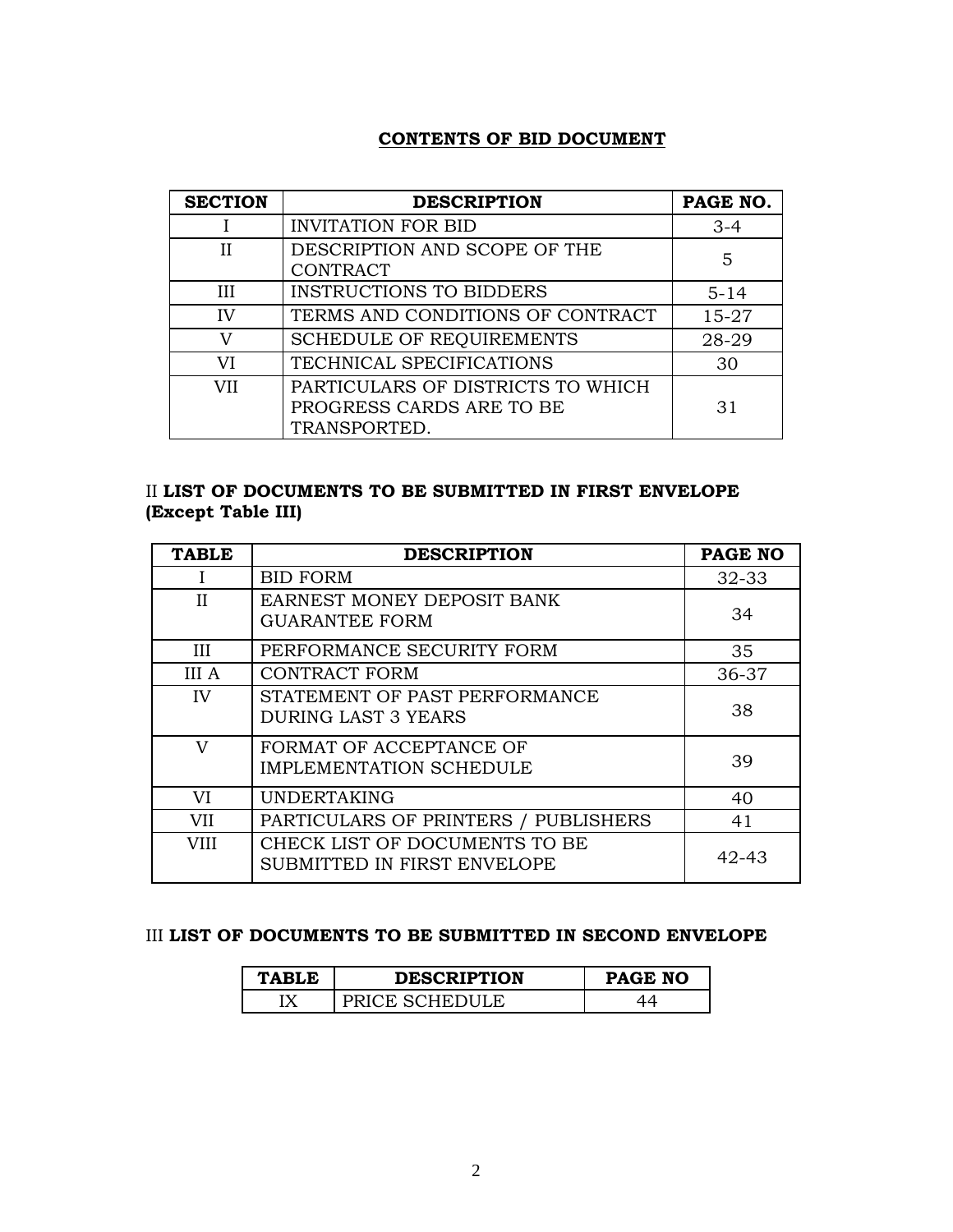#### **Karnataka Text Book Society® No. 4, DSERT Building, 100 Feet Ring Road, Hosakerehalli, Banashankari 3rd Stage, Bangalore – 85 080 26422245 / 080 26422238 E-mail : ddpiktbs@gmail.com**

#### **INVITATION FOR BID**

## **SECTION -I**

### **For Printing & Supply of Progress cards to the Students Studying in Government High Schools in Karnataka for the Year 2015-16**

1.1 Karnataka Text Book Society – Karnataka hereby invites Technical & Commercial Tenders from officially registered & eligible Printers / Publishers in Karnataka for the printing and supply of Progress cards F.O.R destination to all the 34 Districts in the State.

| 1           | Tender Reference                                                                                                                                  | A7:KTBS/Progress Cards2015-<br>16/69/2015-16 dt: 02.09.2015                                                                                                                      |  |
|-------------|---------------------------------------------------------------------------------------------------------------------------------------------------|----------------------------------------------------------------------------------------------------------------------------------------------------------------------------------|--|
| 2           | Date of commencement of issue<br>of Tender documents                                                                                              | Dt: 03.09.2015 11-00 hrs IST                                                                                                                                                     |  |
| 3           | Pre bid meeting Date and Venue                                                                                                                    | Dt: 09.09.2015 11-00 hrs IST                                                                                                                                                     |  |
| 3           | for<br>date and<br>time<br>Last<br>submission of Technical<br>and<br>Commercial bids                                                              | Dt: 18.09.2015 17-30 hrs IST                                                                                                                                                     |  |
| 4           | Date & Time of opening of first<br>Cover (Technical Bid)                                                                                          | Dt: 21.09.2015 11-00 hrs IST                                                                                                                                                     |  |
| $5^{\circ}$ | Date & Time of opening<br>οf<br>second Cover (Financial Bid)                                                                                      | Dt: 25.09.2015 11-00 hrs IST                                                                                                                                                     |  |
| 5           | <b>Bid Security</b>                                                                                                                               | Rs.50,000/-                                                                                                                                                                      |  |
| 6           | Venue of pre bid conference, &<br>place of issue of bid document,<br>acceptance and opening<br>of<br>tenders &<br>address<br>for<br>communication | <b>Karnataka Text Book Society®</b><br>No. 4, DSERT Building, 100 Feet Ring<br>Road,<br>Hosakerehalli, Banashankari 3rd Stage,<br>Bangalore - 85<br>0080 26422245 / 080 26422238 |  |

Managing Director, Karnataka Text Book Society, Bengaluru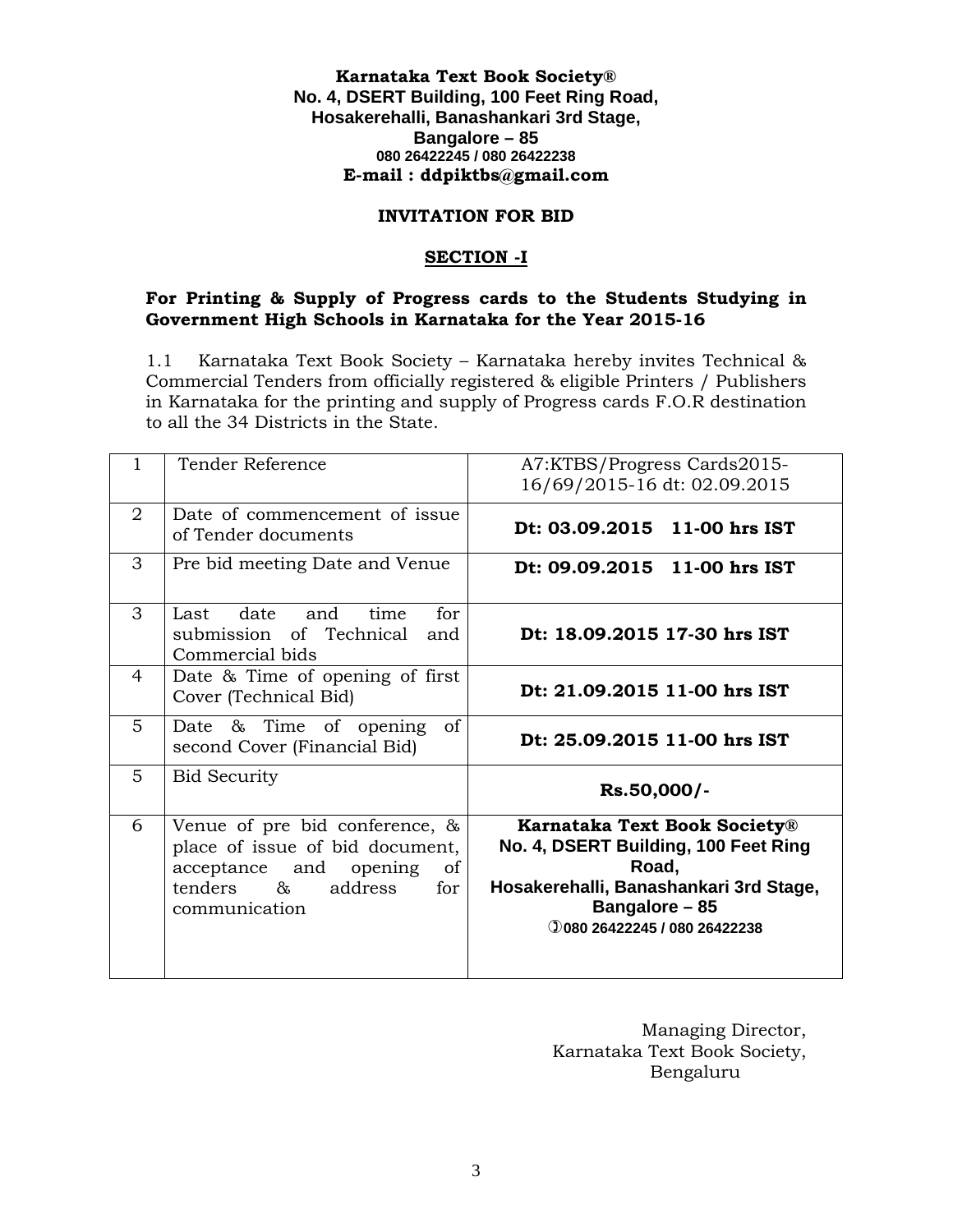## **1.2 RFP Document Available on Internet**

1.2.1 The document is available on the internet in the website http://www.eproc.karnataka.gov.in and www.ktbs.kar.nic.in The same can be downloaded from the internet.

1.2.2 It may be noted that all subsequent notification, changes and amendments on the project/documents would be posted only on the following website. http://www.eproc.karnataka.gov.in and also in http: //www.ktbs.kar.nic.in

1.2.3 The bidders will be required to register themselves with the center for e-governance to participate in the bidding process and also get necessary digital signature certificates. The details of the process of registration and obtaining the digital signature certificates are available on the website http://www.eproc.karnataka.gov.in. Necessary training and hands on experience in handling e-procurement system could be obtained from the center for e-governance. Necessary details could also be obtained over telephone at **080 26422245 / 080 26422238** 

1.2.4 The KTBS intends to follow a single stage, electronic process developed and maintained by the centre for e-governance, DPAR (AR), Government of Karnataka, for selection of the successful bidder for the project. Bidders would need to submit the following documents through the Electronic mode as part of their proposal:

- a. Documents relating to establishing the qualification of the bidder in terms of the qualification criteria set out in this RFP Document ("Qualification Submissions").
- b. Documents relating to technical aspects of the project ("Technical Proposal"), and
- c. Financial proposal ("Price Proposal") for the project.
- 1.2.5 The evaluation of the proposals would be carried out in two stages.

1.2.6 The first stage would involve a test of responsiveness based on Qualification Submissions. The information of the bidders relating to their experience and financial capability would be evaluated. Bidders meeting the experience and financial capability criteria as set out in this RFP Document shall be short-listed ("Qualified Bidders") for further evaluation.

1.2.7 In the second stage, the Price Proposals of the Technically Qualified bidders would be evaluated based on the specified evaluation criteria for the Price Proposal in order to identify the Preferred Bidder.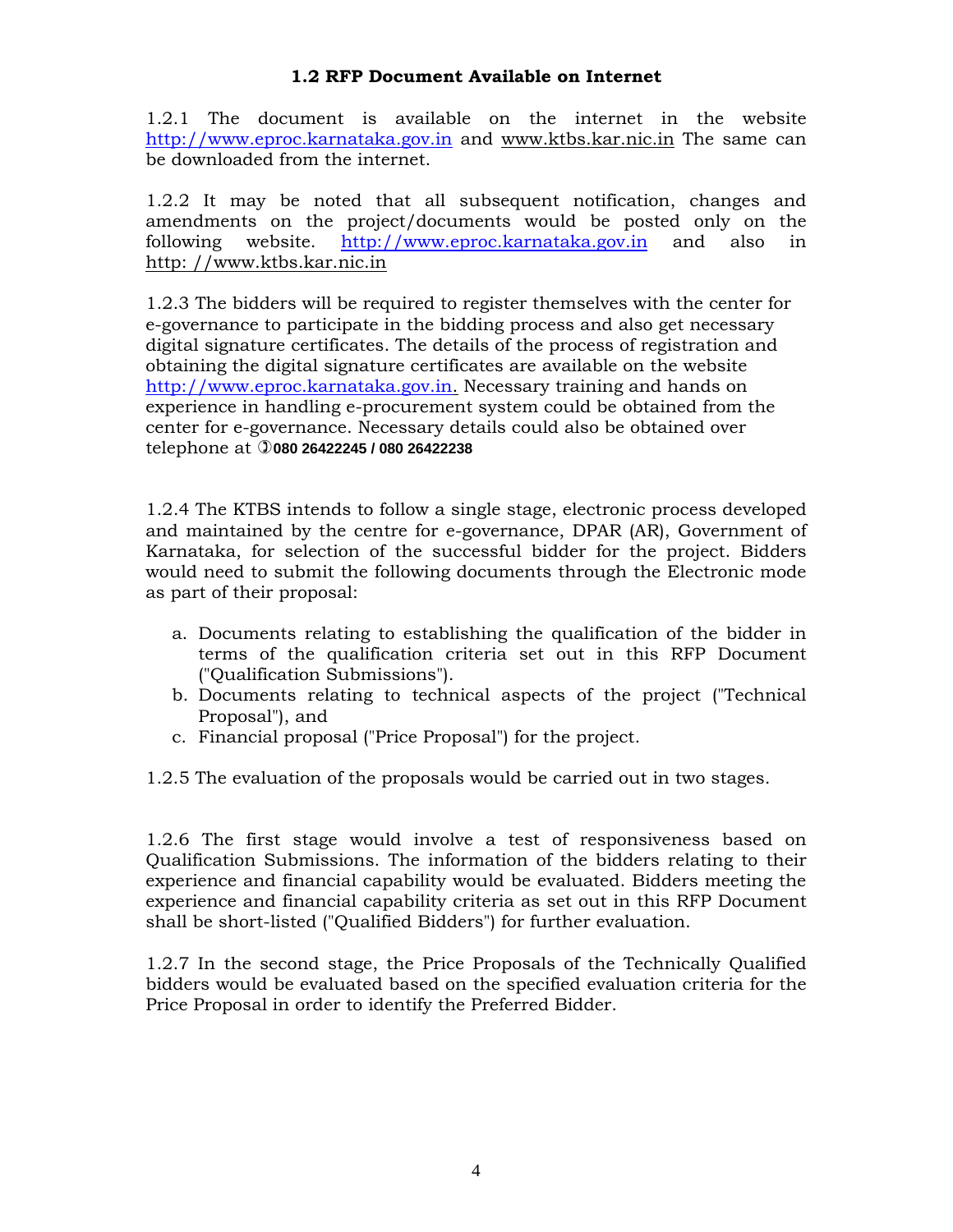#### **SECTION - II**

#### **DESCRIPTION AND SCOPE OF THE CONTRACT**

### **The Bidder, herein after called "the supplier" is required to print and supply the progress cards & F.O.R destination to all the 34 Districts in the State, herein after called "the Contract" for which Bids are invited.**

The printing and supply of progress cards for class 9th and 10th . These progress cards need to be printed and supplied F.O.R destination in Kannada.

The approximate number of progress cards to be printed for various classes medium wise is given in the following table.

| Sl.No | <b>Classes</b> | Kannada  | <b>Total</b> |
|-------|----------------|----------|--------------|
|       | IX             | 4,24,000 | 4,24,000     |
| 2     | X              | 3,34,000 | 3,34,000     |
|       | Total          | 7,58,000 | 7,58,000     |

#### **Progress cards for classes 9th and 10th**

The detailed district wise, class wise requirement of the progress cards is given in Section VII.

The Total quantity of Progress cards to be printed is **7,58,000**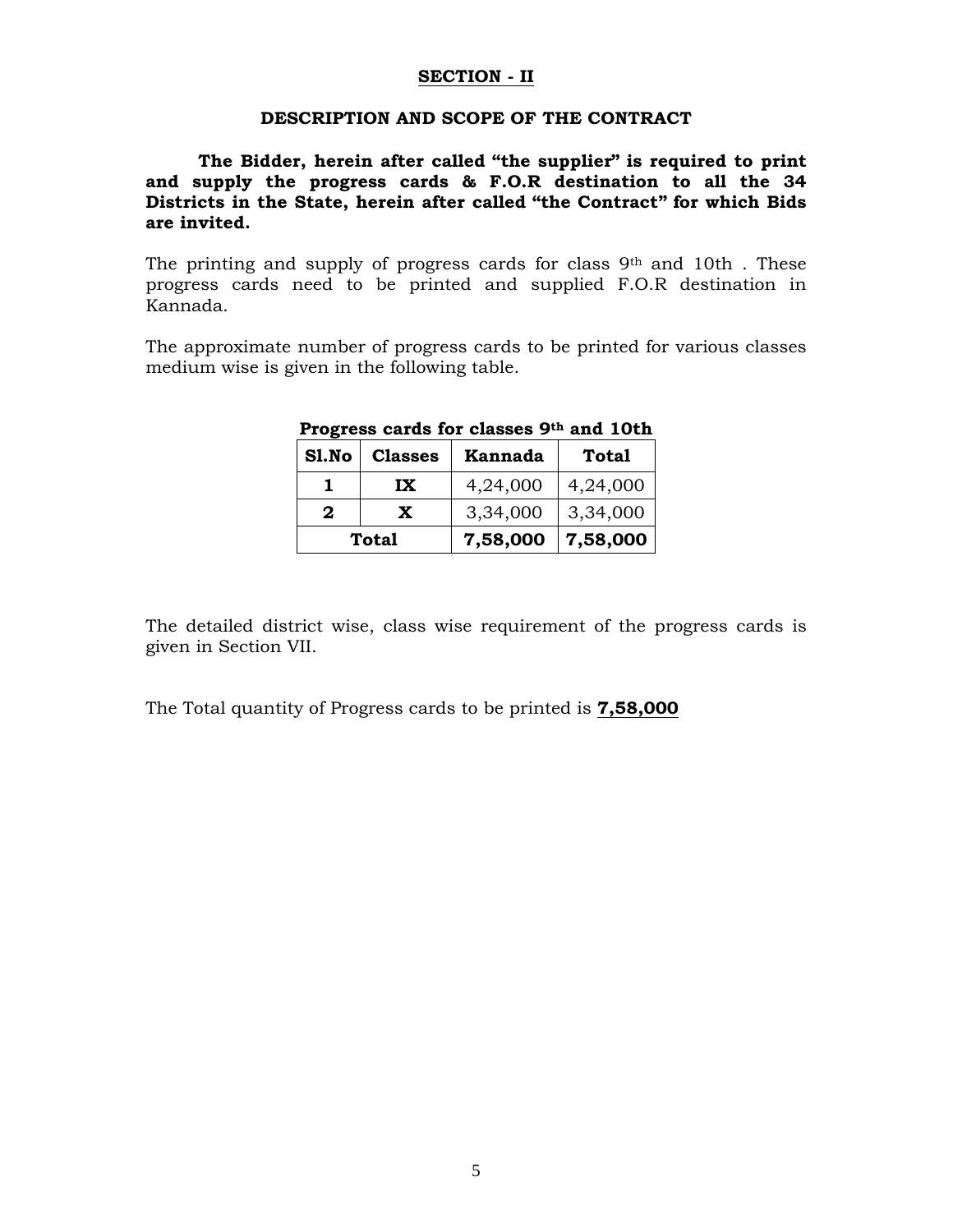#### **SECTION – III**

#### **INSTRUCTIONS TO BIDDERS**

#### **A. Introduction**

 Karnataka Text Book Society, Bangalore proposes to distribute Progress cards to all pupils studying in Government Schools during the year 2015-16. Bids are invited in two cover system- Technical & Commercial Bids from the registered & eligible printers / publishers in Karnataka for the printing of Progress cards as per the particulars to be given from this office and F.O.R destination to all the 34 Districts in the State.

#### **1. Eligible Bidders**

#### **1.1 Minimum eligibility criteria for participation in the bids:-**

- Minimum of 3 years' experience in printing / publication work and the firm should have its own printing and or publication facility anywhere in the State.
- The Bidder should have Technical capability / facilities for the printing / publication work in respect of printing of books. The bidder should have experience in the printing of books of educational value & relating to State Govt. offices / Educational Institutions / Reputed Private Institutions.
- The bidder should have an average annual turn-over of Rs.10 lakhs in each year during the last 2 years.
- The bidder shall have executed a similar order for printing of the value not below Rs.10.00 lakhs. The value of the single billing corresponds to the number of packages the bidder is bidding for.
- The bidder should not have violated any of the major conditions regarding printing/publication and should not have been black listed by any government department or organisation.
- 1.2 Interested and eligible bidders may furnish the Technical and Commercial Bids for printing of Progress cards and F.O.R destination to all the 34 Districts in the State.

1.3 All bids must be accompanied by Bid security as specified in section I and submitted on or before the prescribed date, at place and time given in section I of this document. Bids submitted without Bid security will be summarily rejected.

1.4 Interested and eligible Bidders may download the prescribed Bidding document from the **website: http://eproc.karnataka.gov.in. or** http: //www.ktbs.kar.nic.in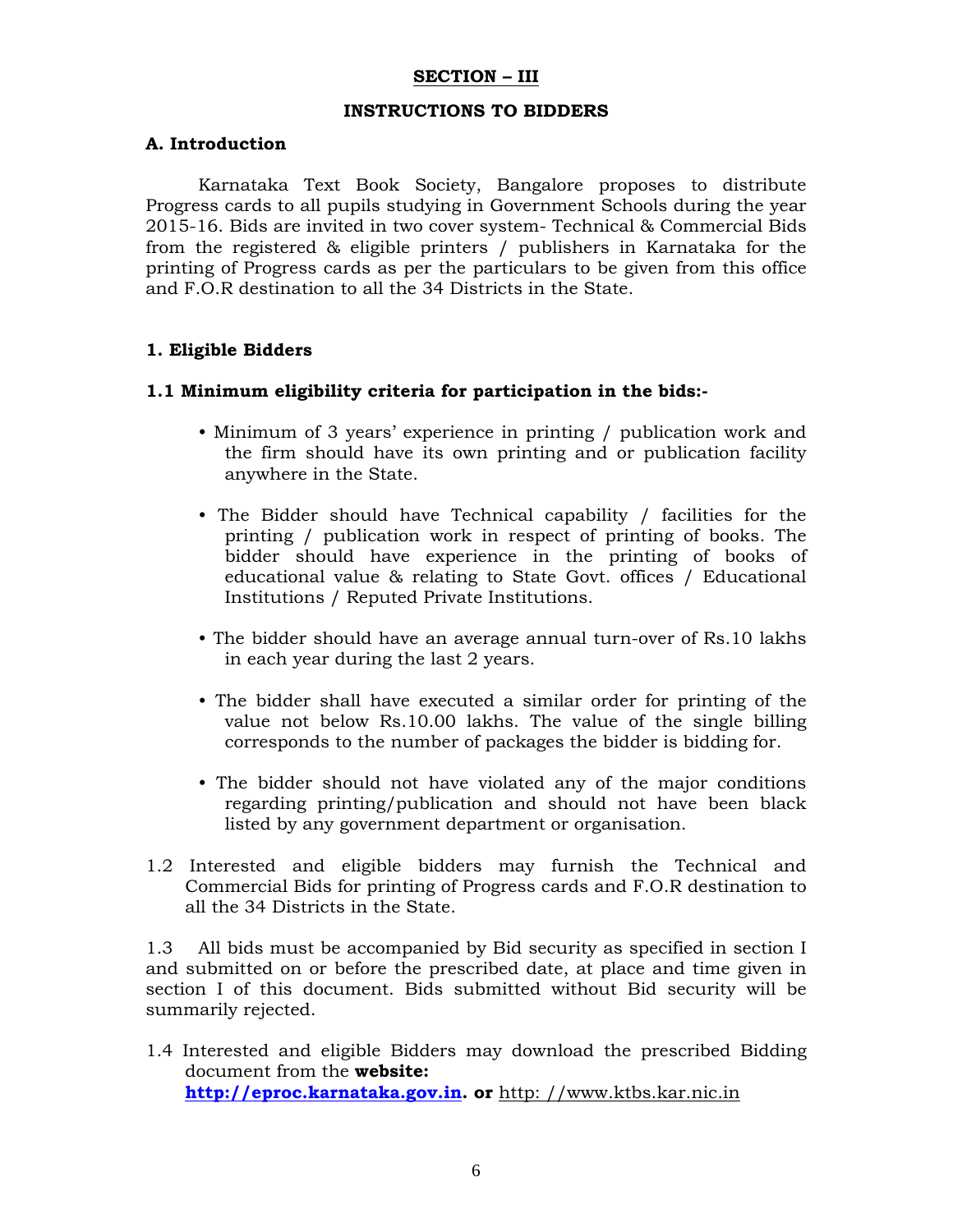Request for tender application received through phone/telegram/phonogram/fax will not be entertained.

1.5 Interested and eligible Bidders obtain further information and Examine Specimen Progress cards during office hours from the Karnataka Text Book Society® No. 4, DSERT Building, 100 Feet Ring Road, Hosakerehalli, Banashankari 3rd Stage,Bangalore – 85, **080 – 26422238** 

# **2 Cost of Bidding**

2.1 The bidder shall bear all costs associated with the preparation and submission of its bid, and the Managing Director, Karnataka Text Book Society, Bangalore, herein after referred to as " the Purchaser" will in no case be responsible or liable for these costs, regardless of the conduct or outcome of the bidding process.

## **B. Tender Document -**

# **3. Content of bidding documents**

- 3.1 The Bidding documents for printing & F.O.R destination of Progress cards to all the 34 Districts in the State will contain the following particulars :-
	- 1. Invitation for Bids Section I
	- 2. Description and scope of the contract Section II
	- 3. Instructions to Bidders Section III
	- 4. Terms and Conditions of Contract (General and Special) Section IV
	- 5. Schedule of requirements Section V
	- 6. Technical Specifications as per section VI
	- 7. District wise particulars of progress cards to be printed & transported section VII
	- 8. Bid Form. As per Table I
	- 9. Earnest money deposit Bank Guarantee form As per Table II
	- 10. Performance security form. As per Table III
	- 11. Contract form III A
	- 12. Statement of past performance as per Table IV
	- 13. Acceptance of Implementation schedule as per Table V
	- 14. Undertaking as per Table VI
	- 15. Particulars of printers / publishers as per table VII
	- 16. Check list of documents to be submitted in first envelope (Technical bid ) VIII
	- 17. Price schedule (Commercial Bid) to be submitted in second cover as per Table IX
- 3.2 The Bidder is expected to examine all instructions, forms, terms and specifications in the Bidding Documents. Failure to furnish all information required by the Bidding Documents or submission of a Bid not substantially responsive to the Bidding Documents in every respect or incomplete bid document will be at the Bidder's risk and may result in rejection of its Bid.

## **4 Amendment of Bidding Documents**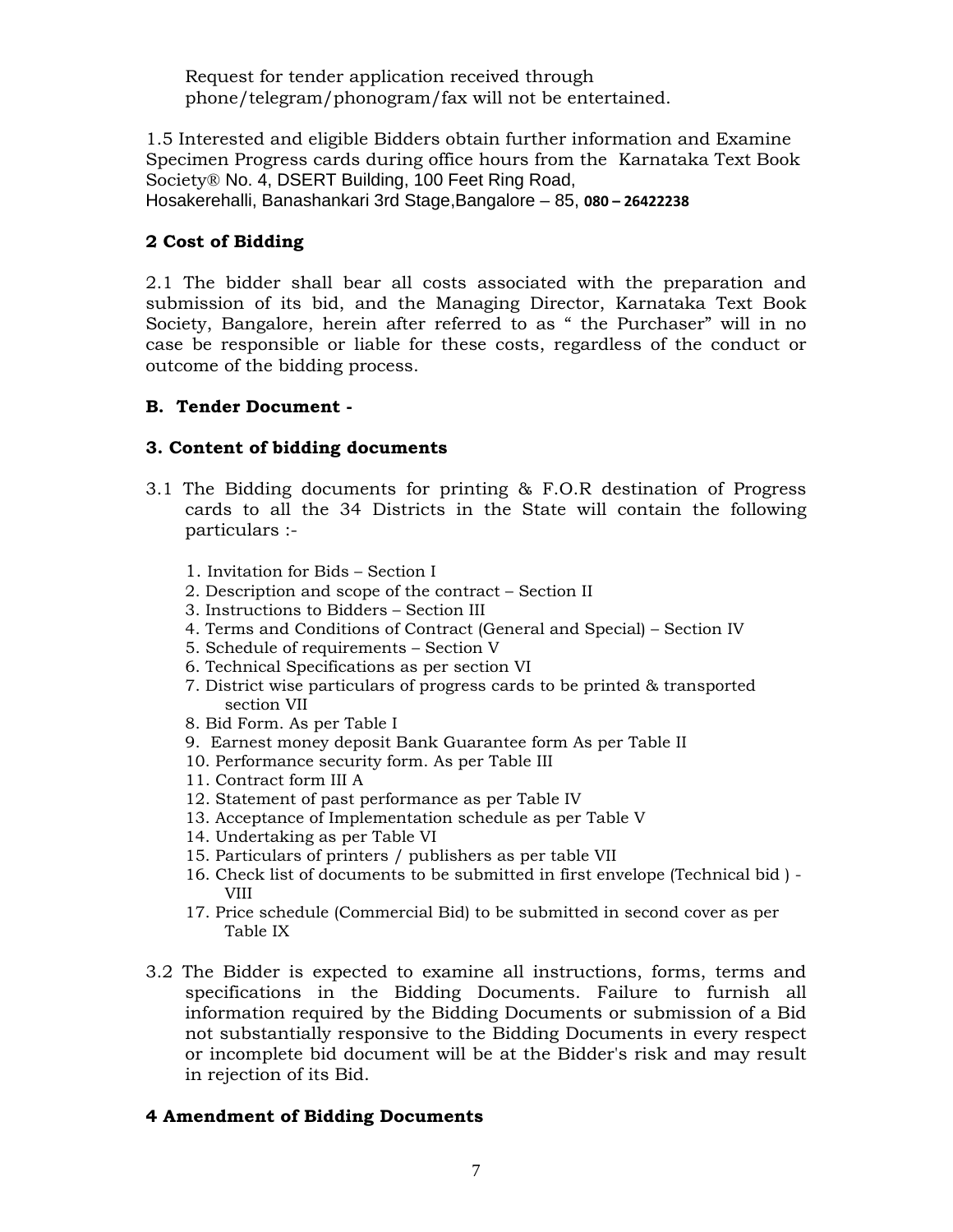4.1 At any time prior to the deadline for submission of Bids, the Purchaser may, for any reason, whether at its own initiative or in response to a clarification requested by a prospective Bidder, modify the Bidding Documents by amendment.

4.2 The amendment will be notified in writing to all prospective Bidders who have received the Bidding Documents and will be binding on them.

4.3 In order to allow prospective Bidders reasonable time in which to take the amendment into account in preparing their bid, the Purchaser may, at its discretion, extend the deadline for the submission of bids.

## **C. Preparation of Tender**

## **5. Language of Bid**

5.1 The Bid prepared by the Bidder and all correspondence and documents relating to the bid exchanged by the Bidder and the Purchaser, shall be written in the Kannada or English language & Bid can be submitted through the e-tendering system in Kannada or English.

## **6. Documents Comprising the Bid**

The Bid prepared by the Bidder shall be submitted in comprising the following components:

## **7. Qualification submission** shall contain:

7.1. i. Attested copies of documents along with photo copies of all particulars showing that the bidder has the Financial, Technical and Service capability necessary to perform the contract and meet the criteria outlined in the qualification requirements and to fulfill this all Bids submitted shall include the following information. **Bid security should be submitted without fail.** 

- ii. Attested photocopies showing the legal status, place of registration and principal place of business of the firm.
- iii. Attested photocopies of documents showing that the firm had an average turnover of Rs.10.00 lakhs per Year in printing / publication during the last 2 years i.e. 2013-14 & 2014-15. Photocopies of Audited financial statement issued by registered Chartered Accountant should be enclosed.
- iv. Attested Copies of Sales tax Registration and Sales tax returns filed during the last 3 years i.e. 2012-13, 2013-14 & 2014-15.
- v. Attested copies of acknowledgement of Income tax returns filed in the last 3 Years Viz. 2012-13, 2013-14 & 2014-15.
- vi. Attested photocopies showing that the firm has been registered in State Govt. / Central Govt. / Related Authority.
- vii. Particulars of the firm or its branches having printing unit in Bangalore or in other places of the State.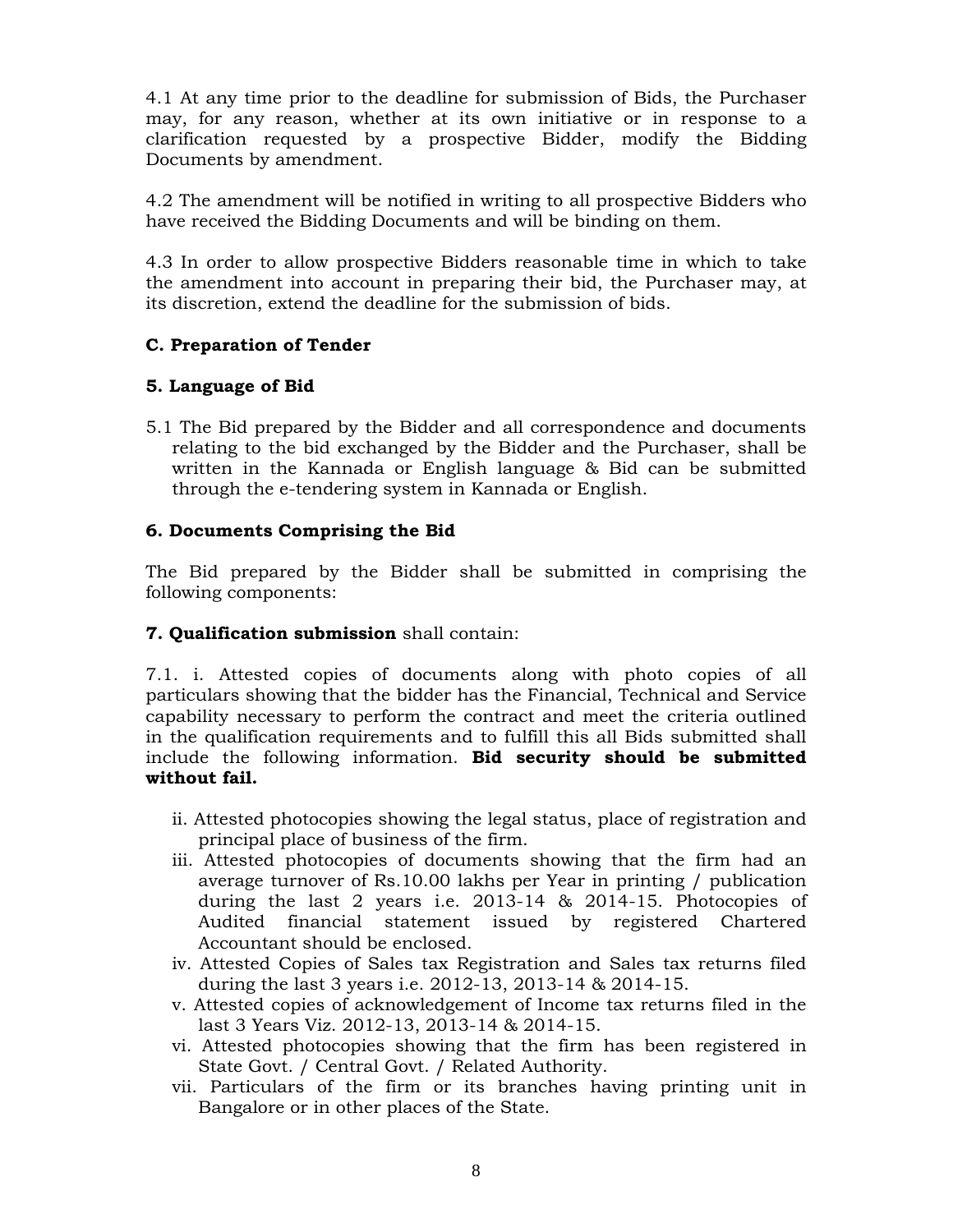viii. Bid form as per Table I.

- ix. Bid security should be deposited in the manner as prescribed by the centre for e-governance.
- x. Particulars of the Firm as per Table VII
- xi. Statement of past performance during the last 3 years as per Table IV
- xii. Format of Acceptance of Implementation schedule as per Table V.
- xiii. Undertaking as per Table VI.
- xiv. Checklist of Documents to be submitted in First Envelope as per Table VIII.
- xv. Sample paper to be used for printing work, duly attested by the Bidder.

## **The Second Stage** shall contain:

The rate quoted for printing & supply of progress cards F.O.R destination to all the 34 Districts in the State for different paper specification separately. The rate quoted should include all taxes levied by the State & Central Govt., Packing charges, F.O.R destination charges etc.

## **The rate quoted for the printing & F.O.R destination of one (01) progress card should be mentioned clearly both in words & figures separately.**

**The sample paper to be used for printing work to be submitted to this office on or before the last date fixed for the submission of the bid. The quality of the paper to be mentioned clearly on the sample paper and attested by the Bidder with seal of the firm.** 

**However keeping in view the capabilities of the bidders and the urgency of the materials, one bidder will be selected for one or all the packages based on the price proposal submitted by it and for capacity to execute the work within the scheduled time. The decision of the Managing Director, KTBS shall be final and binding on the bidder and no disputes shall be entertained in this regard.** 

**Financial rate for two specification should be mentioned clearly. Based on the requirement, Managing Director, KTBS will take decision on one of the rates.**

#### **8. Price Schedule**

The Bidder shall complete the Price Schedule as per table VIII furnished in the Bidding Documents, indicating the cost towards printing & F.O.R destination of each progress card as per the Technical specifications mentioned in the section V. This office will not supply paper for printing work. Further this office will not pay any extra charges over and above rate quoted by the Bidder.

**9. Fixed price:** Prices quoted by the Bidder shall be fixed during the bidder's performance of the contract and not subject to variation on any account. A bid submitted with an adjustable price quotation will be treated as non - responsive and rejected.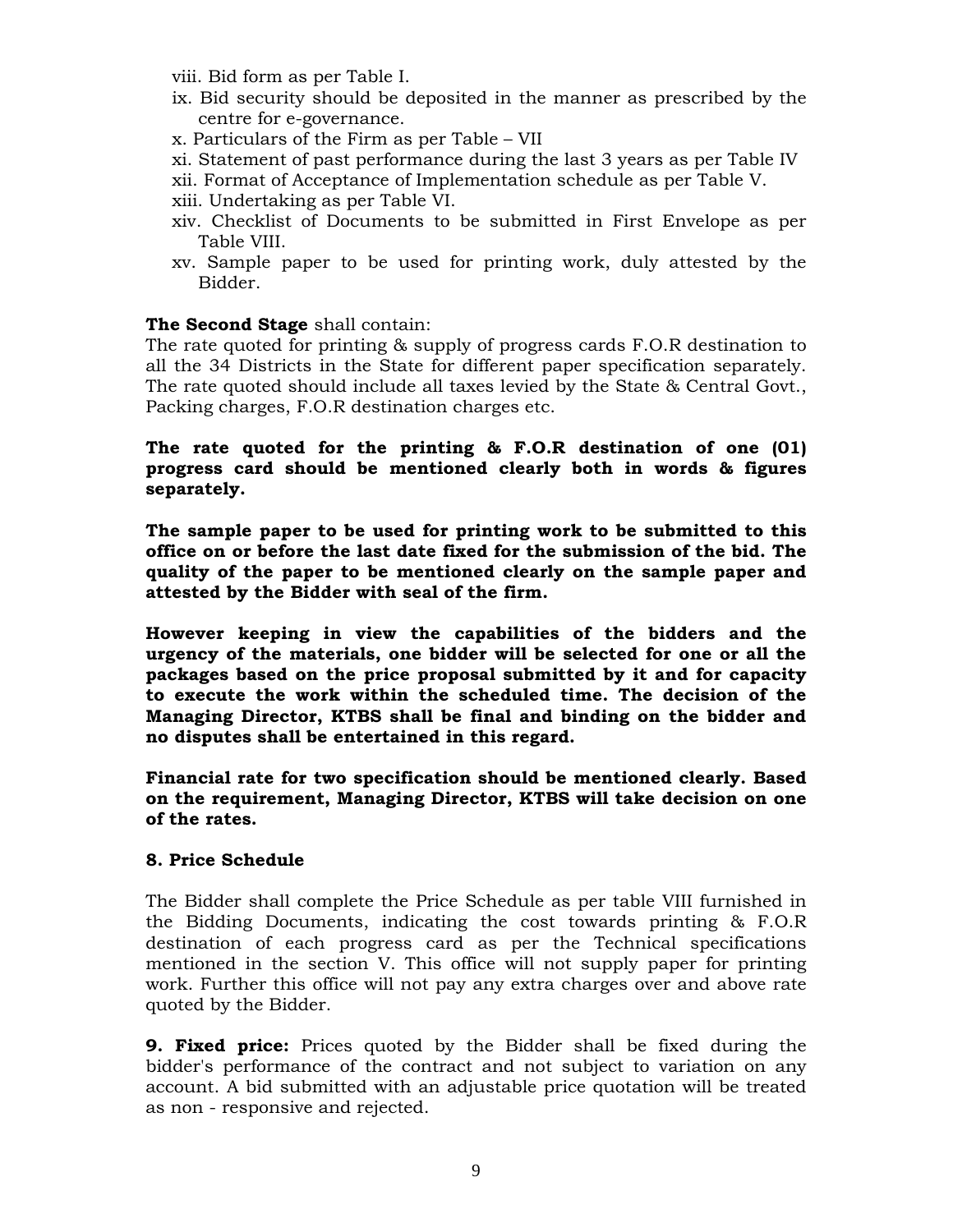**10. The Bidder must submit all the documents listed under clause 7.1 along with the Bid form in the electronic mode in order to qualify for consideration in the opening of the Second Stage containing the PRICE SCHEDULE as per Table IX.** 

### **11. Bid Security (Earnest Money Deposit)**

11.1 The Bidder shall furnish, as part of its bid, bid security of Rs.50,000 Those who wish to quote for the Package have to submit the EMD.

 Any Bid not in accordance with clause 10 and 11 above will be rejected.

 11.2 The Bid security is required to protect the purchaser against risk of Bidder's conduct, which would warrant the forfeiture of security.

- 11.3 The Bid security shall be in Indian Rupees and shall be in one of the following forms
- 11.3.1 EMD (Bid Security) and Tender processing fee should be paid through e-payments credit card, direct debit(internet banking), NEFT(National Electronic Fund Transfer), OTC(Over the counter)).

 The supplier/contractor's bid will be evaluated only on confirmation of receipt of the payment (EMD) in the GOK's central pooling a/c held at Bank.

#### **EMD amount will have to be submitted by the supplier/contractor taking in to account the following conditions**:

a. EMD will be accepted only in the form of electronic cash (and not through Demand Draft or Bank Guarantee) and will be maintained in the Govt's Central pooling account at Bank until the contract is closed.

 b. The entire EMD amount for a particular tender has to be paid in a single transaction.

11.4 Any Bid Security not secured in accordance with Clause 11.1 and 11.3 above will be rejected by the Purchaser as non-responsive.

11.5 Unsuccessful Bidders bid security will be discharged/returned as promptly as possible

- 11.6 The successful Bidder's Bid security will be adjusted towards performance security to be furnished by the Bidder before signing the contract agreement
- 11.7 The Bid security will be forfeited: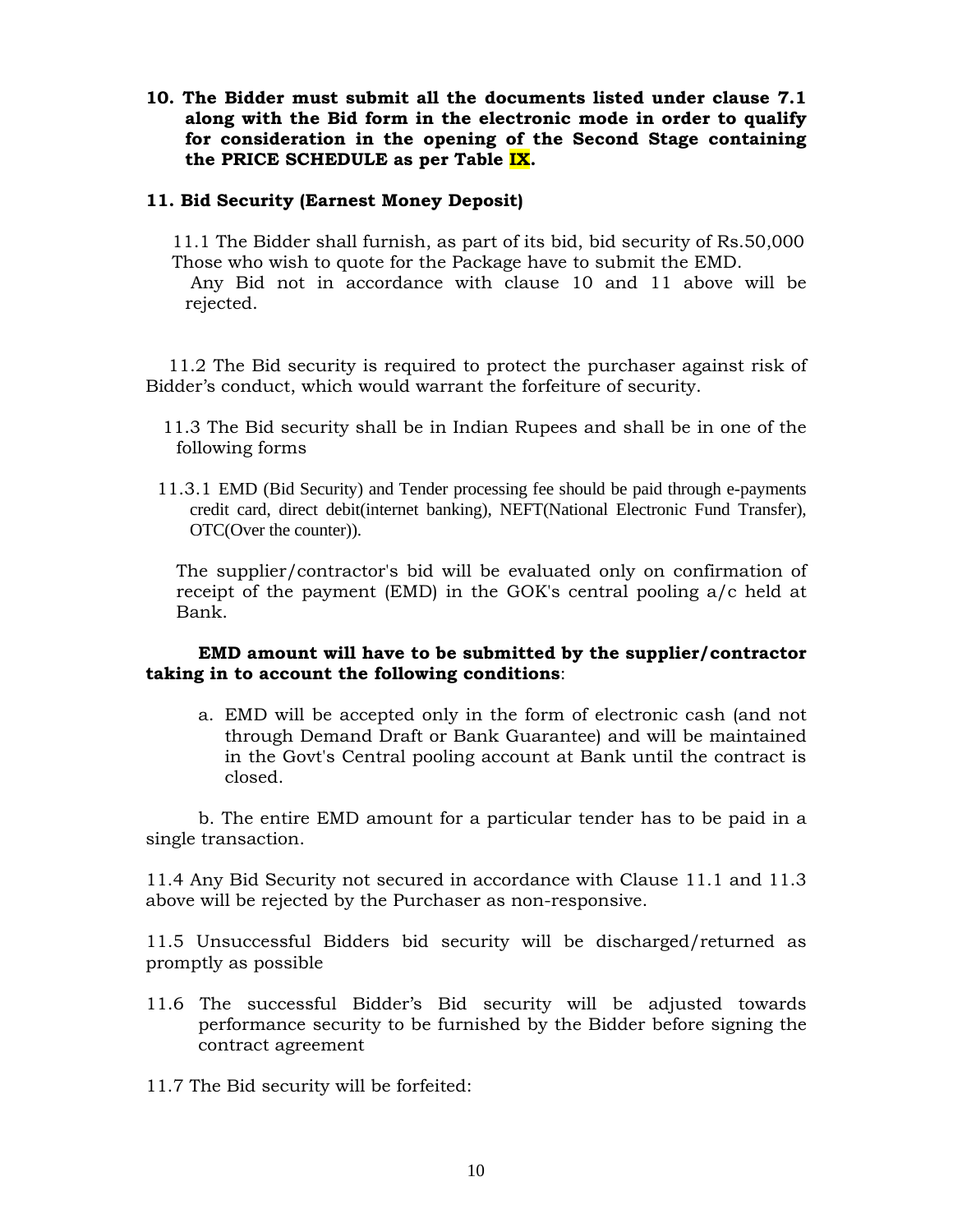- (a) If a Bidder withdraws his Bid during the period of Bid validity specified by the Bidder on the Bid Form; or
- (b) In case of a successful Bidder, if the Bidder fails,

(i) To sign the contract agreement with in the stipulated time

or

(ii)To furnish performance security.

## **12. Period of Validity of Bids**

12.1 Bids shall remain valid for 120 days after the date of opening of Second Envelope. A Bid valid for a shorter period shall be rejected by the Purchaser as non-responsive.

12.2 In exceptional circumstances, the Purchaser may solicit the Bidder's consent to an extension of the period of validity. The bid security provided under Clause 11 shall also be suitably extended. A Bidder may refuse the request without forfeiting its bid security. A Bidder granting the request will not be required nor permitted to modify its bid. The Bid security in respect of the Bidder who has refused to extend the validity of Bids can not be forfeited by the purchaser.

## **13. Format and Signing of Bid**

- 13.1 The Bidder shall prepare the bid and submit electronically which shall be considered to be final and no changes to will be accepted at the later stage for any reason.
- 13.2 In the Price Schedule mentioned at Annexure VIII the bidder should quote the rates for the printing and F.O.R. destination of one (01) progress card.

## **Submission of Tenders**

## **14. Sealing and Marking of Bids**

14.1 The bids shall be submitted in the electronic mode as prescribed by the centre for e-governance which shall be accepted and binding on the bidder. **15. Deadline for Submission of Bids** 

- 15.1 Bids must be received by the Purchaser at the address specified under Clause 15.2 not later than the time and date specified in the Invitation for Bids (section I). No extension of whatsoever will be given under any circumstances.
- 15.2. The purchaser shall not be responsible for any delay caused in submitting the bid. The time shown on the server shall be considered to be final and no dispute whatsoever shall be entertained in this matter.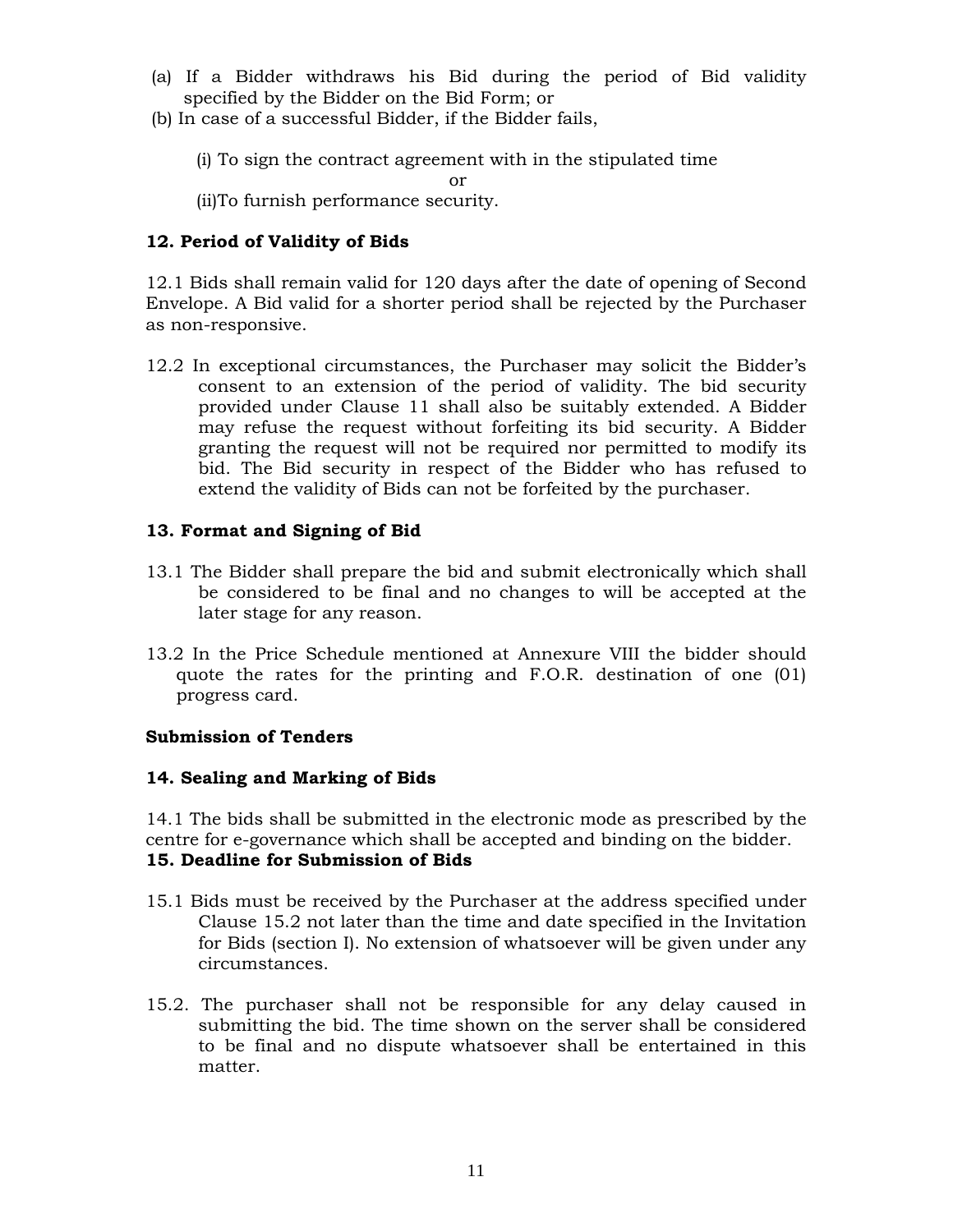15.3 The Purchaser may, at its discretion, extend this deadline for submission of bids by amending the Bid Documents in which case all rights and obligations of the Purchaser and Bidders previously subject to the deadline will thereafter be subject to the deadline as extended.

# **16. Late Bids**

16.1 Any Bid submitted by the bidder after the deadline for submission of bids prescribed by the Purchaser pursuant to clause 16, will be rejected by the system.

# **17. Modification and Withdrawal of Bids**

17.1. The Bidder may modify or withdraw its bid after the bid's submission, provided that written notice of the modification or withdrawal is received by the Purchaser prior to the deadline prescribed for submission of bids.

17.2 The Bidder's modification or withdrawal notice shall be prepared, sealed, marked and dispatched in accordance with the provisions of Clause 15.1 A withdrawal notice may also be sent by Fax but followed by a signed confirmation copy, post marked not later than the deadline for submission of bids.

17.3 No bid may be modified or withdrawn subsequent to the deadline for submission of bids

17.4 No bid may be withdrawn in the interval between the deadline for submission of bids and the expiration of the period of bid validity specified by the Bidder on the Bid Form. Withdrawal of a bid during this interval may result in the Bidder's forfeiture of its bid security.

# **18. Tender Opening and Evaluation of Tenders**

## **Opening of Bids by the purchaser**.

18.1 The Purchaser will open the Technical bids submitted in the electronic mode on the date and time specified.

18.2. The Bidders' Names, Bid Modifications, or Withdrawals, Bid prices, Discounts and the presence or absence of the requisite Bid security and such other details as the Purchaser, at its discretion, may consider appropriate will be announced at the time of opening.

18.3 Commercial bid of unqualified bidders will be returned and will not be opened under any circumstances.

## **19. Clarification of Bids**

19.1 During evaluation of Bids, the purchaser may, at its discretion, ask the Bidder for a clarification of its bid. The request for clarification and the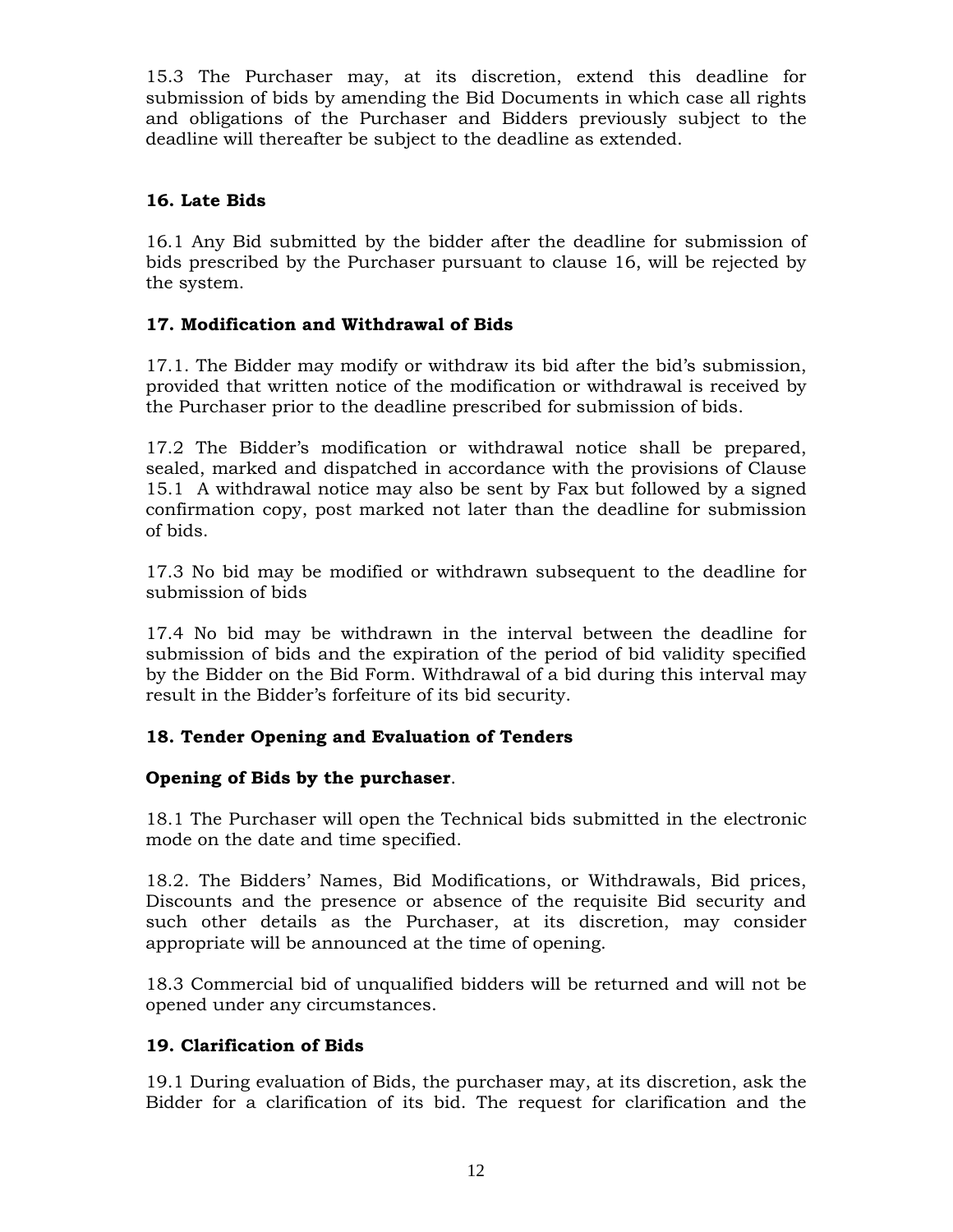response shall be in writing and no change in prices or substances of the Bid shall be sought, offered or permitted.

# **20. Preliminary Examination**

20.1 The purchaser will examine the Bids to determine whether they are complete, whether any computational errors have been made, whether required sureties have been furnished, whether the documents have been properly signed, and whether the bids are generally in order.

20.2 The purchaser may waive any minor infirmity or non-conformity or irregularity in a bid, which does not constitute a material deviation, provided such a waiver does not prejudice or affect the relative ranking of any bidder. If there is a discrepancy between words and figures, the lowest of the two shall prevail.

20.3 Prior to the detailed evaluation, pursuant to Clause 23, the Purchaser will determine the substantial responsiveness of each bid to the Bidding Documents. For purposes of these Clauses, a substantially responsive bid is one, which conforms to all the terms and conditions of the Bidding Documents without material deviations. Deviations from or objections or reservations to critical provisions such as those concerning Performance Security, Applicable Law and taxes and duties will be deemed to be a material deviation. The purchaser's determination of a bid's responsiveness is to be based on the contents of the bid itself without recourse to extrinsic evidence.

20.4 If a bid is not substantially responsive, it will be rejected by the Purchaser and may not subsequently be made responsive by the Bidder by correction of the non-conformity.

## **21. Evaluation and Comparison of Bids**

21.1 The Purchaser will evaluate and compare the bids previously determined to be substantially responsive, pursuant to clause 21.3.

21.2 The supply order will be awarded to the bidder who quotes the lowest rates per progress card in each of the specifications separately.

21.3. The Karnataka Text Book Society however reserves the right to invite the second lowest bidder or other bidders also for the negotiations and award may be given to such of the bidders who agree to print and supply F.O.R destinations at the rates quoted by the lowest bidder, in view of the urgency of the requirement of the progress cards.

21.4 Karnataka Text Book Society also reserves the right to award package or part thereof for each bidder keeping in view the quantity of progress cards it is capable of printing each day.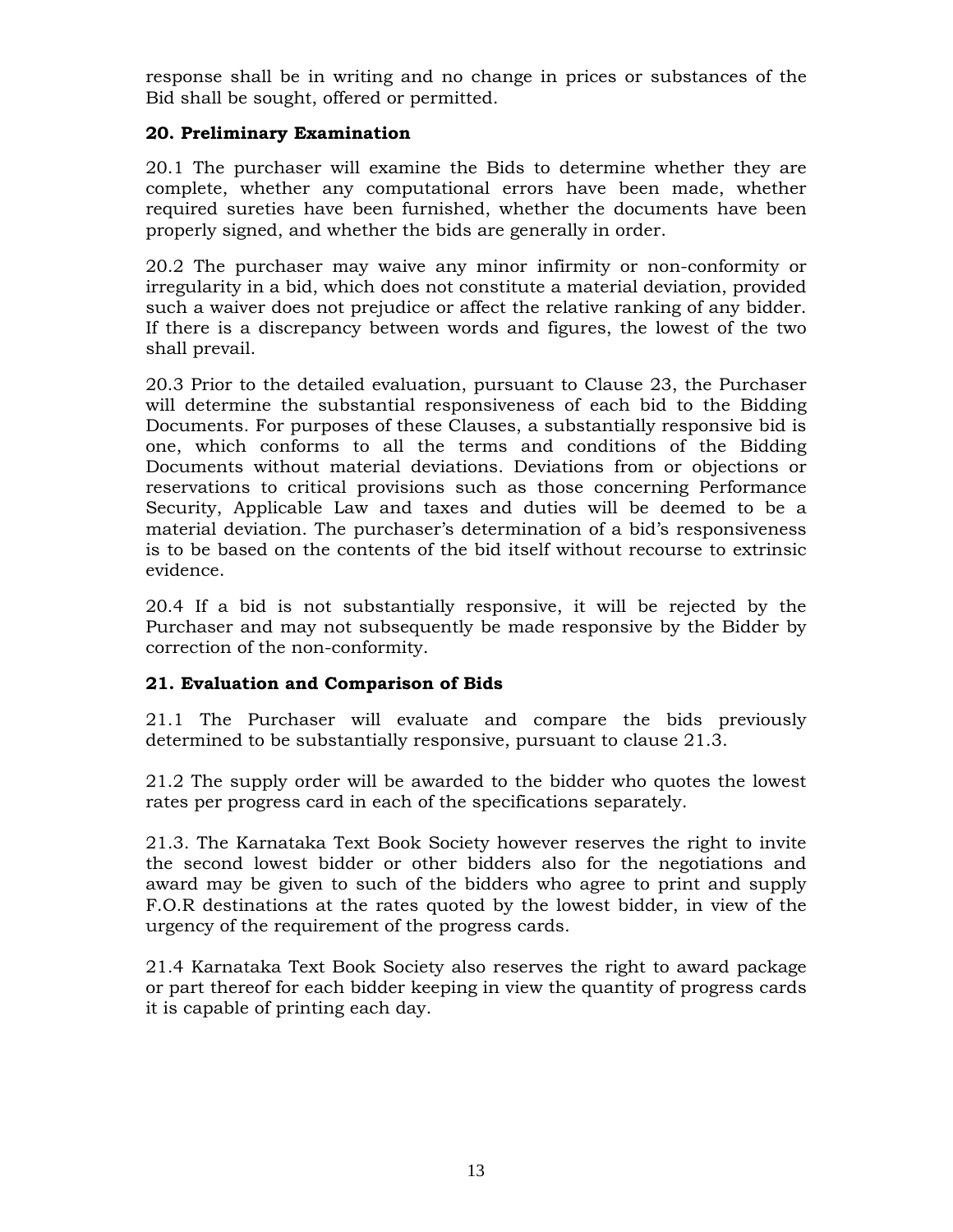### **22. ACCEPTANCE OR REJECTION OF BIDS:**

- a) The Managing Director, Karnataka Text Book Society, Bangalore reserves the right to accept or reject any bid and to annul the bidding process and reject all bids at any time prior to award of contract, without thereby incurring any liability or any obligation to inform the affected bidder or bidders of the grounds for the said action.
- b) Any Bid with incomplete information is liable for rejection.
- c) For each category of pre qualification criteria, the documentary evidence is to be produced duly attested by the bidder, serially numbered and uploaded in the e-procurement system. If the documentary proof is not enclosed for any/all criteria the Bid is liable for rejection.
- d) If any information given by the contractor is found to be false / fictitious, the contractor will be debarred for 3 years from participating in any other tenders of Govt.of Karnataka and will be black listed.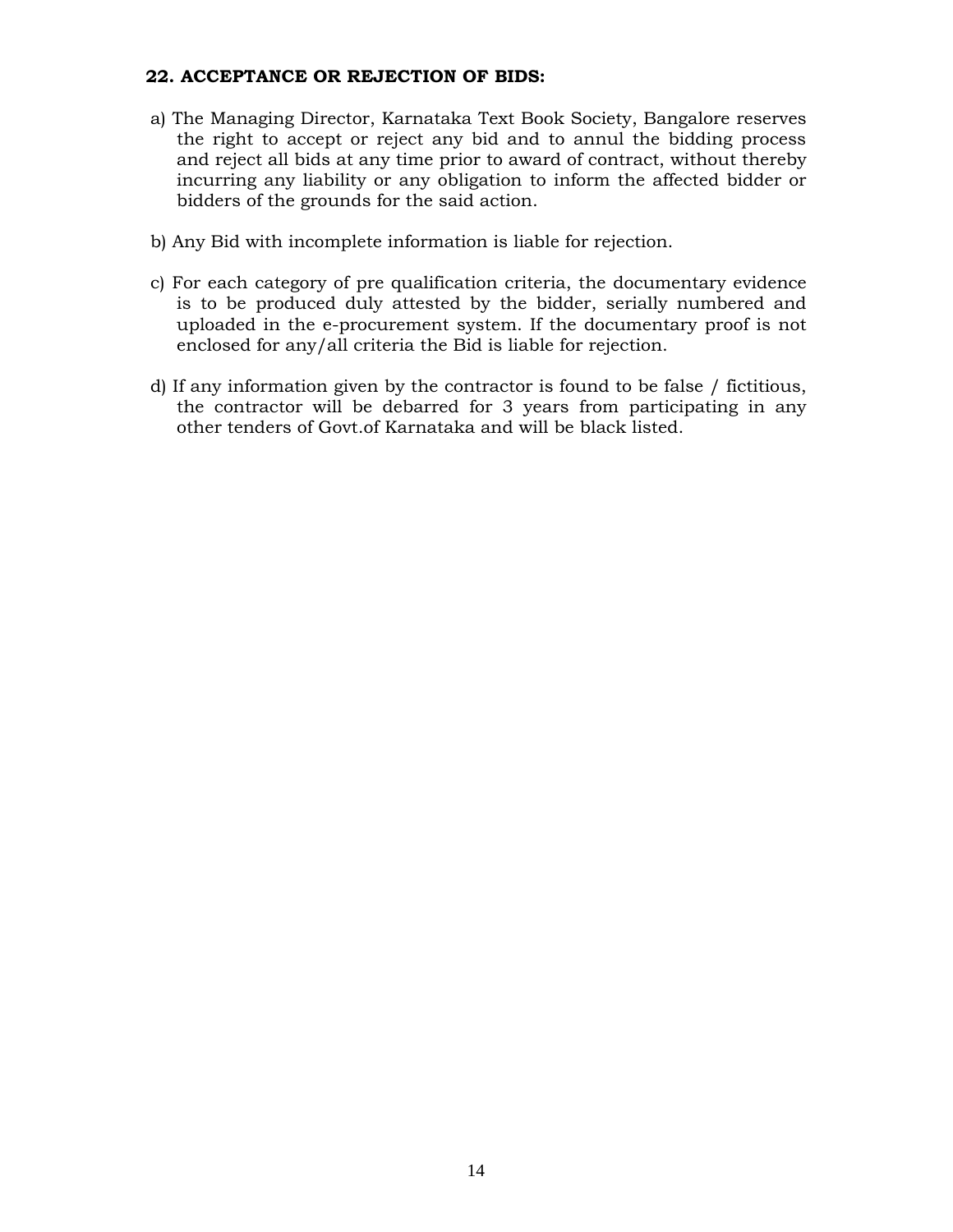### **SECTION -IV**

#### **TERMS AND CONDITIONS OF CONTRACT**

#### **GENERAL CONDITIONS OF CONTRACT**

The following are the General Conditions of Contract for printing of progress cards on F.O.R. destination to all the 34 Districts in the State, as per the specifications given in this document.

4.1. The successful Bidder should print the Progress cards as per details to be furnished from this office and F.O.R. destination to all the 34 Districts as per particulars provided in Section – VI. No separate amount will be paid for F.O.R. destination work and should be included in the rate quoted for printing.

4.2 The printed progress cards should be numbered and bundled in a pack of 100s covered with plastic paper and be distributed.

**4.3. The formats for the printing of Progress cards will be supplied from this office. The successful Bidder should under take DTP work of the same & should commence printing work only after obtaining final approval for the DTP from this office. No separate amount will be paid for DTP work.** 

## **1 Definitions**

In this Contract, the following terms shall be interpreted as indicated:

- a) "The Contract" means the agreement entered into between the purchaser and the supplier, as recorded in the contract form signed by the parties, including all the attachments and appendices thereto and all documents incorporated by reference therein:
- b) "The Contract Price" means the price payable to the Supplier under the Contract for the full and proper performance of its contractual obligations;
- c) "The Goods" means all the equipment, machinery, and / or other materials which the supplier is required to supply to the purchaser under the contract;
- d) "Services" means services ancillary to the supply of the goods, such as transportation and insurance, and any other incidental services, such as installation, commissioning, provision of technical assistance, training and other obligations of the supplier covered under the contract;
- e) "GCC" means the General Conditions of Contract contained in this section,
- f) "SCC" means the Special Conditions of Contract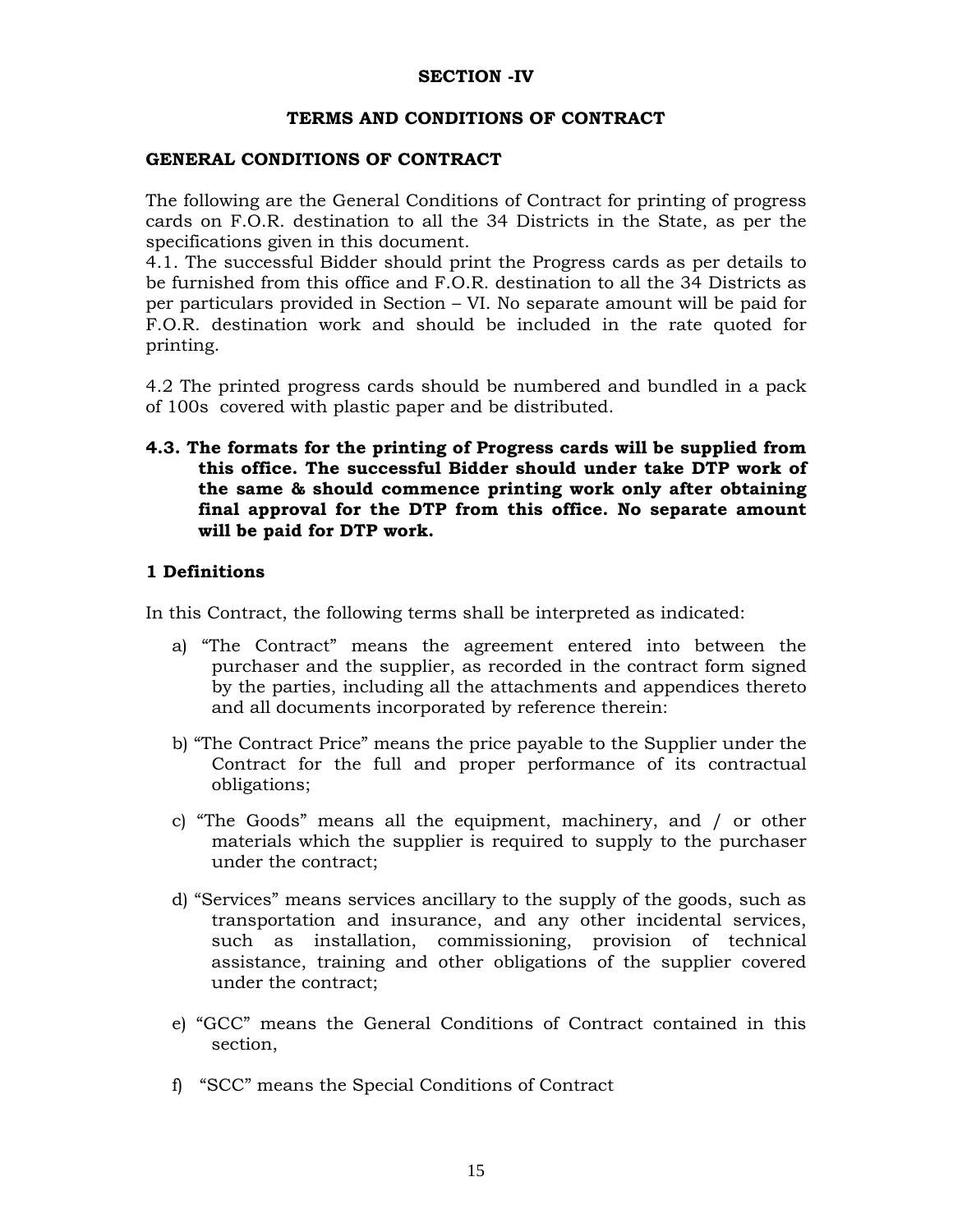- g) "The Purchaser" means the State Project Director, Karnataka Text Book Society, purchasing the goods, as named in SCC
- h) "The Supplier" means the individual or firm supplying the goods and services under this contract
- i) "The Government" means the Government of Karnataka State
- j) "The Project Site", where applicable, means the place or places named in SCC
- k) "Day" means calendar day

# **2. Application**

These General Conditions shall apply to the extent that they are not superseded by provisions in other parts of the contract.

# **3. Standards**

The goods supplied under this contract shall conform to the standards mentioned in the Technical Specifications, and, when no applicable standard is mentioned, to the authoritative standard appropriate to the Goods country of origin and such standards shall be the latest issued by the concerned institution.

## **4. Use of Contract Documents and Information / Inspection and Audit by the Government**

The Supplier shall not, without the purchasers prior written consent, disclose the contract or any provision thereof, or any specification, plan, drawing, pattern, sample or information furnished by or on behalf of the purchaser in connection therewith, to any person other than a person employed by the supplier in performance of the contract. Disclosure to any such employed person shall be made in confidence and shall extend only, so far as may be necessary for purposes of such performance.

The Supplier shall not, without the Purchasers prior written, consent; make use of any document or information enumerated in GCC Clause 4.1 except for purposes of performing the Contract.

Any document, other than the contract itself, enumerated in GCC Clause 4.1 shall remain the property of the purchaser and shall be returned (in all copies) to the purchaser on completion of the supplier performance under the contract if so required by the purchaser.

The supplier shall permit the Government to inspect the supplier's accounts and records relating to the performance of the supplier and to have them audited by auditors appointed by the Government, if so required by the Government.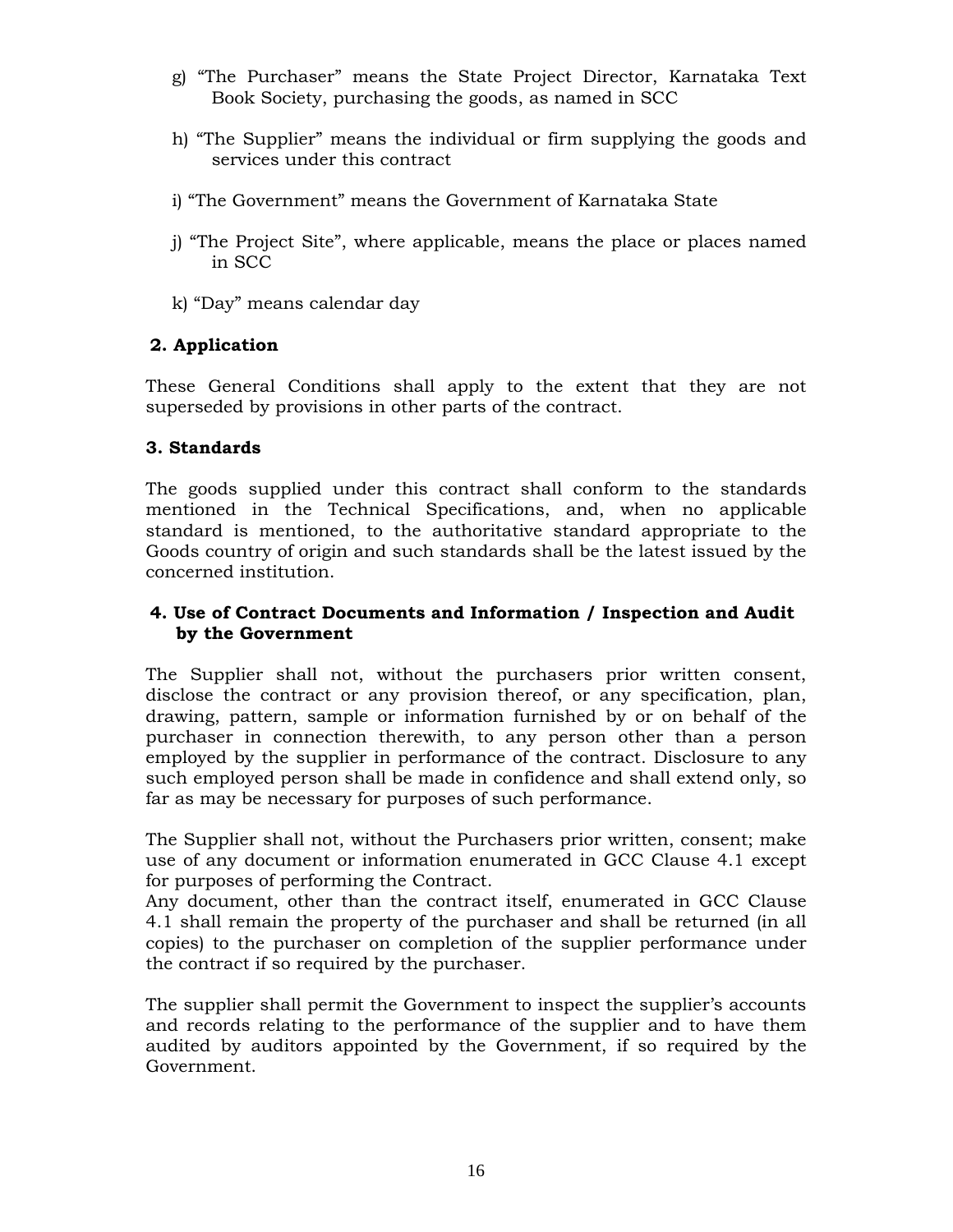# **5. Patent Rights**

The Supplier shall indemnify the purchaser against all third-party claims of infringement of patent, trademark or industrial design rights arising from use of the Goods or any part thereof in India.

# **6. Performance Security**

- a) The successful Bidder will be required to furnish Performance Security equivalent to 5% of the entire accepted Bid value in respect of cost of printing & F.O.R. destination works, to be submitted in the form of irrevocable bank guarantee or crossed Demand Draft within **3 (three) days** from the date of intimation of award of contract, and sign the contract agreement.
- b) If the Successful Bidder fails to furnish the Performance Security in the format specified in Table III within **3 (three) days** or sign the contract agreement, as specified in clause 8 the bid security furnished by such bidder will be forfeited.
- c) The performance security furnished by the successful Bidder in respect of his bid will be returned to him after 6 months from the date of satisfactory performance of the contract.
- d) If the successful Bidder after signing the contract agreement fails to perform any contractual obligation, his Performance Security mentioned above will be forfeited.

## **7. Inspections and Tests**

The Purchaser or its representative shall have the right to inspect and / or to test the goods to confirm their conformity to the contract specifications at no extra cost to the purchaser.

The inspections and tests may be conducted on the premises of the Supplier or its subcontractor(s), at point of delivery and  $\prime$  or at the goods final destination. If conducted on the premises of the supplier or its subcontractor(s), all reasonable facilities and assistance shall be furnished to the inspectors at no charge to the purchaser.

Should any inspected or tested goods fail to conform to the specifications, the purchaser may reject the goods and the supplier shall either replace the rejected goods or make alterations necessary to meet specifications requirements free of cost to the Purchaser.

The purchaser's right to inspect, test and, where necessary, reject the Goods after the Goods arrival at Project Site shall in no way be limited or waived by reason of the goods having previously been inspected, tested and passed by the purchaser or its representative prior to the goods shipment.

Nothing in GCC Clause 7 shall in any way release the supplier from any warranty or other obligations under this contract.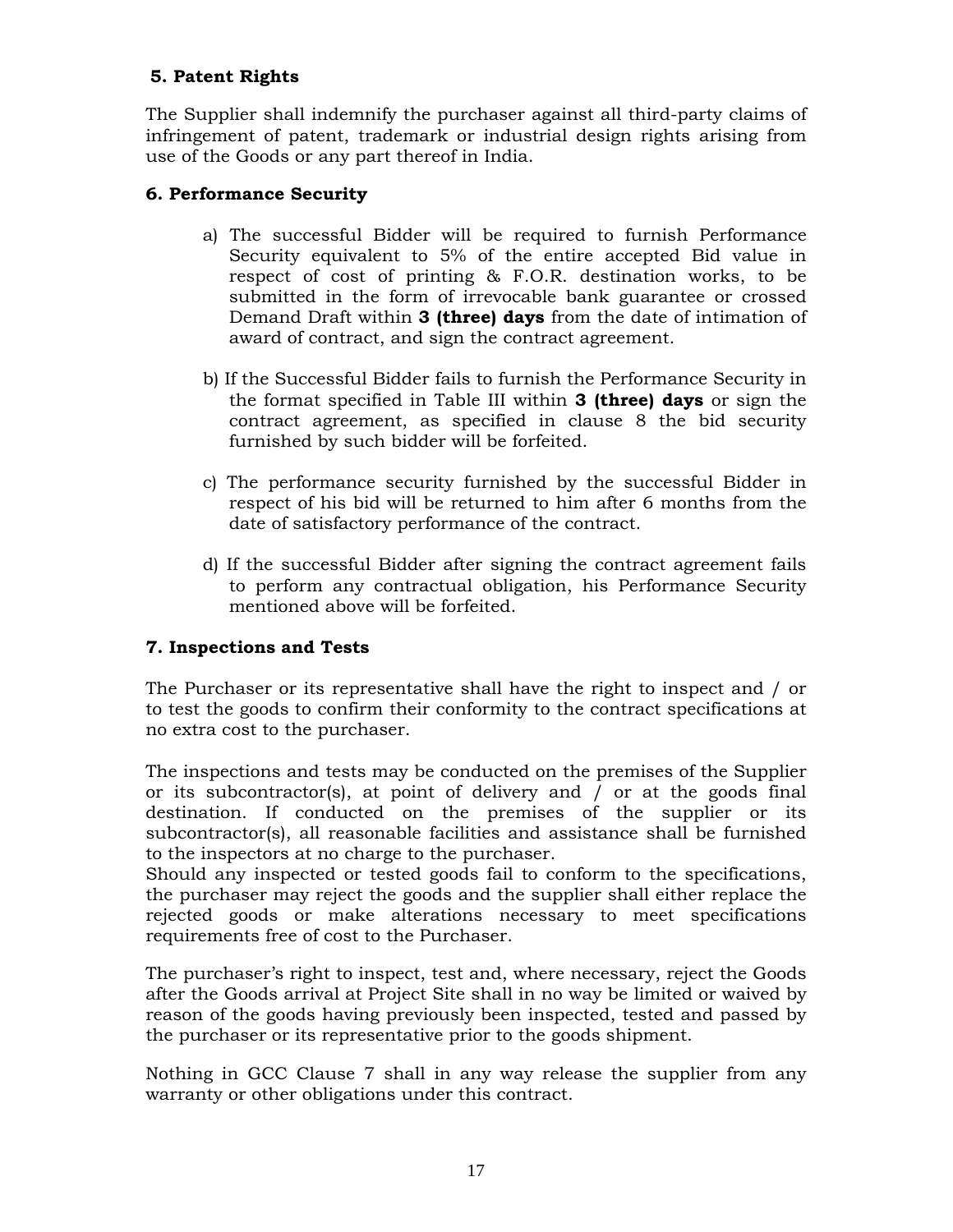# **8. Packing**

The Supplier shall provide such packing of the goods as is required to prevent their damage or deterioration during transit to their final destination as indicated in the contract. The packing shall be sufficient to withstand, without limitation, rough handling during transit and exposure to extreme temperatures, salt and precipitation during transit and open storage. Packing case size and weights shall take into consideration, where appropriate, the remoteness of the goods final destination and the absence of heavy handlings facilities at all points in transit.

The packing, marking and documentation within and outside the packages shall comply strictly with such special requirements as shall be provided for in the contract including additional requirements, if any, specified in SCC and in any subsequent instructions ordered by the Purchaser.

**Packing Instructions**: The Supplier will be required to make separate packages for each Consignee. Each package will be marked on three sides with proper paint / indelible ink the following:

Project Contract No. Suppliers Name and Packing List Reference number Class Medium No. of Copies

## **9. Delivery and Documents**

Delivery of the goods shall be made by the supplier in accordance with the terms specified by the purchaser in the notification of award. The details of shipping and / or other documents to be furnished by the supplier are specified in SCC.

## **10. Insurance**

The goods supplied under the contract shall be fully insured in Indian Rupees against loss or damage incidental to manufacture or acquisition, transportation, storage and delivery. For delivery of goods at site, the insurance shall be obtained by the Supplier in an amount equal to 110% of the value of the goods from "Warehouse to Warehouse" (final destinations) on "All Risks" basis including War risks and Strikes.

## **11. Transportation**

The supplier is required under the contract to transport the goods to a specified place of destination defined as Project site, transport to such place of destination in India including insurance, as shall be specified in the contract, shall be arranged by the supplier, and the related cost shall be included in the contract price.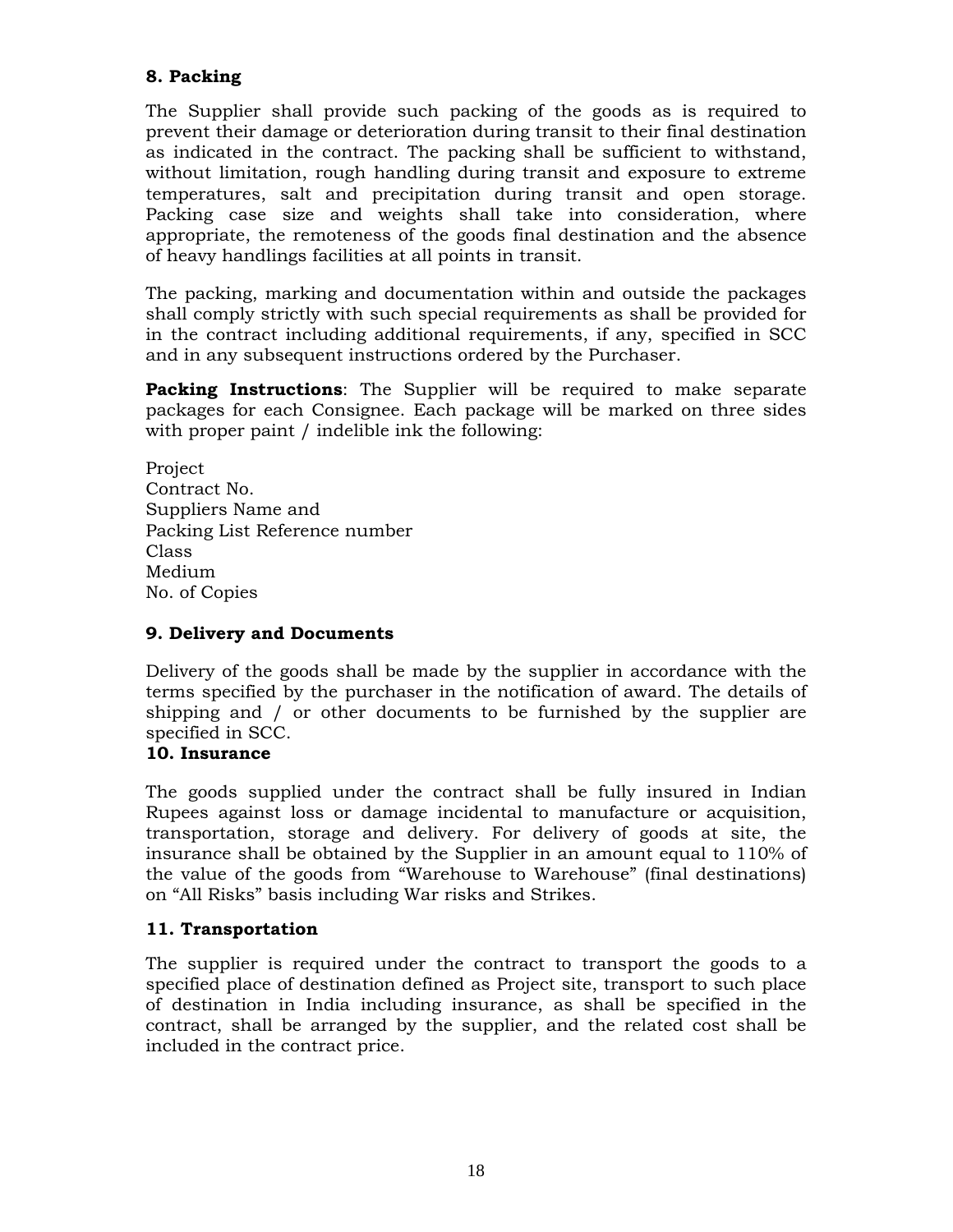#### **12. Payment**

#### **The terms of payment will be as follows:**

 Payment will be made to the Contractor after the successful implementation of the contract regarding Printing of Progress cards & supply on F.O.R. destination to all the 34 Districts in the State,

 The Contractor to whom printing work is allotted should also under take the F.O.R. destination of the same to the Head Quarters of the 34 Districts in the State as per the particulars to be supplied by the Purchaser. Payment will be made to the contractor after the successful Printing & F.O.R. destination work and as per the report given by the concerned Block Educational Officers.

 Payment will be made to the Contractor after ascertaining whether the contract has been executed satisfactorily and towards this the Purchaser should be furnished with the necessary certificates from the accepting authorities.

 Payment will not be made to the contractor unless the work entrusted is executed completely and satisfactorily. Further the purchaser will not make any advance payment or part payments in this regard.

#### **13. Prices**

Prices payable to the supplier as stated in the contract shall be firm during the performance of the contract.

## **14 Change Orders**

The purchaser may at any time, by written order given to the supplier pursuant to GCC Clause 31, make changes within the general scope of the contract in any one or more of the following:

Designs, or specifications, where goods to be furnished under the contract are to be specifically printed for the purchaser;

The method of shipping or packing; The place of delivery; and / or The services to be provided by the supplier

If any such change causes an increase or decrease in the cost of, or the time required for, the suppliers performance of any provisions under the contract, an equitable adjustment shall be made in the contract price or delivery schedule, or both, and the contract shall accordingly be amended. Any claims by the supplier for adjustment under this clause must be asserted within thirty (30) days from the date of the supplier's receipt of the purchasers change order.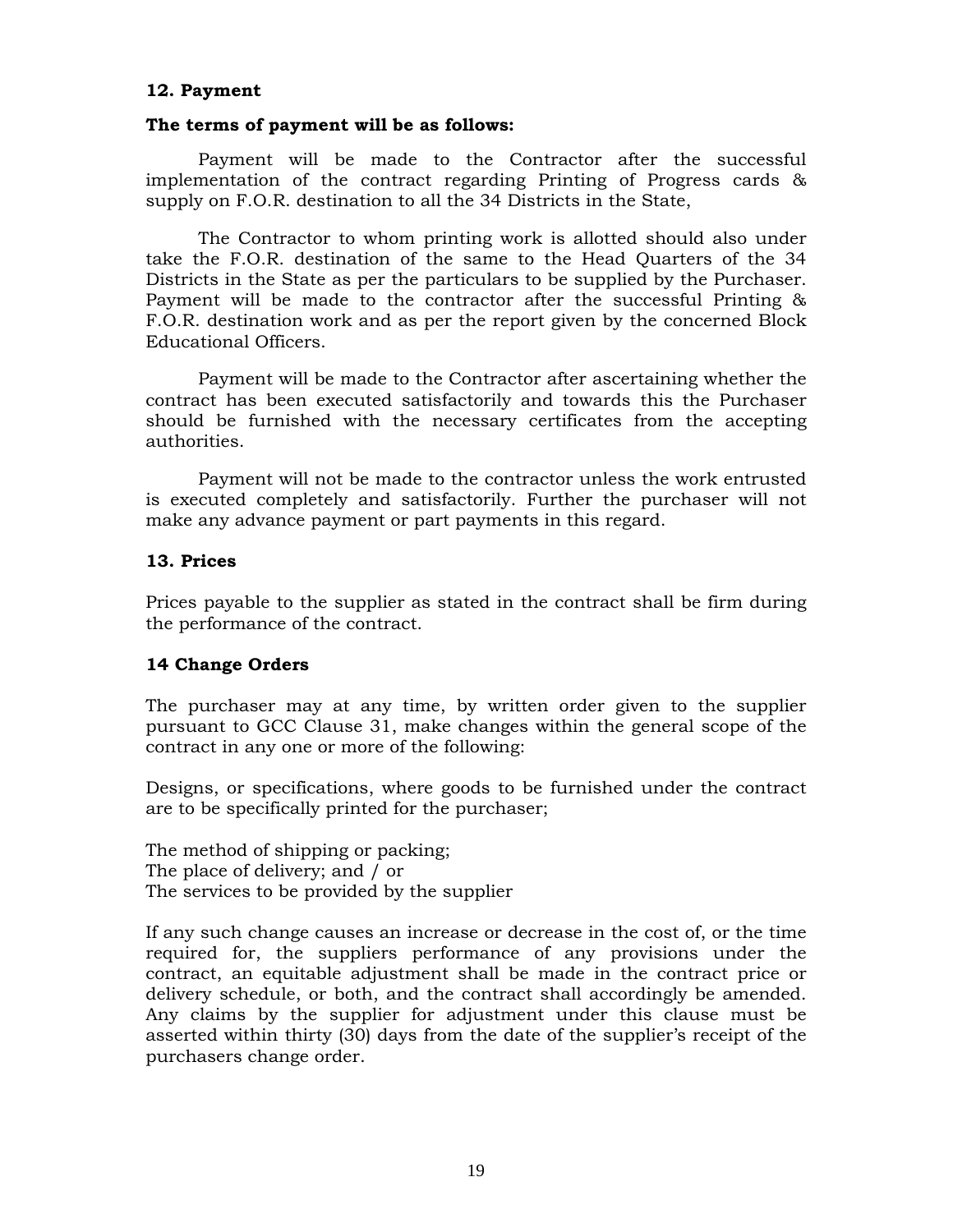## **15 Contract Amendments**

15.1 Subject to GCC Clause 17, no variation in or modification of terms of the contract shall be made except by written amendment signed by the parties.

## **16 Assignment**

16.1 The suppliers shall not assign, in whole or in part, its obligations to perform under the contract, except with the purchaser's prior written consent.

## **17 Subcontracts**

- 17.1 The Supplier shall notify the purchaser in writing of all subcontracts awarded under this contract if not already specified in the tender. Such notification, in his original tender or later, shall not relieve the supplier from any liability or obligation under the contract. Sub-contracts shall be only for bought out items and sub-assemblies.
- 17.2 Subcontracts must comply with the provisions of GCC Clause 2.

## **18 Delays in the Supplier's Performance**

- 18.1 Delivery of the goods and performance of the services shall be made by the supplier in accordance with the time schedule specified by the purchaser in the Schedule of Requirements
- 18.2 If at any time during performance of the contract, the supplier or its sub-contract(s) should encounter conditions impeding timely delivery of the goods and performance of services, the supplier shall promptly notify the purchaser in writing of the fact of the delay, its likely duration and its cause(s). As soon as practicable after receipt of the suppliers notice, the purchaser shall evaluate the situation and may, at its discretion, extend the supplier's time for performance with or without liquidated damages, in which case the extension shall be ratified by the parties by amendment of the contract.
- 18.3 Except as provided under GCC Clause 24, a delay by the supplier in the performance of its delivery obligations shall render the supplier liable to the imposition of liquidated damages pursuant to GCC Clause 22, unless an extension of time is agreed upon pursuant to GCC Clause 21.2 without the application of liquidated damages.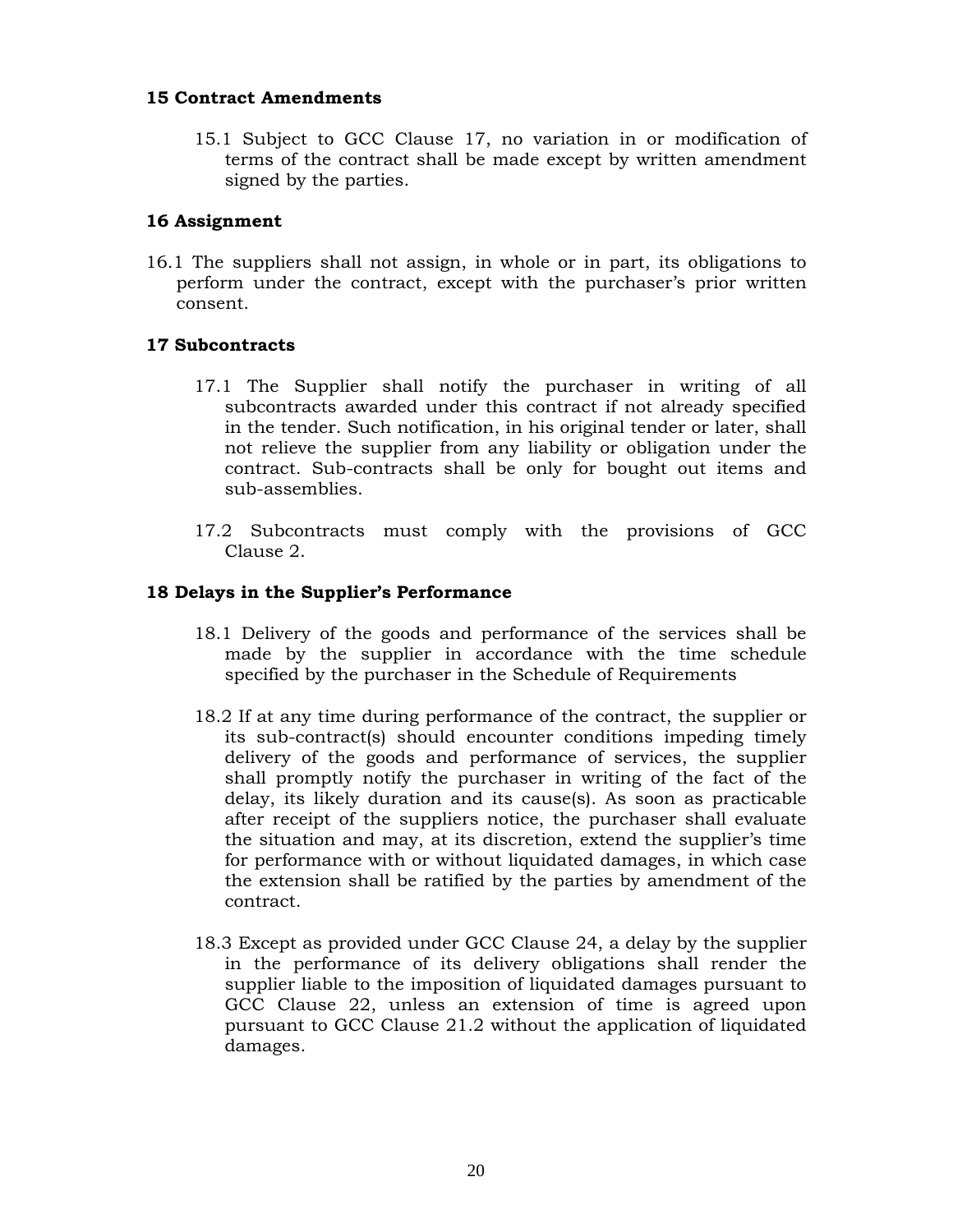## **19 Liquidated Damages**

19.1 Subject to GCC Clause 24, if the supplier fails to deliver any or all of the goods or to perform the services within the period(s) specified in the contract, the purchaser shall, without prejudice to its other remedies under the contract, deduct from the contract price, as liquidated damages, a sum equivalent to 0.5% of the delivered price of the delayed goods or unperformed services for each week or part thereof of delay until actual delivery or performance, up to a maximum deduction of 10% of the contract price. Once the maximum is reached, the purchaser may consider termination of the contract pursuant to GCC Clause 23.

## **20 Termination for Default**

20.1 The purchaser may, without prejudice to any other remedy for breach of contract, by written notice of default sent to the supplier, terminate the contract in whole or part:

If the supplier fails to deliver any or all the goods within the period(s) specified in the contract, or within any extension thereof granted by the purchaser pursuant to GCC Clause 21; or If the supplier fails to perform any other obligation(s) under the contract. If the supplier, in the judgment of the purchaser has engaged in corrupt or fraudulent practices in competing for or in executing the contract.

For the purpose of this Clause:

"Corrupt Practice" means the offering, giving, receiving, or soliciting of any thing of value to influence the action of a public official in the procurement process or in contract execution.

"Fraudulent Practice" means a misrepresentation of facts in order to influence a procurement process or the execution of a contract to the detriment of the Borrower, and includes collusive practice among Bidders (prior to or after bid submission) designed to establish bid prices at artificial non-competitive levels and to deprive the Borrower of the benefits of free and open competition.

20.2 In the event the purchaser terminates the contract in whole or in part, pursuant to GCC Clause 23.1, the purchaser may procure, upon such terms and in such manner as it deems appropriate, goods or services similar to those undelivered, and the supplier shall be liable to the purchaser for any excess costs for such similar goods or services. However, the supplier shall continue the performance of the contract to the extent not terminated.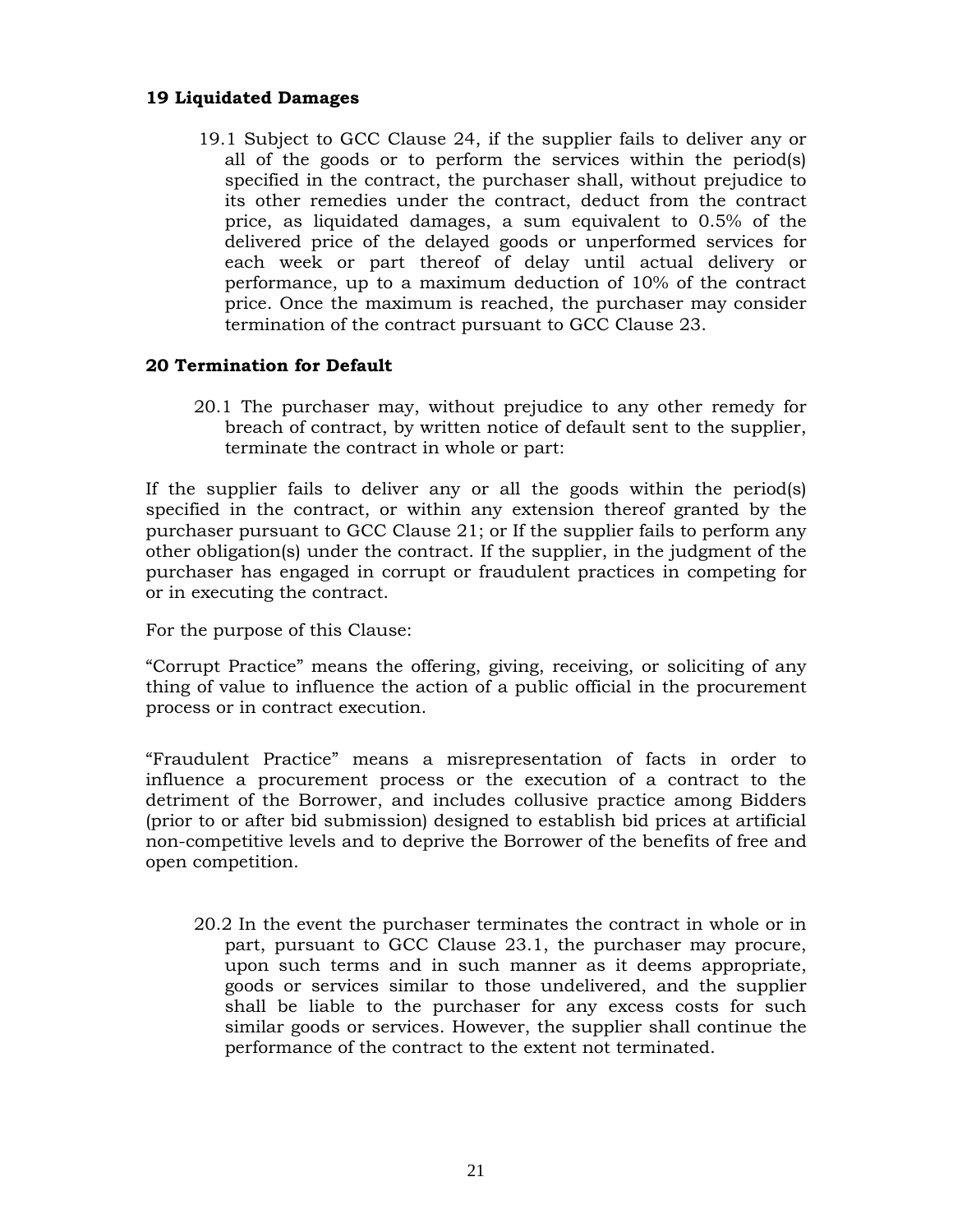## **21 Force Majeure**

- 21.1 Not withstanding the provisions of GCC Clause 21, 22, 23, the supplier shall not be liable for forfeiture of its performance security, liquidated damages or termination for default, if and to the extent that, its delay in performance or other failure to perform its obligations under the contract is the result of an event of Force Majeure.
- 21.2 For purposes of this Clause "Force Majeure" means an event beyond the control of the supplier and not involving the suppliers fault or negligence and not foreseeable. Such event may include, but are not limited to, acts of the purchaser either in its sovereign or contractual capacity, wars or revolutions, fires, floods, epidemics, quarantine restrictions and freight embargoes.
- 21.3 If a Force Majeure situation arises, the supplier shall promptly notify the purchaser in writing of such conditions and the cause thereof. Unless otherwise directed by the purchaser in writing, the supplier shall continue to perform its obligations under the contract as far as is reasonably practical, and shall seek all reasonable alternative means for performance not prevented by the Force Majeure.

## **22 Termination for Insolvency**

22.1 The Purchaser may at any terminate the contract by giving written notice to the supplier, if the supplier becomes bankrupt or otherwise insolvent. In this event, termination will be without compensation to the supplier, provided that such termination will not prejudice or affect any right of action or remedy which has accrued or will accrue thereafter to the purchaser.

## **23 Termination for Convenience**

- 23.1 The purchaser by written notice sent to the supplier, may terminate the contract, in whole or in part, at any time for its convenience. The notice of termination shall specify that termination is for the purchaser's convenience, the extent to which performance of the supplier under the contract is terminated, and the date upon which such termination becomes effective.
- 23.2 The goods that are complete and ready for shipment within 30 days after the supplier's receipt of notice of termination shall be accepted by the purchaser at the contract terms and prices. For the remaining goods, the purchaser may elect: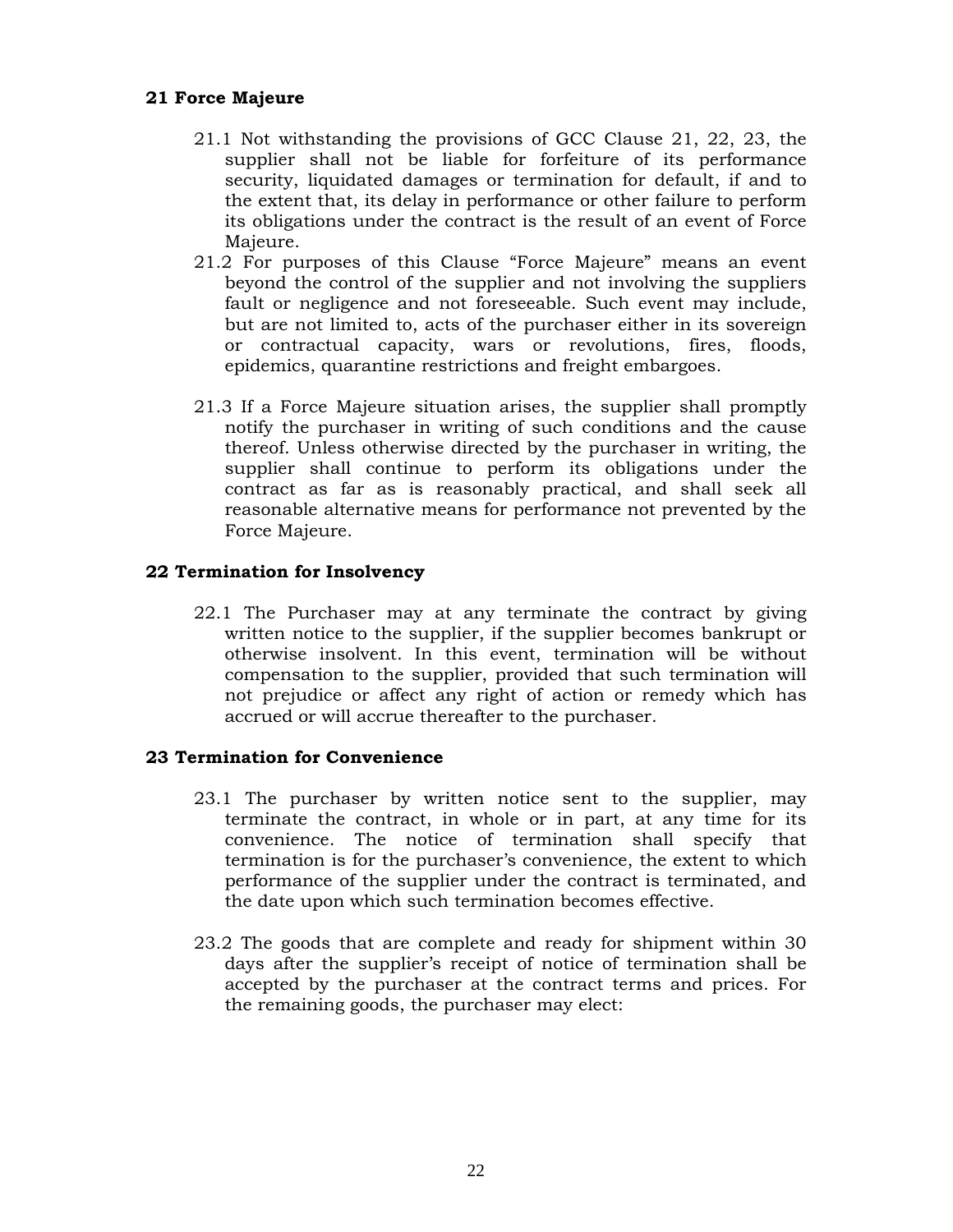To have any portion completed and delivered at the contract terms and prices; and / or

To cancel the remainder and pay to the supplier an agreed amount for partially completed goods and for materials and parts previously procured by the supplier.

## **24 Settlement of Disputes**

- 24.1 The purchaser and the supplier shall make every effort to resolve amicably by direct informal negotiation any disagreement or dispute arising between them under or in connection with the contract.
- 24.2 If, after thirty (30) days, the parties have failed to resolve their dispute by such mutual consultation, then either the purchaser or the supplier may give notice to the other party of its intention to commence arbitration, as hereinafter provided, as to the matter in dispute, and no arbitration in respect of this matter may be commenced unless such notice is given.
	- 24.2.1 Any dispute or difference in respect of which a notice of intention to commence arbitration has been given in accordance with this Clause shall be finally settled by arbitration. Arbitration may be commenced prior to or after delivery of the goods under the contract.
	- 24.2.2 Arbitration proceeding shall be conducted in accordance with the rules of procedure specified in the SCC.
	- 24.3 Notwithstanding any reference to arbitration herein,

The parties shall continue to perform their respective obligations under the Contract unless they otherwise agree; and

The purchaser shall pay the supplier any monies due the suppliers

## **25 Limitation of Liability**

25.1 Except in cases of criminal negligence or willful misconduct, and in the case of infringement pursuant to Clause 5,

The supplier shall not be liable to the purchaser, whether in contract, tort, or otherwise, for any indirect or consequential loss or damage, loss of use, loss of production, or loss of profits or interest costs, provided that this exclusion shall not apply to any obligation of the supplier to pay liquidated damages to the purchaser; and

The aggregate liability of the supplier to the purchaser, whether under the contract, in tort or otherwise, shall not exceed the total contract price, provided that this limitation shall not apply to the cost of repairing or replacing defective equipment.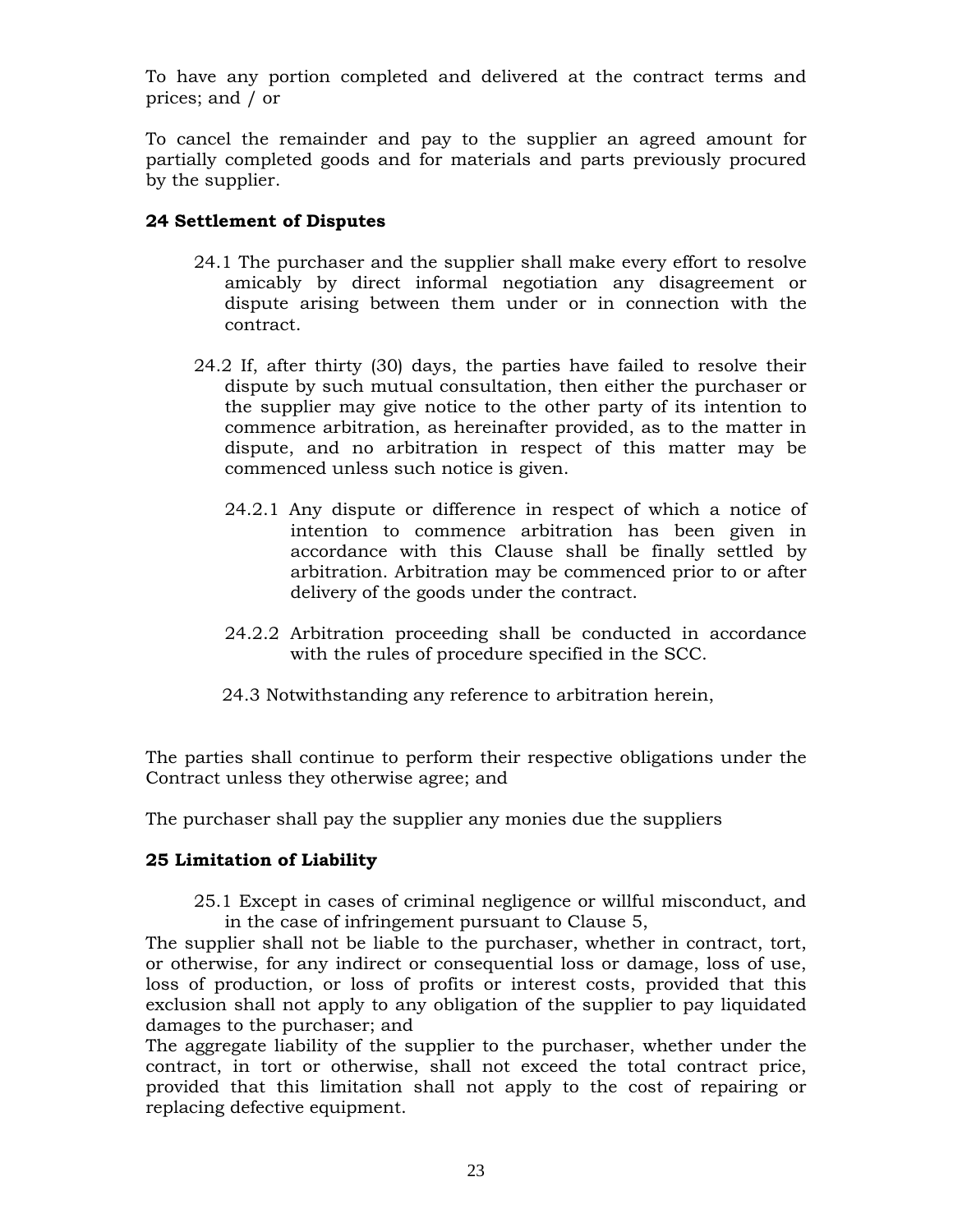## **26 Governing Language**

26.1 The contract shall be written in English language. Subject to GCC Clause 3o, English language version of the contract shall govern its interpretation. All correspondence and other documents pertaining to the contract which are exchanged by the parties shall be written in the same language.

# **27 Applicable Language**

27.1 The contract shall be interpreted in accordance with the laws of the Union of India.

## **28 Notices**

- 28.1 Any notice given by one party to the other pursuant to this contract shall be sent to other party in writing or by cable, telex or facsimile and confirmed in writing to the other party's address specified in SCC.
- 28.2 A notice shall be effective when delivered or on the notice's effective date, whichever is later.

## **29 Taxes and Duties**

29.1 Suppliers shall be entirely responsible for all taxes, duties, license fees, octroi, road permits, etc., incurred until delivery of the contracted goods to the purchaser.

## **30 AGREEMENT :**

- a) The successful Bidder(s) shall execute an agreement for the fulfillment of the contract on Rs. 100/- non-judicial stamp paper in the prescribed format provided, within three days from the date of acceptance of the Bid and intimation of the award of contract vide clause 1.a .
- b) The incidental expenses of execution of agreement shall be borne by the successful Bidder(s). Hereafter the successful Bidder shall be referred to as "Supplier".
- c) The conditions stipulated in the agreement should be strictly adhered to and violation of any of the conditions in full or in part will entail termination of the contract without prejudice to the rights of Government of Karnataka / Purchase and recovery of any consequential loss from the supplier.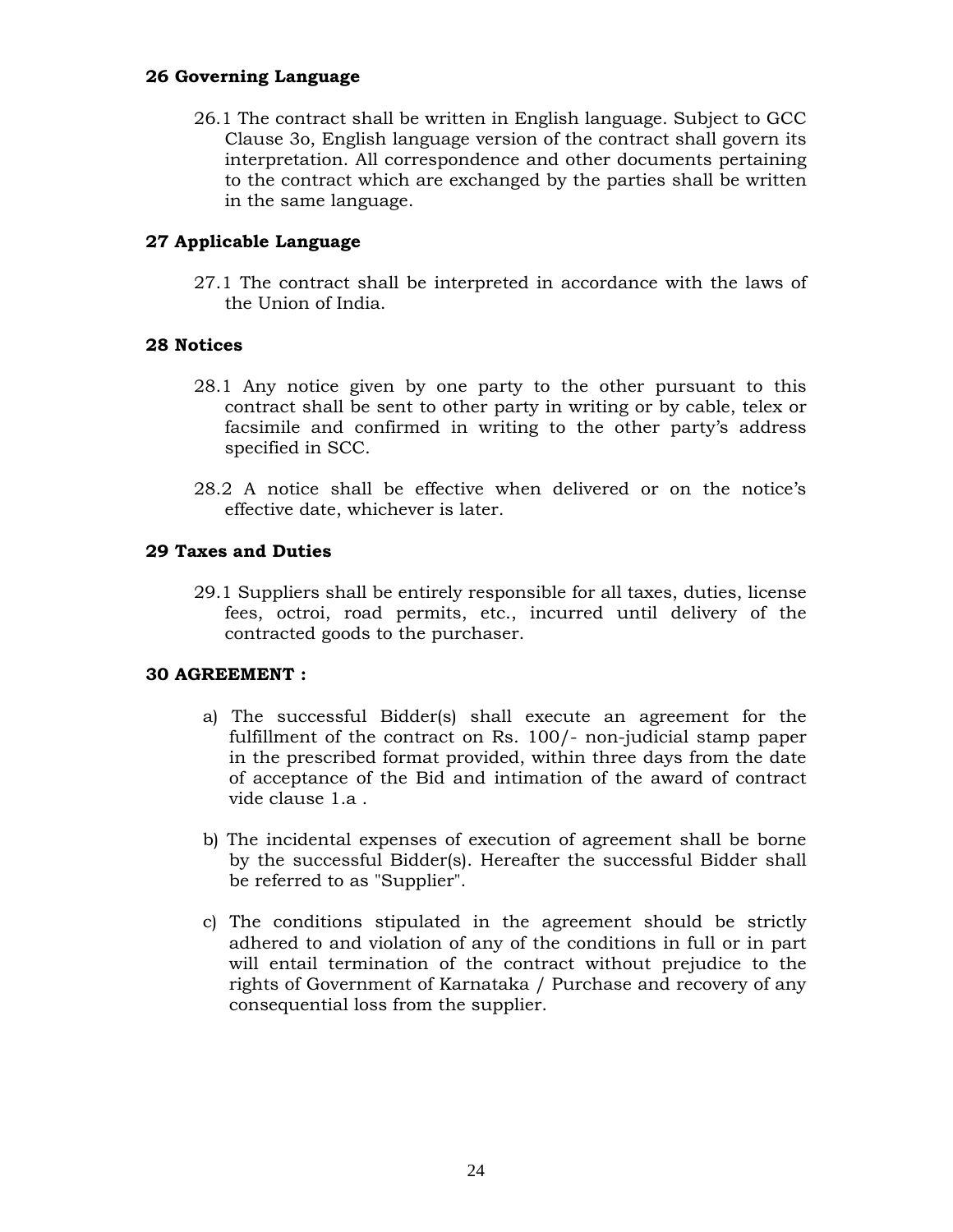## **4.6 SPECIAL CONDITIONS OF CONTRACT**

### **Special Conditions of Contract**

Following Special Conditions of contract shall supplement the General of Contract. Whenever there is a conflict, the provisions herein shall prevail over those in the General Conditions of Contract. The corresponding clause number of the General Conditions is indicated in parentheses.

## **1. Definitions (GCC Clause 1)**

The Purchaser is Karnataka Text Book Society, Karnataka The Supplier is ...........................................

## **2. Delivery and Documents (GCC Clause 9)**

Upon Delivery of the goods, the supplier shall notify the purchaser and the insurance company by cable/telex/fax the full details of the shipment including contract number, railway receipt number and date, description of goods, quantity, name of the consignee etc. The supplier shall mail the following documents to the purchaser with a copy to the insurance company:

Four copies of the supplier invoice showing contract number, goods description, quantity, unit price, total amount;

Railway receipt / acknowledgement of receipt of goods from the consignee(s);

Four copies of packing list identifying of each package;

Supplier's warranty certificate

Inspection certificate issued by the nominated inspection agency, and the suppliers factory inspection report; and

The above documents shall be received by the purchaser before arrival of the goods (except where the goods have been delivered directly to the consignee with all documents) and, if not received, the supplier will be responsible for any consequent expenses.

## **3. Payment (GCC Clause-12)**

*On Delivery*: Eighty percent of the contract price shall be paid on receipt of goods and upon submission of the documents specified in SCC Clause 3 above; and

*On Final Acceptance*: the remaining twenty percent of the contract price shall be paid to the supplier within 30 days after the date of the acceptance certificate issued by the purchaser's representative for the respective delivery.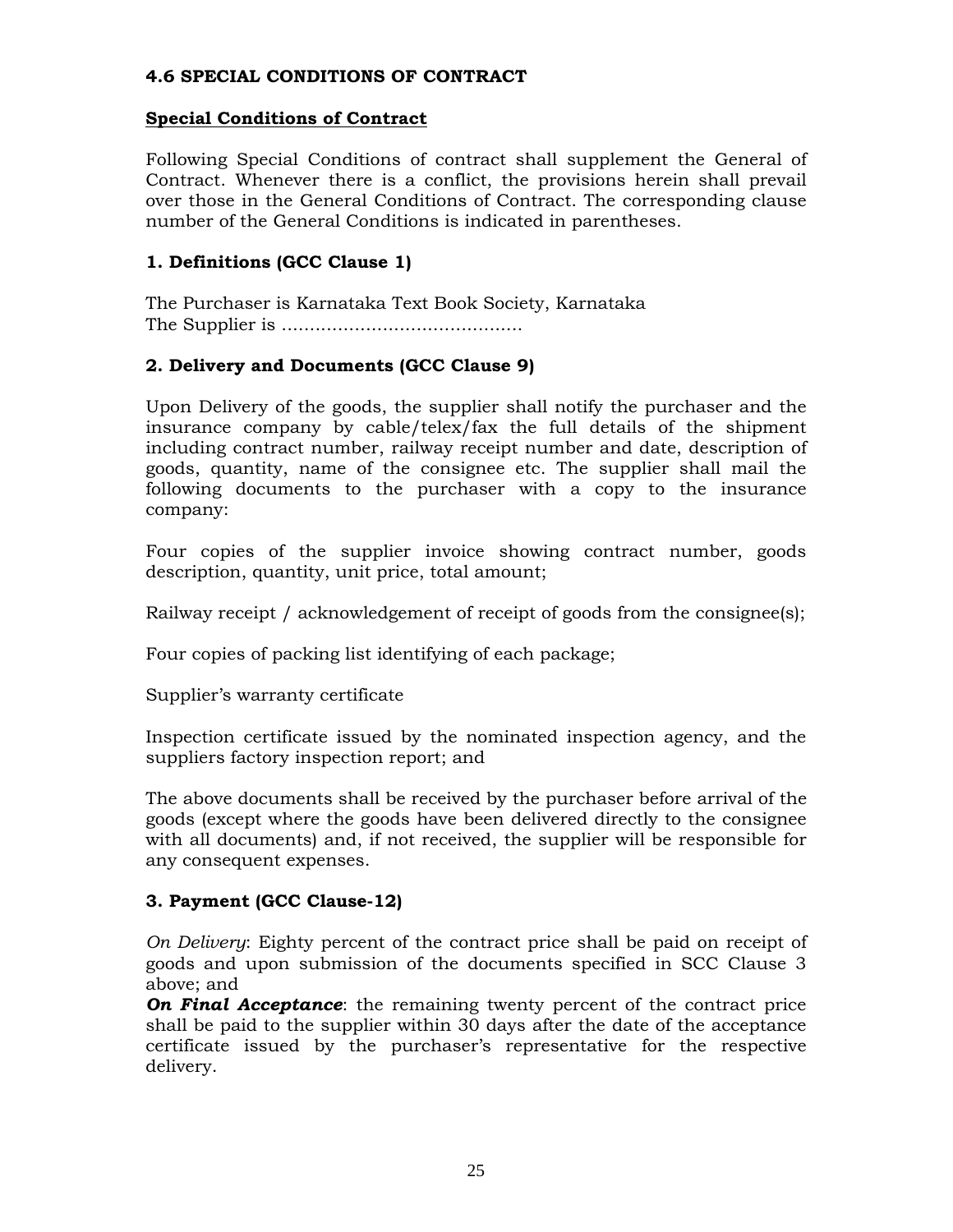# *Note:*

Where payments are to be effected through Letter of Credit (LC), the same shall be subject to the latest Uniform Customs and Practice for Documentary Credit, of the International Chamber of Commerce;

The LC will be confirmed at Supplier's cost if requested specifically by the supplier;

If LC is required to be extend / reinstated for reasons not attributable to the purchaser, the charges thereof shall to the supplier's account.

# **4. Settlement of Disputes (Clause 27)**

The dispute settlement mechanism to be applied pursuant to GCC Clause 27.2.2 shall be as follows:

In case of Dispute or difference arising between the purchaser and a domestic supplier relating to any matter arising out of a or connected with this agreement, such disputes or difference shall be settled in accordance with the Arbitration and Conciliation Act, 1996, by a Sole Arbitrator. The Sole Arbitrator shall be appointed by agreement between the parities; failing such agreement, by the appointing authority namely the Indian Council of Arbitration/President of the Institution of Engineers (India)/The International Centre for Alternative Dispute Resolution (India). A certified copy of the appointment Order shall be supplied to each of the parties.

Arbitration proceedings shall be held at Bangalore Karnataka, and the language of the arbitration proceedings and that of all documents and communications between the parties shall be English.

The decision of the arbitrators shall be final and binding upon both parities. The cost and expenses of Arbitration proceedings will be paid as determined by the Arbitrator. However, the expenses incurred by each party in connection with the preparation, presentation etc. of its proceedings shall be borne by each party itself.

# **5. Notices (Clause 28)**

For the purpose of all notice, the following shall be the address of the purchaser and supplier.

# **Purchaser:**

Managing Director, Karnataka Text Book Society, No. 4, DSERT Building, 100 Feet Ring Road, Hosakerehalli, Banashankari 3rd Stage, Bangalore – 85, **080 26422245 / 080 26422238**

**Supplier:** (To be filled in at the time of contract signature)

\_\_\_\_\_\_\_\_\_\_\_\_\_\_\_\_\_\_\_\_\_\_\_\_\_\_\_\_\_\_\_\_\_\_\_\_\_\_\_\_\_\_\_\_\_\_\_\_\_\_\_\_\_\_ \_\_\_\_\_\_\_\_\_\_\_\_\_\_\_\_\_\_\_\_\_\_\_\_\_\_\_\_\_\_\_\_\_\_\_\_\_\_\_\_\_\_\_\_\_\_\_\_\_\_\_\_\_\_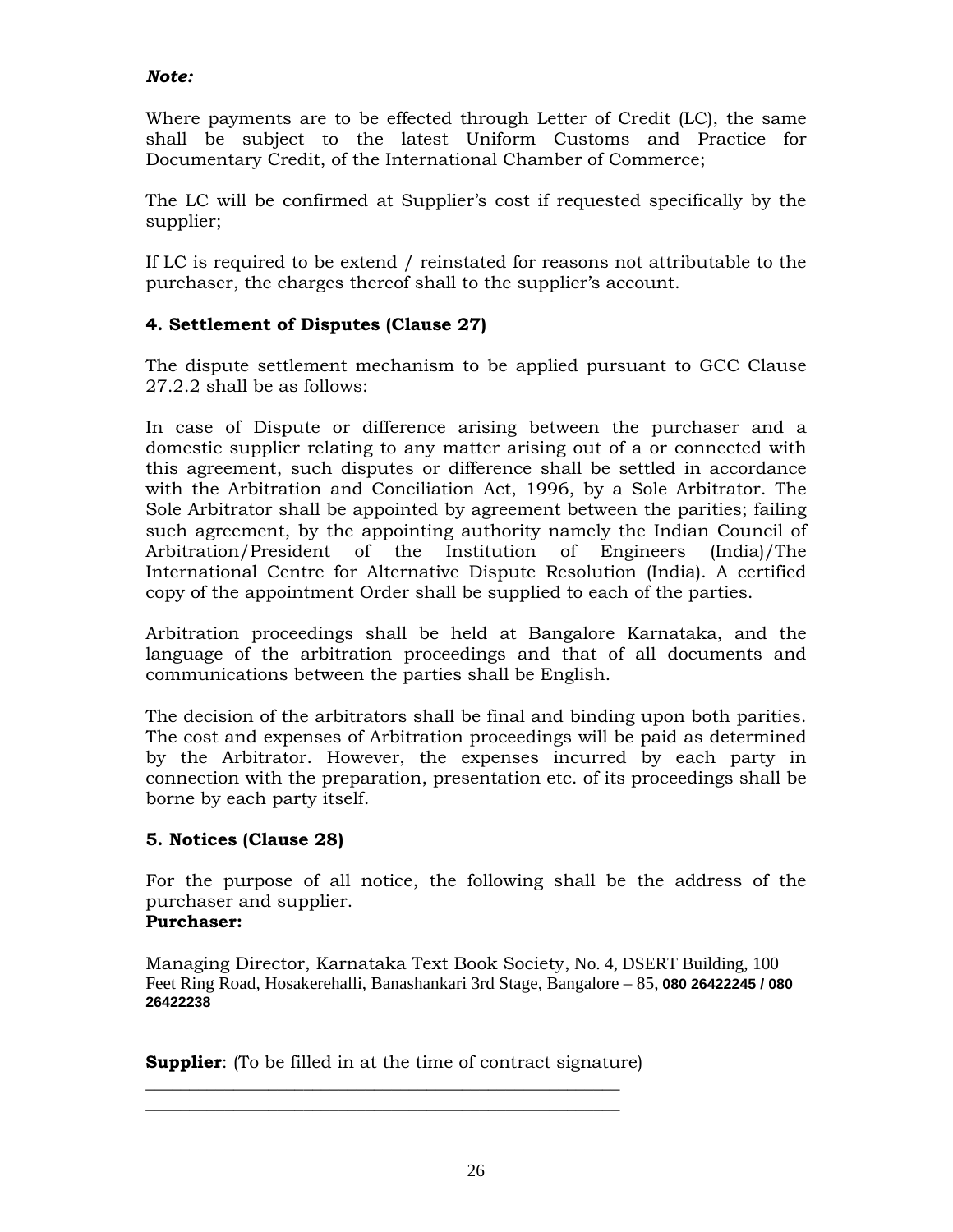## **6. Right to use defective equipment:**

\_\_\_\_\_\_\_\_\_\_\_\_\_\_\_\_\_\_\_\_\_\_\_\_\_\_\_\_\_\_\_\_\_\_\_\_\_\_\_\_\_\_\_\_\_\_\_\_\_\_\_\_\_\_

If after delivery, acceptance and installation and within the guarantee and warranty period, the operation or use of the equipment proves to be unsatisfactory, the purchase shall have the right to continue to operate or use such equipment until rectifications of defects, errors or omission by repair or by partial or complete replacement is made without interfering with the purchaser's operation.

## **7. Supplier Integrity:**

The supplier is responsible for and obliged to conduct all contracted activities in accordance with the contract using state-of-the-art methods and economic principles and exercising all means available to achieve the performance specified in the contract.

## **8. Supplier's Obligations:**

The Supplier is obliged to work closely with the purchaser's staff, act within its own authority and abide by directives issued by the purchaser and implementation activities.

The supplier will abide by the job safety measures prevalent in India and will free the purchaser from all demands or responsibilities arising from accidents or loss of life the cause of which is the supplier's negligence. The supplier will pay all indemnities arising from such incidents and will not hold the purchaser responsible or obligated.

The Supplier is responsible for managing the activities of its personnel or sub-contracted personnel and will hold itself responsible for any misdemeanors.

The supplier will treat as confidential all data and information about the purchaser, obtained in the execution of his responsibilities, in strict confidence and will not reveal such information to any other party without the prior written approval of the purchaser.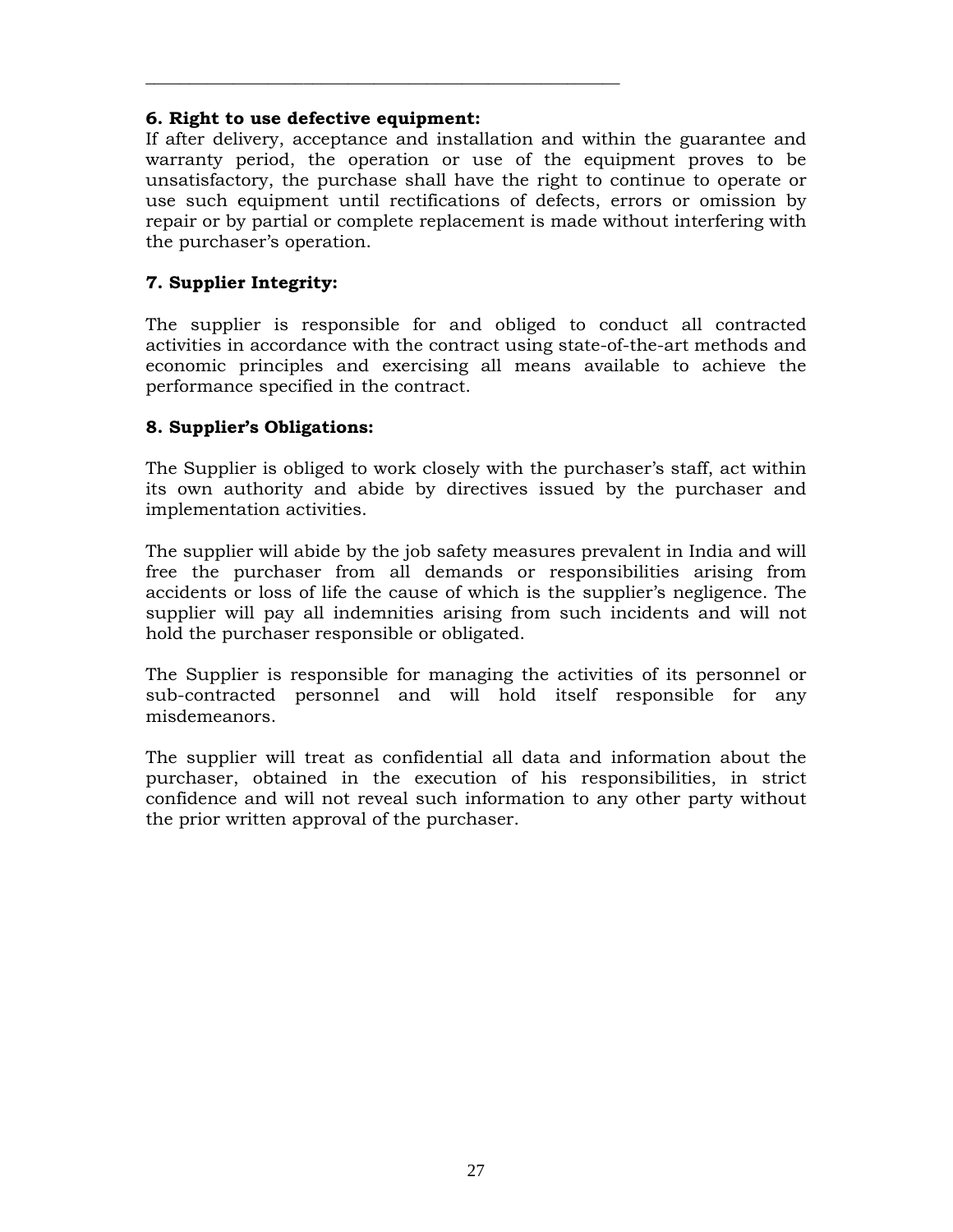### **SECTION V**

#### **SCHEDULE OF REQUIREMENTS**

#### **5.1 Schedule:**

Progress cards of classes 9<sup>th</sup> to 10<sup>th</sup>.

| <b>S1.</b><br><b>No</b> | <b>Brief Description</b>               | Quantity | <b>Delivery</b><br><b>Schedule</b>       | <b>EMD in Rupees</b> |
|-------------------------|----------------------------------------|----------|------------------------------------------|----------------------|
| 1.                      | Progress cards<br>Classes 9th and 10th | 7,58,000 | F.O.R destination<br>to all 34 Districts | Rs. 50,000           |

### **5.2. Additional Points to be noted in the contract relating to Printing & supply on F.O.R. destination of Progress cards.**

- a) The contractor should print the Progress cards as per the particulars to be supplied by the Purchaser and F.O.R. destination to all the 34 Districts in the State strictly in accordance with the Terms & Conditions of the contract and without any defects.
- b) The work relating to printing and F.O.R. destination of Progress cards should be executed without any delay as per the implementation schedule mentioned in this document.
- c) The Purchaser reserves the right to depute officers from his office for the supervision and inspection at the time of implementation of the contract. The contractor should submit progress report to the concerned officer regarding the implementation of the contract.
- d) The contractor should print a Progress Card using good quality paper strictly in accordance with the sample paper supplied along with Technical Bid. Printing work should be under taken keeping in mind the matter to be printed and the colour etc.
- e) The printed Progress cards should be supplied in bundles of 100 Numbers. Incase the numbers are not in multiples of 100, then one bundle might be less than 100.
- f) If any printing error comes to the notice of the purchaser after the printing & supply to the schools the same will have to be replaced by the Contractor at his own expense.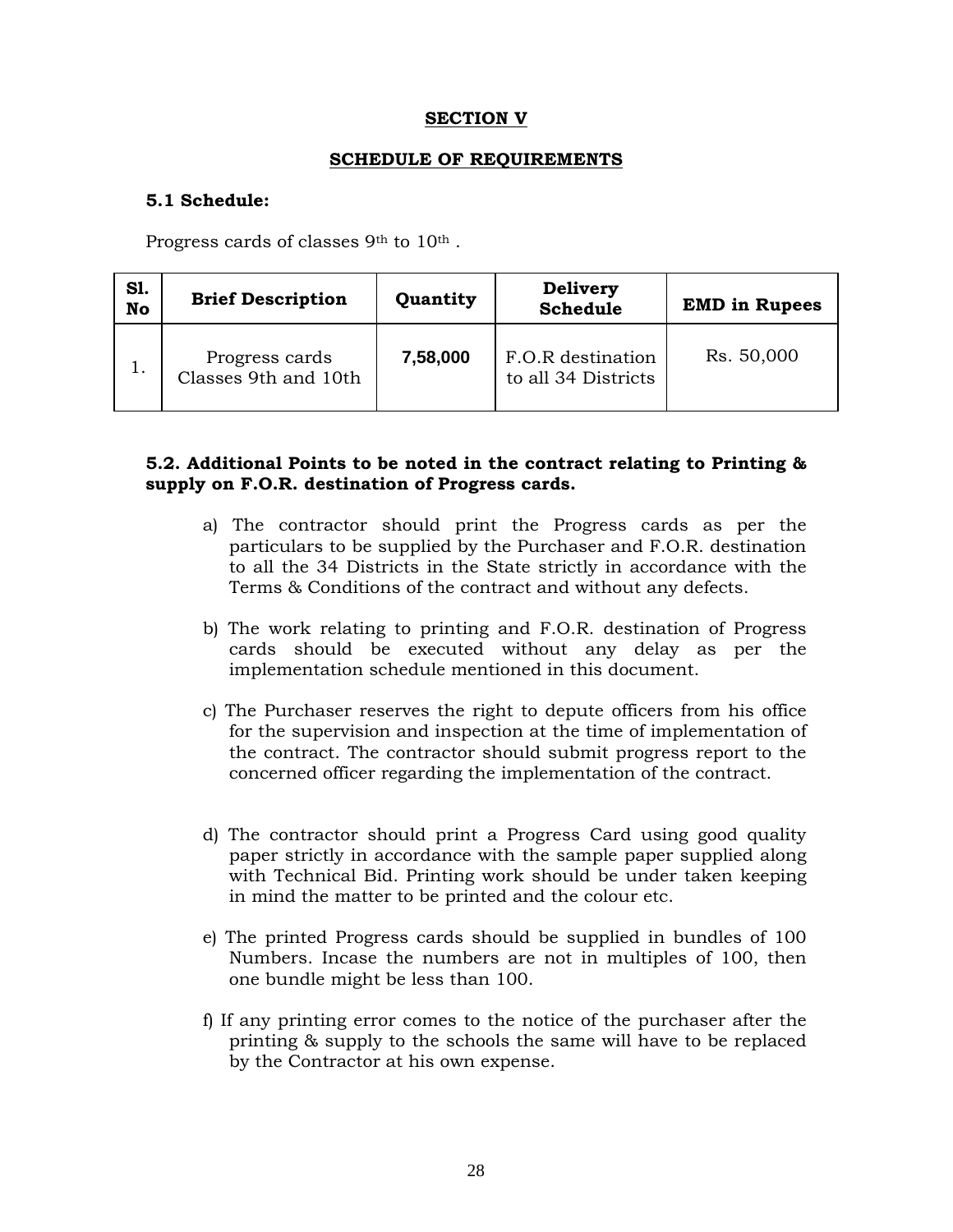g) If the contract is not executed with in the stipulated period as per implementation schedule the Purchaser namely The Managing Director, Karnataka Text book Society,Bangalore/Govt. of Karnataka reserves the right to cancel the contract and the Purchaser will not be liable for any pecuniary loss or damage incurred by the Contractor in this regard.

## **5.3 IMPLEMENTATION SCHEDULE :**

The work relating to printing & F.O.R. destination of progress cards should be implemented by the contractor as per the following implementation schedule :-

| 1. Signing of Contract                                                                         | With in $2$ days $-$ After the issue of Letter<br>of Acceptance                                            |
|------------------------------------------------------------------------------------------------|------------------------------------------------------------------------------------------------------------|
| 2. DTP work & Final approval                                                                   | With in 2 days from the date of issue of<br>work order                                                     |
| 3. Printing and F.O.R. destination of<br>printed Progress cards to all the<br>D.D.P.I's office | 30 days from the date of issue of work<br>order which includes 2 days for DTP and<br>approval of the proof |

## **5.4. GENERAL POINTS TO BE OBSERVED :**

The Bidder should execute under taking in the prescribed form stipulating that he has agreed to the Terms & Conditions mentioned in the tender for submission of Technical & Commercial Bids.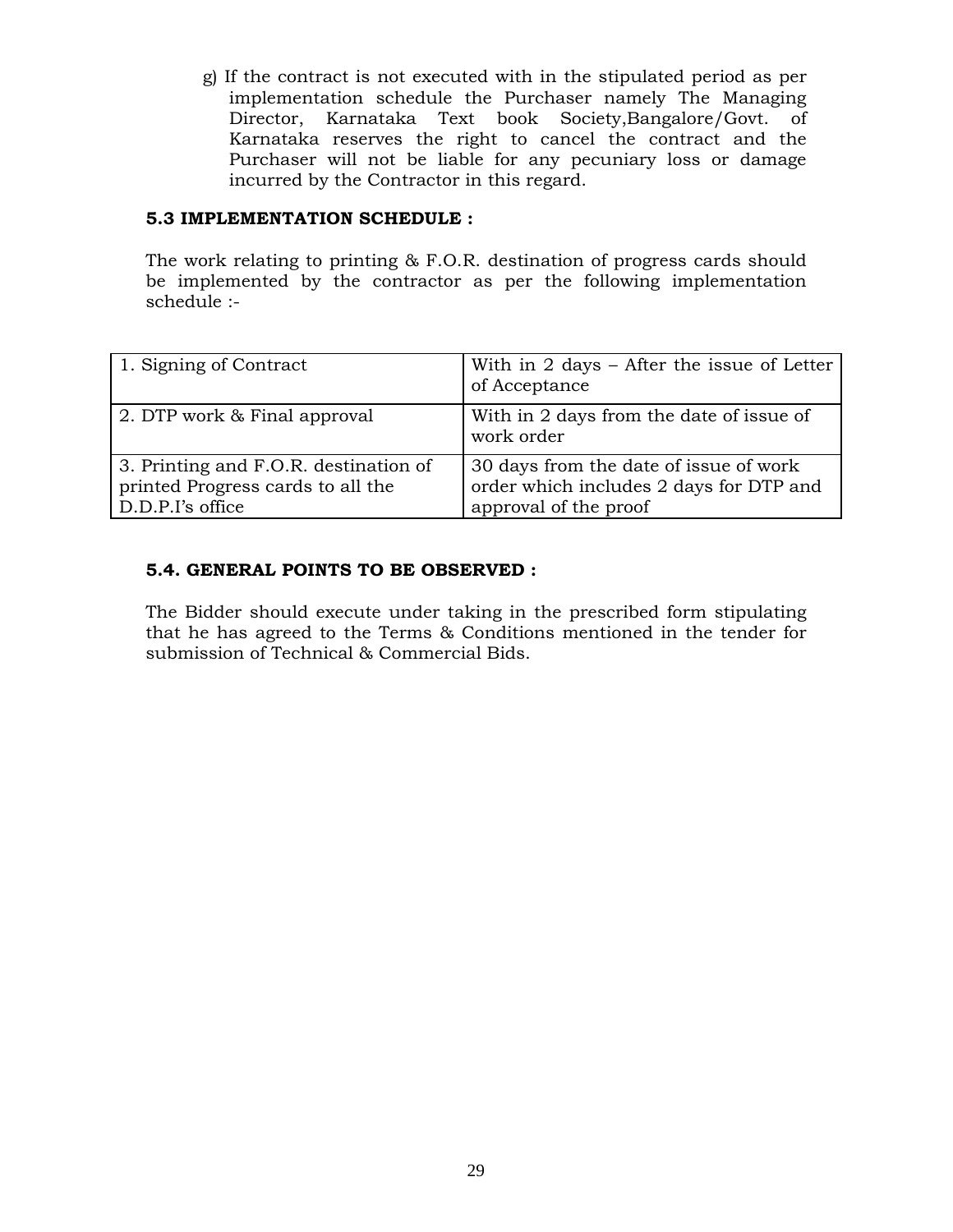## **SECTION VI**

## **TECHNICAL SPECIFICATIONS OF PRINTING OF PROGRESS CARDS**

The Progress cards  $9<sup>th</sup>$  and  $10<sup>th</sup>$  standard will have to be printed in different colours, the detailed specifications of which are given below.

| S1<br>No | <b>Class</b> | <b>F.O.R</b> destination                      | Size & Paper<br><b>GSM</b>                                    | <b>Total quantity</b><br>required            |
|----------|--------------|-----------------------------------------------|---------------------------------------------------------------|----------------------------------------------|
|          | 9 and 10     | F.O.R destination to<br>all 34 DDPI's offices | $\frac{1}{4}$ crown -4 pages<br>170 GSM and<br><b>230 GSM</b> | 9th std: 4,24,000<br>$10^{th}$ std: 3,34,000 |

### **Note :**

The Purchaser reserves the right either to increase or decrease the number of progress cards to be printed.

The Purchaser reserves the right to cancel the tender at any stage of the tender and it will be at the discretion of the purchaser to either disclose or withhold the reasons for cancellation.

The successful bidder should print and supply the additional quantity of progress cards within the stipulated time, if found necessary.

**Colour:**  IX and X: **White**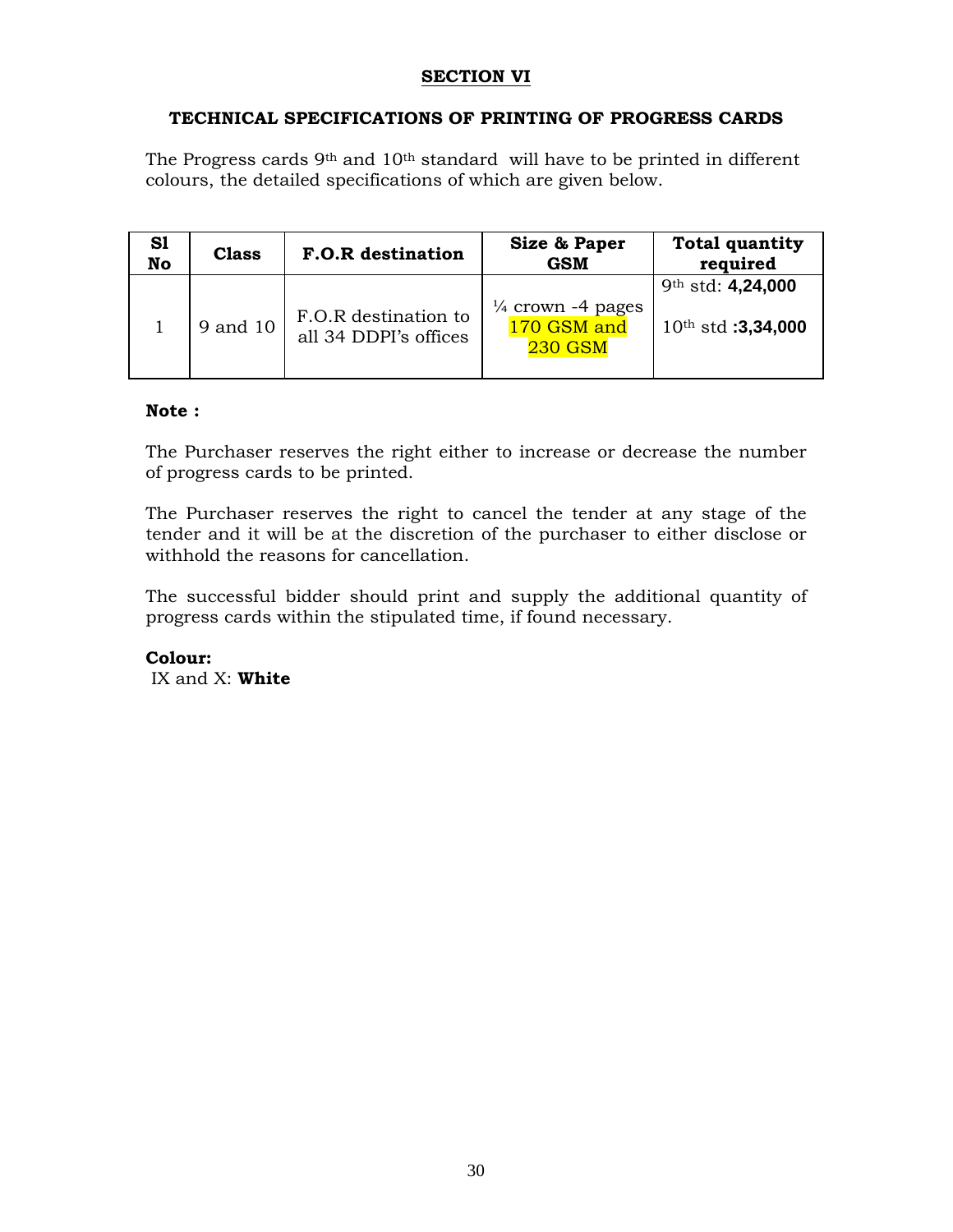## **SECTION - VII THE PROGRESS CARDS WILL HAVE TO BE PRINTED AS PER THE FOLLOWING PARTICULARS AND WILL HAVE TO BE SUPPLIED ON F.O.R. DESTINATION TO ALL THE 34 Districts IN THE STATE.**

|  |  |  | Encl : List is enclosed separately. (See Annexure-I) |
|--|--|--|------------------------------------------------------|
|--|--|--|------------------------------------------------------|

|        |                          | Class wise Enrolment -<br><b>Education Department</b> |              |  |
|--------|--------------------------|-------------------------------------------------------|--------------|--|
| SI.No. | <b>District</b>          | Class 9                                               | Class 10     |  |
|        |                          | <b>Total</b>                                          | <b>Total</b> |  |
| 1      | <b>BAGALKOT</b>          | 20,436                                                | 14,439       |  |
| 2      | <b>BANGALORE RURAL</b>   | 6,449                                                 | 5,545        |  |
| 3      | <b>BANGALORE U NORTH</b> | 7,658                                                 | 5,684        |  |
| 4      | <b>BANGALORE U SOUTH</b> | 10,531                                                | 7,834        |  |
| 5      | <b>BELGAUM</b>           | 13,709                                                | 9,870        |  |
| 6      | <b>BELGAUM CHIKKODI</b>  | 21,595                                                | 15,479       |  |
| 7      | <b>BELLARY</b>           | 26,091                                                | 16,885       |  |
| 8      | <b>BIDAR</b>             | 14,688                                                | 10,385       |  |
| 9      | <b>BIJAPUR</b>           | 17,939                                                | 10,042       |  |
| 10     | CHAMARAJANAGARA          | 7,552                                                 | 6,396        |  |
| 11     | <b>CHIKKABALLAPURA</b>   | 9,411                                                 | 9,199        |  |
| 12     | <b>CHIKKAMANGALORE</b>   | 6,961                                                 | 7,056        |  |
| 13     | <b>CHITRADURGA</b>       | 9,335                                                 | 7,712        |  |
| 14     | DAKSHINA KANNADA         | 12,465                                                | 11,316       |  |
| 15     | DAVANAGERE               | 13,174                                                | 11,213       |  |
| 16     | <b>DHARWAD</b>           | 13,265                                                | 8,153        |  |
| 17     | <b>GADAG</b>             | 8,794                                                 | 6,507        |  |
| 18     | <b>GULBARGA</b>          | 26,854                                                | 18,497       |  |
| 19     | <b>HASSAN</b>            | 10,977                                                | 11,866       |  |
| 20     | <b>HAVERI</b>            | 13,701                                                | 9,265        |  |
| 21     | <b>KODAGU</b>            | 2,964                                                 | 2,685        |  |
| 22     | <b>KOLAR</b>             | 11,073                                                | 10,272       |  |
| 23     | <b>KOPPAL</b>            | 18,995                                                | 13,790       |  |
| 24     | MANDYA                   | 11,706                                                | 12,091       |  |
| 25     | <b>MYSORE</b>            | 21,274                                                | 19,510       |  |
| 26     | <b>RAICHUR</b>           | 22,675                                                | 15,229       |  |
| 27     | RAMANAGARA               | 6,135                                                 | 5,756        |  |
| 28     | <b>SHIMOGA</b>           | 12,616                                                | 11,785       |  |
| 29     | <b>TUMKUR</b>            | 7,922                                                 | 7,873        |  |
| 30     | <b>TUMKUR MADHUGIRI</b>  | 6,645                                                 | 6,084        |  |
| 31     | <b>UDUPI</b>             | 7,064                                                 | 7,143        |  |
| 32     | UTTARA KANNADA           | 3,049                                                 | 2,973        |  |
| 33     | UTTARA KANNADA SIRSI     | 6,101                                                 | 5,407        |  |
| 34     | YADAGIRI                 | 14,006                                                | 9,712        |  |
|        | <b>Total</b>             | 4,23,810                                              | 3,33,653     |  |

#### **ANNEXURE-01**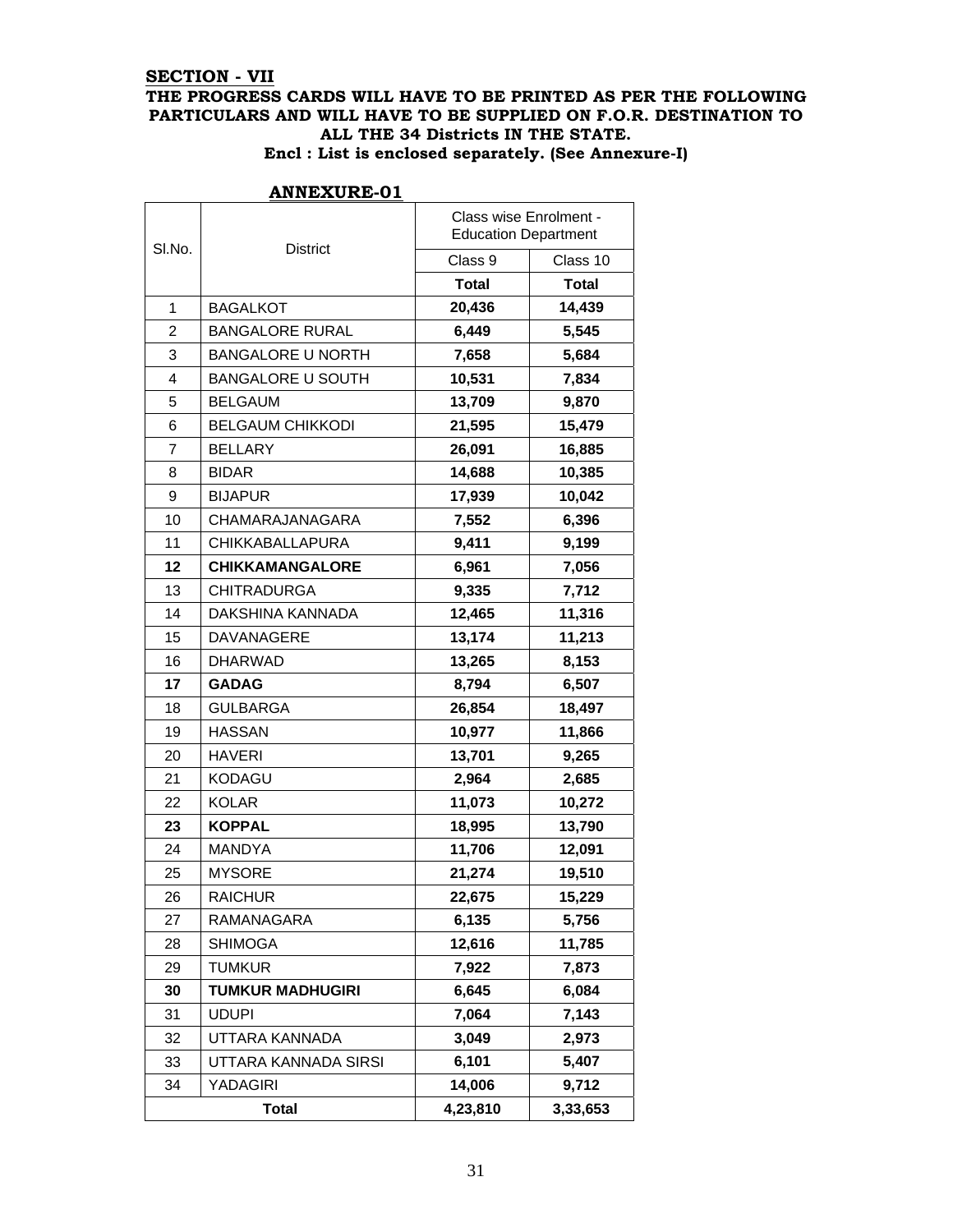## **NOTE :**

The purchaser reserves the right to either increase or decrease the no. of progress cards to be printed or supplied on F.O.R. destination to any of the 34 Districts.

The purchaser reserves the right to either increase or decrease the no. of progress cards to be printed in any media or for any particular class.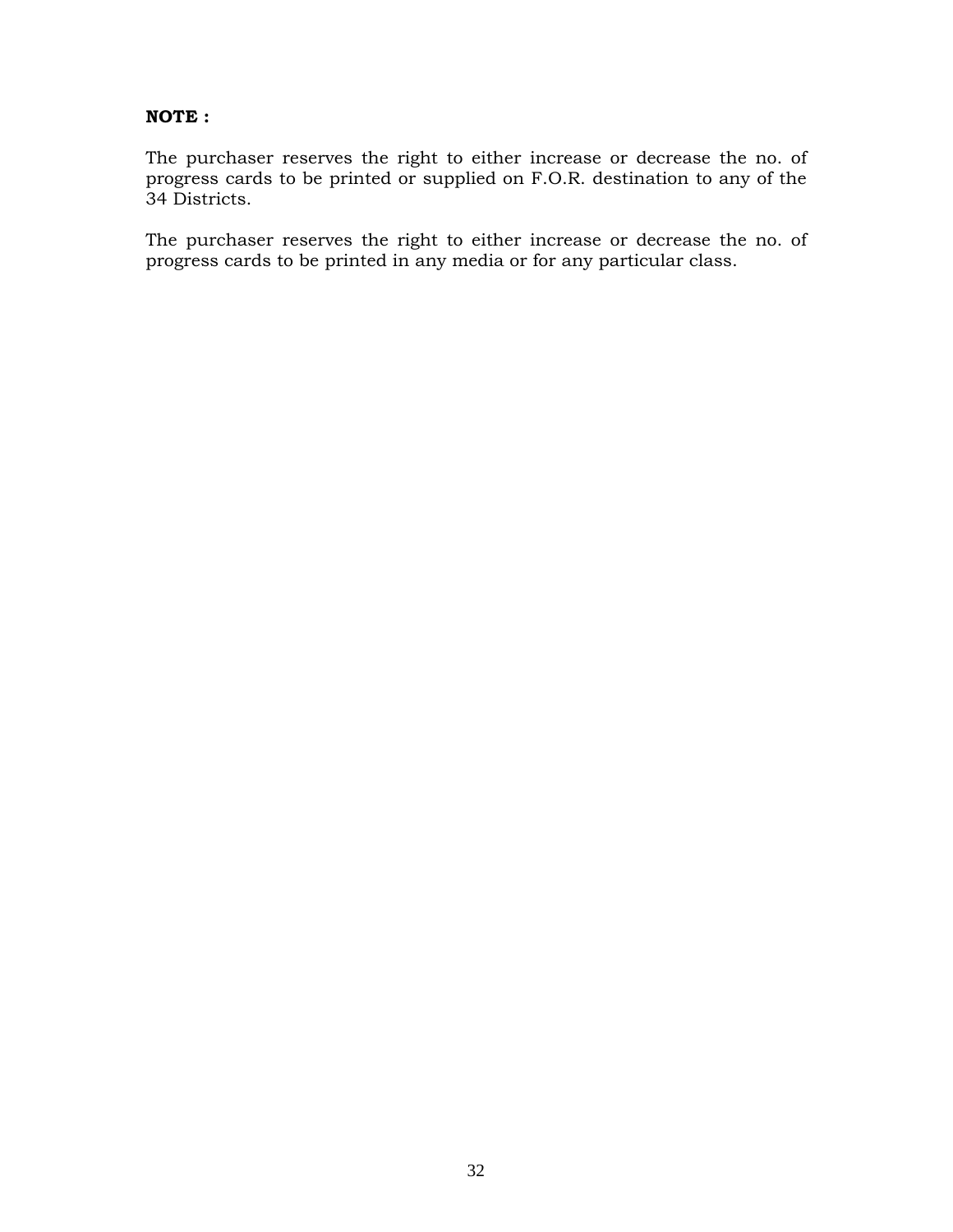### **TABLE-I**

#### **Bid FORM**

Date:

Ref No:

The Managing Director Karnataka Text Book Society No. 4, DSERT Building, 100 Feet Ring Road, Hosakerehalli, Banashankari 3rd Stage, Bangalore – 85

Sir/Madam,

Having examined the Bidding Documents including Addenda/Corrigendum issued in the webportal, we, the undersigned, offer to print the progress cards & supply them on F.O.R destination to all the 34 Districts in State for which necessary Bid security amounting to Rupees 50,000(fifty thousand) in case of at the prescribed rate is credited to the account of centre for e-portal

## **Conditions :-**

1. We undertake, if our Bid is accepted, to print the progress cards & supply on F.O.R. destination to 34 Districts in the State in accordance with the terms and conditions in the Bidding document.

2. If our bid is accepted we will obtain the guarantee of a bank in a sum equivalent to 7.5 % of the Total Contract Price for the due performance of the Contract, in the form prescribed by the purchaser.

3. We agree to abide by this bid for a period of 120 days after the date fixed for bid opening of Second Envelope under Clause 19 of the Instruction to Bidders and shall remain binding upon us and may be accepted at any time before the expiration of that period.

4. We understand that in competing for (and if the award is made to us, in executing the above contract,) we will strictly observe the laws against fraud and corruption in force in India namely Prevention of Corruption Act 1988 ".

We understand that you are not bound to accept the lowest or any bid you may receive.

We confirm that we comply with the eligibility requirements as per ITT Clause-1 of the Tender document.

Dated this day of 2015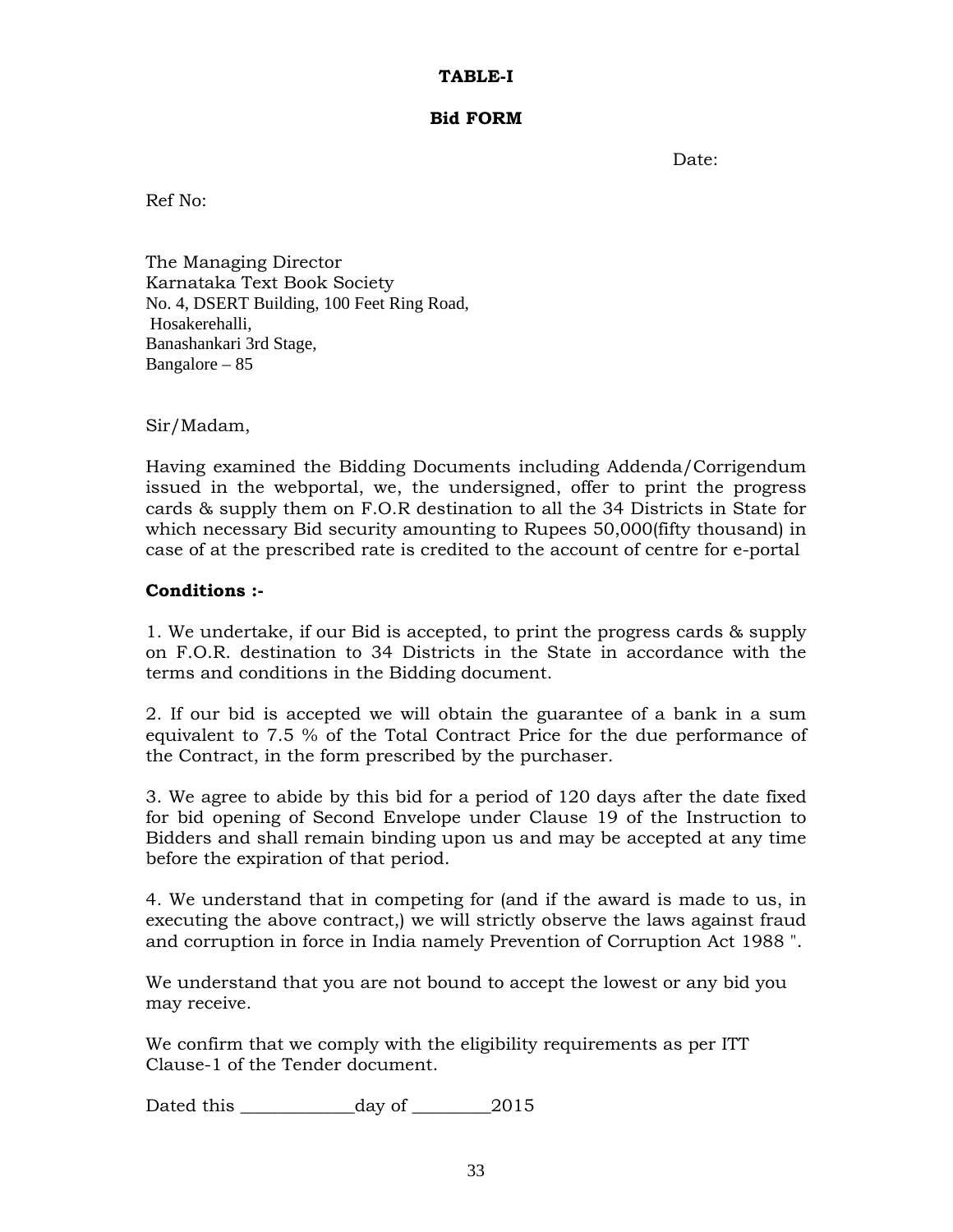Signature: \_\_\_\_\_\_\_\_\_\_\_\_\_\_\_\_\_

(in the Capacity of):\_\_\_\_\_\_\_\_\_\_

Duly Authorized to sign bid for and on behalf of

Place : \_\_\_\_\_\_\_\_\_\_\_\_\_\_\_\_\_\_\_\_\_\_\_\_\_\_\_\_\_\_\_\_\_\_\_\_\_\_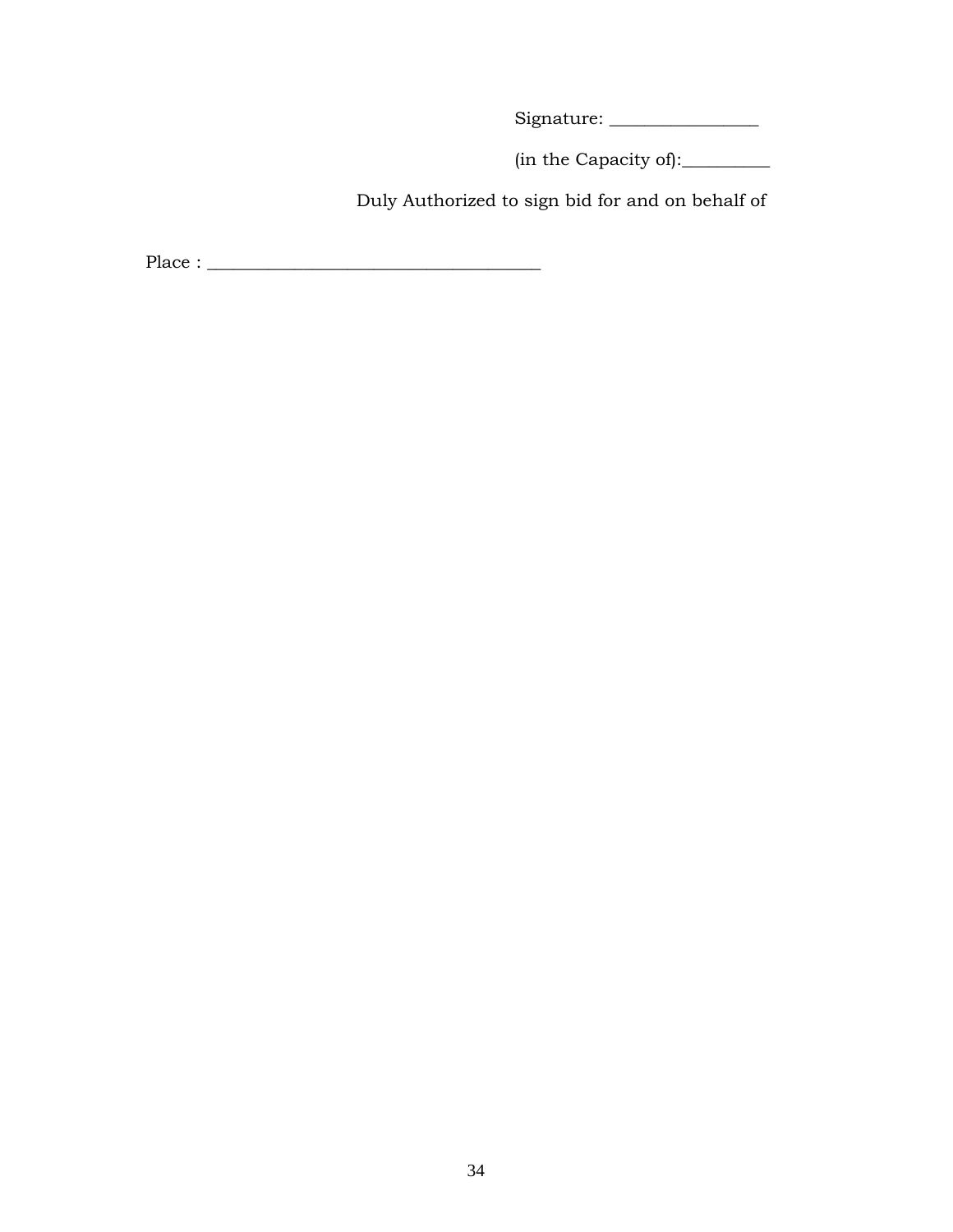### **TABLE-II**

#### **EARNEST MONEY DEPOSIT BANK GUARANTEE FORM**

(Bank Guarantee to be furnished on Rs 100/- stamp paper)

The Managing Director Karnataka Text Book Society No. 4, DSERT Building, 100 Feet Ring Road, Hosakerehalli, Banashankari 3rd Stage, Bangalore – 85

Sir,

Whereas....................................................................(hereinafter called "the Bidder") has submitted its bid dated................2015 for printing & F.O.R. destination of Progress cards to 34 Districts in the State of Karnataka . (hereinafter called the "Bid") KNOW ALL MEN by these presents that WE…………. of..........................................................having our registered office At ………………….. .......................................(hereinafter called the Bank") are bound unto…………………. .........................(hereinafter called "the purchaser") in the sum of ...................... for which payment well and truly to be made to the said Purchaser , the Bank binds itself, its successors and assigns by these presents. Sealed, with the Common Seal of the said Bank this ....... day of ............. 2015.

THE CONDITIONS of this obligation are:

If the Bidder withdraws its Bid during the period of bid validity specified by the Bidder on the Bid Form; or

If the Bidder, having been notified of the acceptance of its bid by the Purchaser during the period of bid validity:

(a)Fails or refuses to execute the Contract Form if required; or

(b)Fails or refuses to furnish the Performance Security, in accordance with the Instruction to Bidders.

We undertake to pay the Purchaser up to the above amount upon receipt of its first written demand, without the Purchaser having to substantiate its demand, provided that its demand the purchaser will note that the amount claimed by it is due it owing to the occurrence of one or both of the two conditions, specifying the occurred condition or conditions.

The guarantee will remain in force up to and including 45 days after the period of the bid validity, and any demand in respect thereof should reach the Bank not later than the above date.

| Place:    |                                                   |
|-----------|---------------------------------------------------|
| Date:     | (Signature of the authorized officer of the Bank) |
| Address : |                                                   |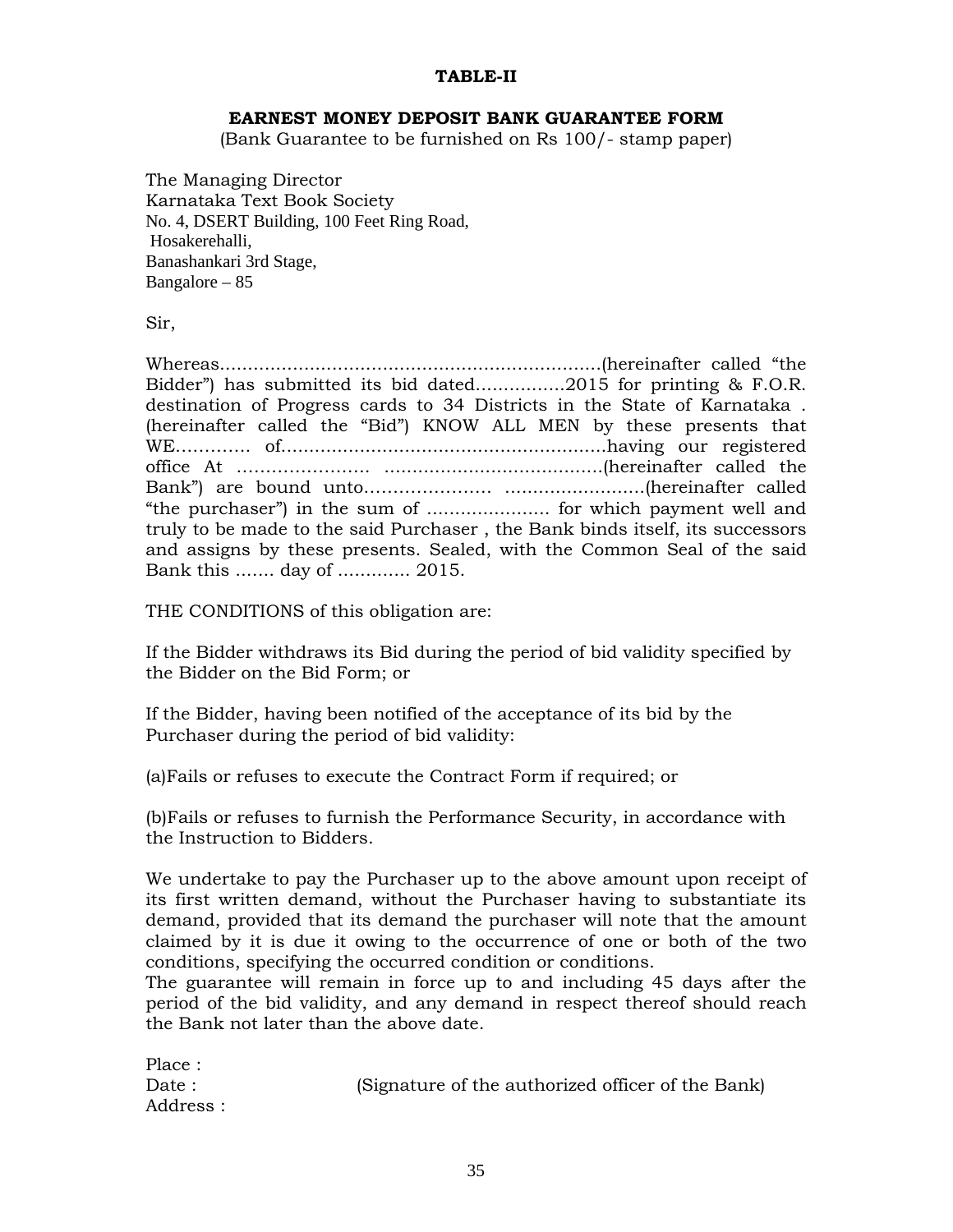#### **TABLE-III**

#### **PERFORMANCE SECURITY FORM**

#### **(Bank guarantee to be executed on Rs. 500 Stamp paper)**

To

The Managing Director Karnataka Text Book Society No. 4, DSERT Building, 100 Feet Ring Road, Hosakerehalli, Banashankari 3rd Stage, Bangalore – 85

Sir

**WHEREAS**...............................................(Name of the Contractor) hereinafter called "the Contractor" has undertaken, in pursuance of Contract No...........dated............to print & supply of Progress cards to 34 Districts in Karnataka, and related services hereinafter called "the Contract".

**AND WHEREAS** it has been stipulated by you in the said Contract that the Contractor shall furnish you with a Bank Guarantee equivalent to 7.5% of the total amount of the contract by a Nationalised Bank for the sum specified therein as security for compliance with the Contractors performance obligations in accordance with the Contract.

**AND WHEREAS** we have agreed to give the Contractor a Guarantee:

**THEREFORE WE** hereby affirm that we are Guarantor and responsible to you, on behalf of the Contractor, up to a total of .....................................................................(Amount of the Guarantee in Words and Figures) and we undertake to pay you, upon your first written demand declaring the Contractor to be in default under the Contract and without cavil or argument , any sum or sums within the limit of ..............................(Amount of Guarantee) as aforesaid, without your needing to prove or show grounds or reasons for your demand for the sum specified therein.

This guarantee is valid until the ...................day of.....................

 Authorised signatory's Signature and Seal of Guarantors Bank ........................................... ........................................... Date................................ Address...............................

.............................................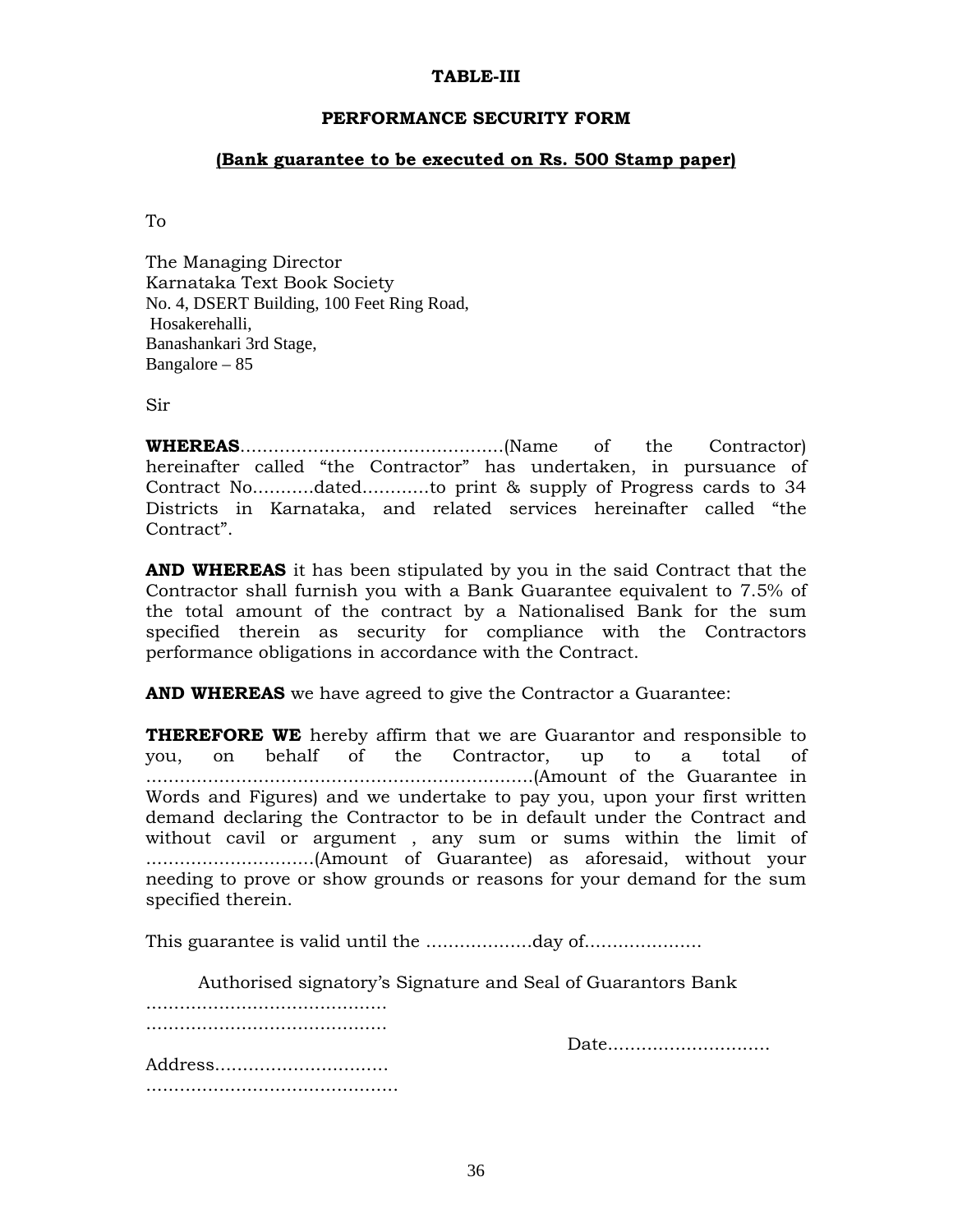## **TABLE-III (A)**

### **CONTRACT FORM**

**THIS AGREEMENT** made the ............ day of ...............................20..... Between ................................. (Name of purchaser) of ......... (Country of Purchaser) (hereinafter called "the Purchaser") of the one part and ............................ (Name of the Supplier) of ............................ (City and Country of Supplier) (hereinafter called "the Supplier") of the other part : **WHEREAS** the Purchaser is desirous that certain Goods and ancillary services viz.......................................................... (Brief Description of Goods and Services) and has accepted a tender by the Supplier for the supply of those goods and services in the sum of ........................................ (Contract Price in Words and Figures) (hereinafter called "the Contract Price").

## **NOW THIS AGREEMENT WITNESSETH AS FOLLOWS:**

In this Agreement words and expressions shall have the same meanings as are respectively assigned to them in the Conditions of Contract referred to.

The following documents shall be deemed to form and be read and construed as part of this Agreement, viz:

the Tender Form and the Price Schedule submitted by the Bidder; the Schedule of Requirements: the Technical Specifications; the General Conditions of Contract; the Special Condition of Contract; and the Purchaser's Notification of Award.

In consideration of the payments to be made by the Purchaser to the Supplier as hereinafter mentioned, the Supplier hereby covenants with the Purchaser to provide the goods and services and to remedy defects therein conformity in all respects with the provisions of the Contract.

The Purchasers hereby covenants to pay the Supplier in consideration of the provision of the goods and services and the remedying of defects therein, the Contract Price or such other sum as may become payable under the provisions of the Contract at the times and in the manner prescribed by the Contract.

Brief particulars of the goods and services which shall be supplied /provided by the Supplier are as under: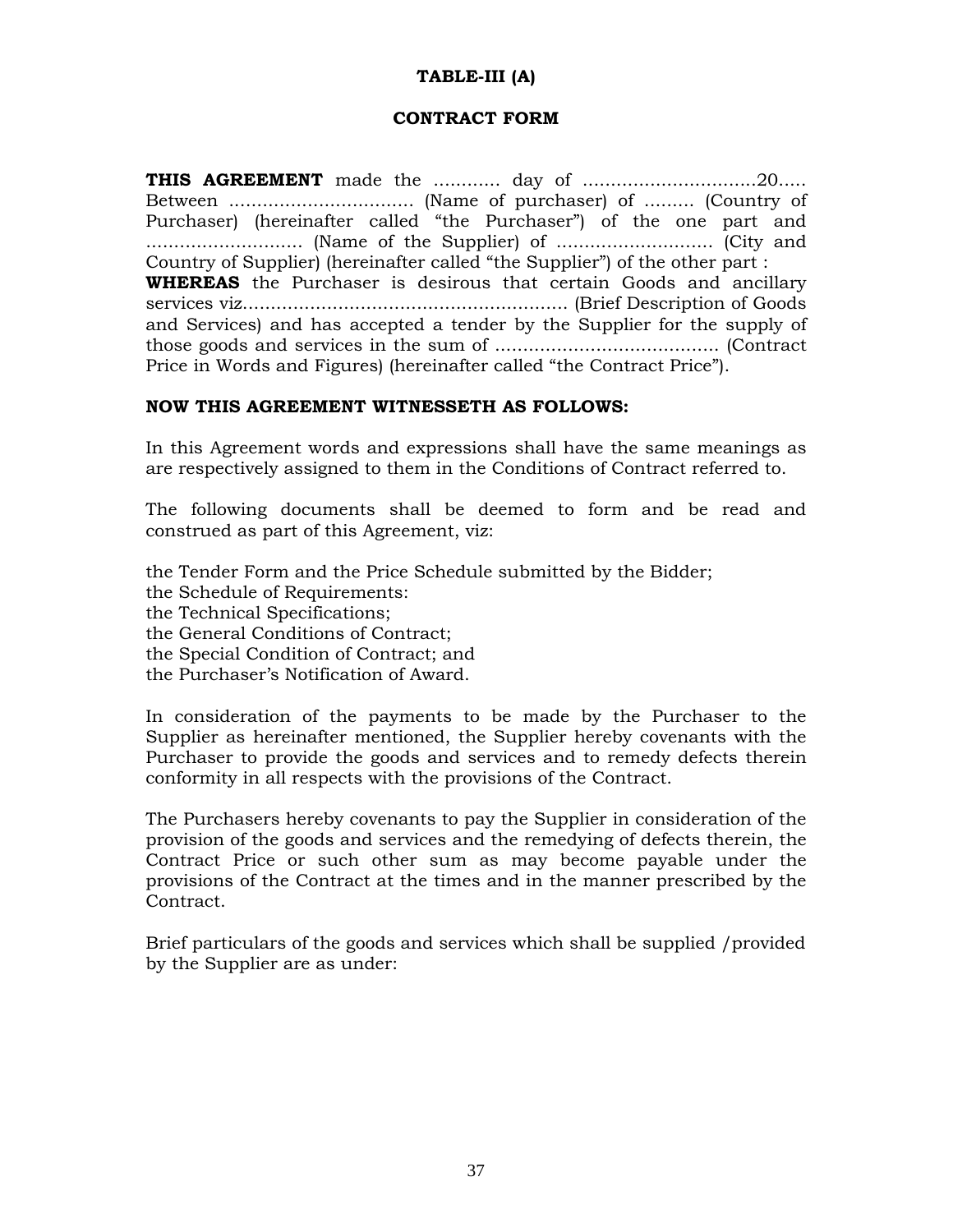| <b>S1.</b> | <b>Brief Description of</b> | <b>Quantity to be</b> | <b>Unit Price</b> | <b>Total</b> | <b>Delivery</b> |
|------------|-----------------------------|-----------------------|-------------------|--------------|-----------------|
| No         | <b>Goods and Services</b>   | supplied              |                   | <b>Price</b> | <b>Terms</b>    |
|            |                             |                       |                   |              |                 |

### **TOTAL VALUE :**

#### **DELIVERY SCHEDULE:**

**IN WITNESS** whereof the parties hereto have caused this Agreement to be executed in accordance with their respective laws the day and the year first above written.

Signed, Sealed and Delivered by the

Signed, Sealed and Delivered by the

said ............................................................ (For the Supplier)

in the presence of ......................................................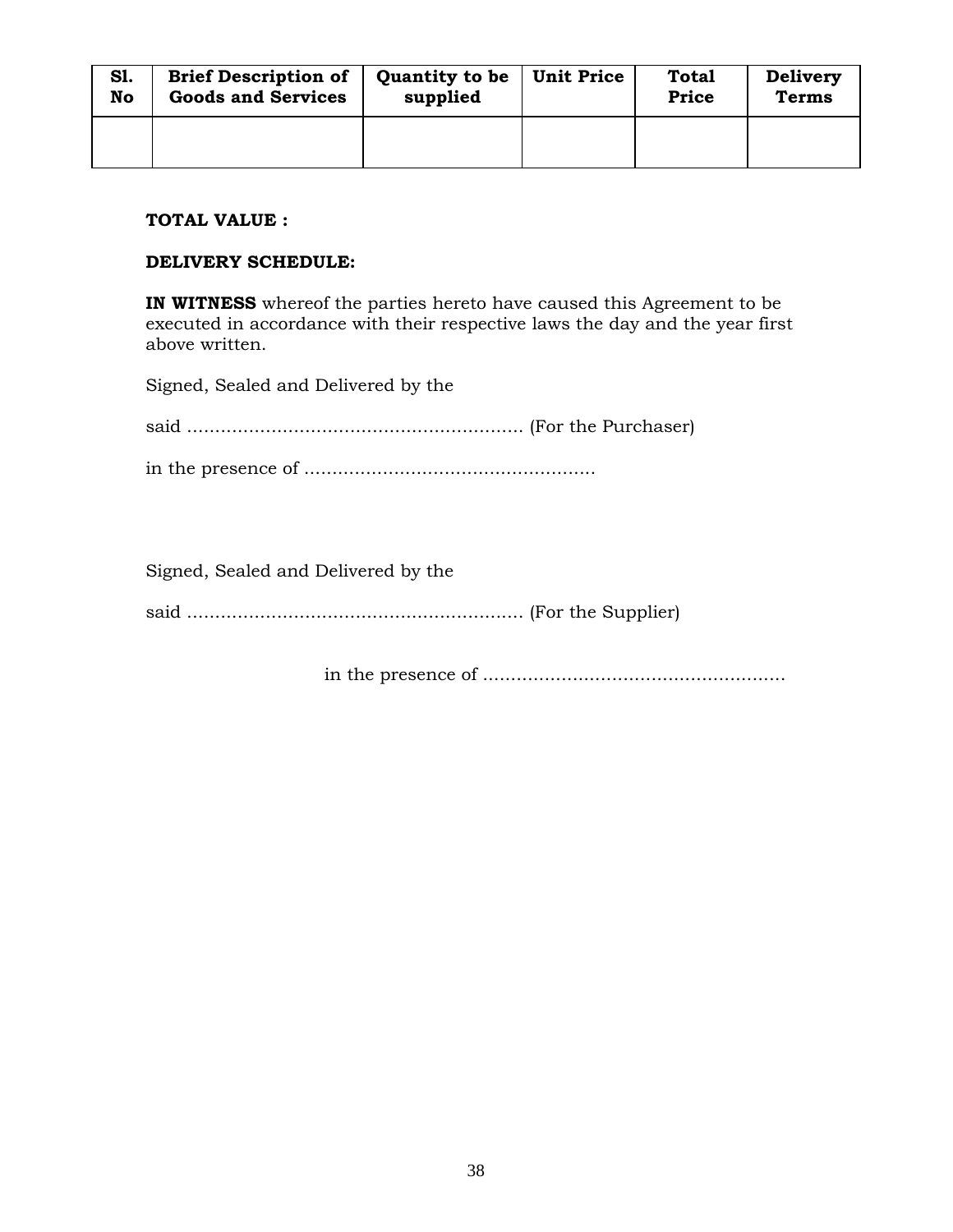### **TABLE-IV**

#### **STATEMENT OF PAST PERFORMANCE**

## **(Proforma for performance statement (for a period of last three years from (2012-13, 2013-14 & 2014-15) relating to printing / publication work**

Name of the Firm  $\Box$ 

| Name of the<br>organisation<br>& address to<br>which service<br>was provided | Contract No.<br>& date of the<br>agreement for<br>said<br>organisation | contract<br>of the<br>Description | Contract<br>៩<br>Value<br>Total | [Mentioned<br>date)<br>contract<br>the<br>ន<br>Period | If there is<br>delay, in<br>performance<br>reasons for<br>the same | <b>Has the</b><br>work<br>entrusted<br>completed<br>satisfactorily<br>(Attach<br>certificate<br>From an<br>Officer who<br>entrusted<br>the work) |
|------------------------------------------------------------------------------|------------------------------------------------------------------------|-----------------------------------|---------------------------------|-------------------------------------------------------|--------------------------------------------------------------------|--------------------------------------------------------------------------------------------------------------------------------------------------|
|                                                                              | $\overline{2}$                                                         | 3                                 | 4                               | 5                                                     | 6                                                                  | $\overline{7}$                                                                                                                                   |
|                                                                              |                                                                        |                                   |                                 |                                                       |                                                                    |                                                                                                                                                  |
|                                                                              |                                                                        |                                   |                                 |                                                       |                                                                    |                                                                                                                                                  |

Signature and seal of the Bidder / Authorised Representative

Place : Date :

\_\_\_\_\_\_\_\_\_\_\_\_\_\_\_\_\_\_\_\_\_\_\_\_\_\_\_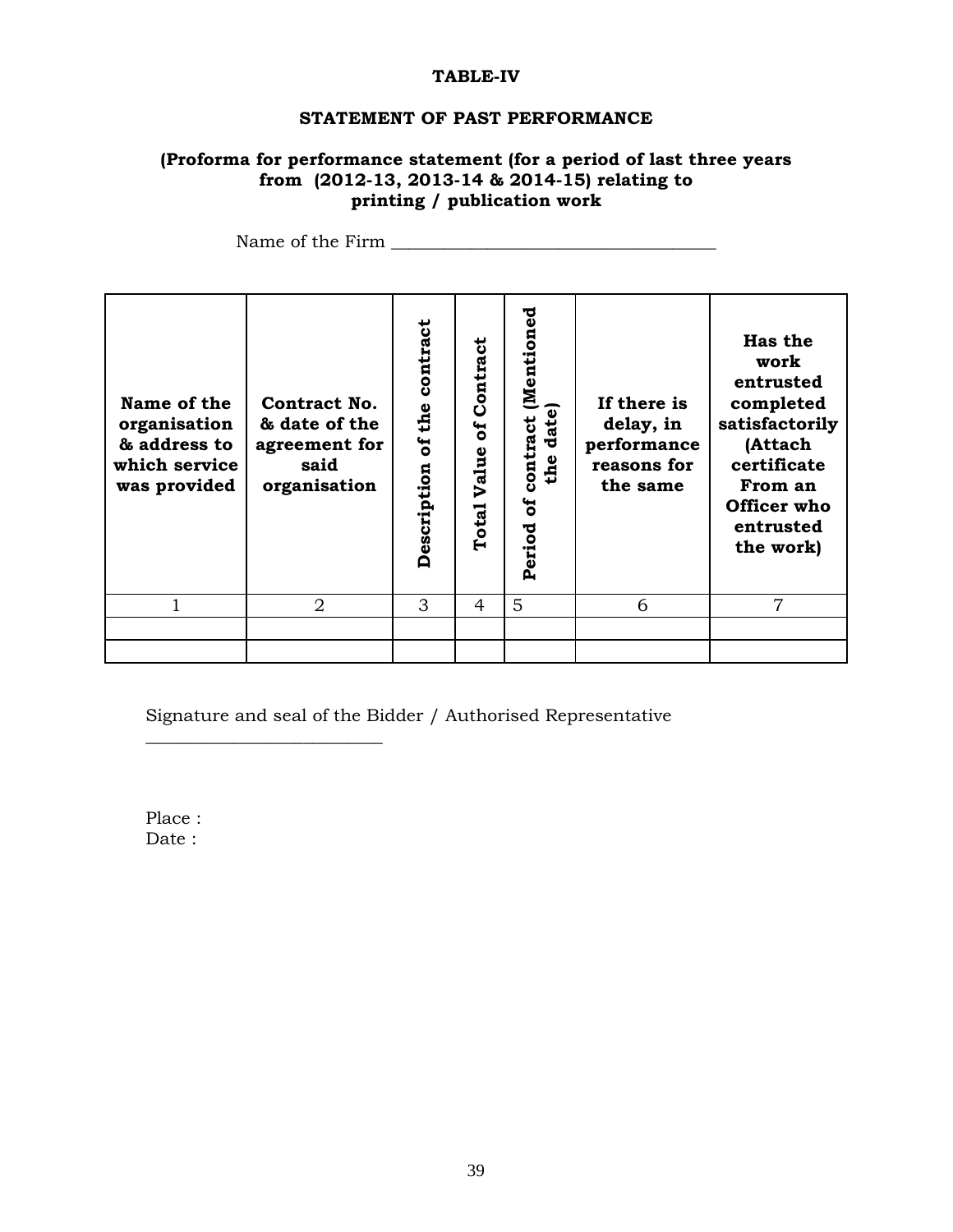#### **TABLE-V**

#### **IMPLEMENTATION SCHEDULE**

To

The Managing Director Karnataka Text Book Society No. 4, DSERT Building, 100 Feet Ring Road, Hosakerehalli, Banashankari 3rd Stage, Bangalore – 85

Sir,

We M/s....................................................... (Name of the bidder) here in after called " the Contractor " have furnished the bid for printing & F.O.R. destination of Progress cards to respective Districts Offices in the state of Karnataka do here by agree to the implementation schedule of the said project failing which the Managing Director, Karnataka Text Book Society will have discretion to either reject or cancel the contract agreement.

Yours faithfully,

**Place: Date:** 

 **Signature of Printer / Publisher Seal : Seal :**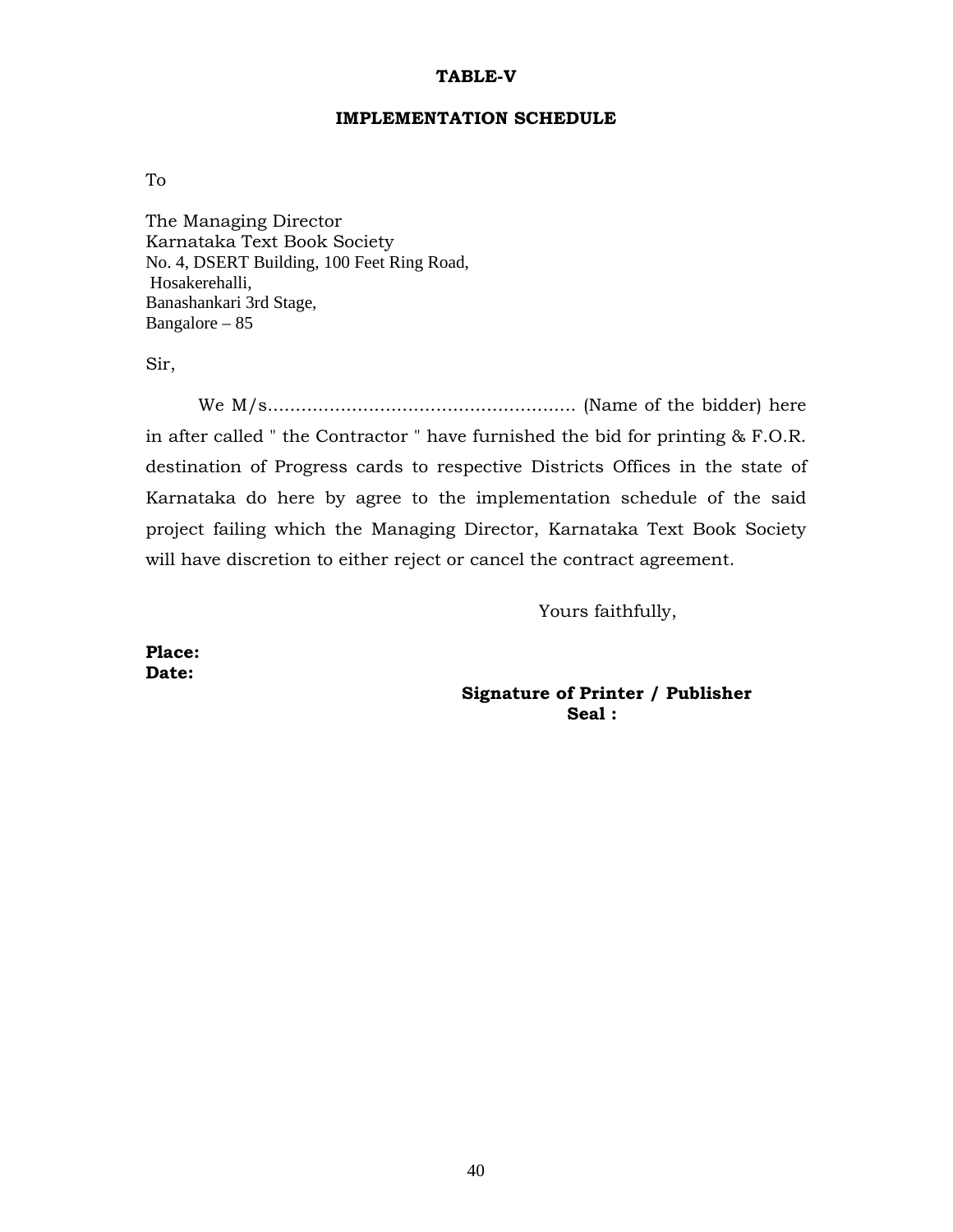#### **TABLE-VI**

#### **UNDERTAKING**

To

#### **The Managing Director**

Karnataka Text Book Society No. 4, DSERT Building, 100 Feet Ring Road, Hosakerehalli, Banashankari 3rd Stage, **Bangalore – 85** 

Sir,

We M/s....................................................... (Name of the bidder) here in after called " the Contractor " do hereby affirm and undertake to abide by all the terms, conditions and specifications given in the bidding document while performing the contractual obligations relating to printing & F.O.R. destination of Progress cards to 34 Districts in Karnataka State within stipulated time.

Yours faithfully,

Date: Seal :

Place: Signature of the Printer / Publisher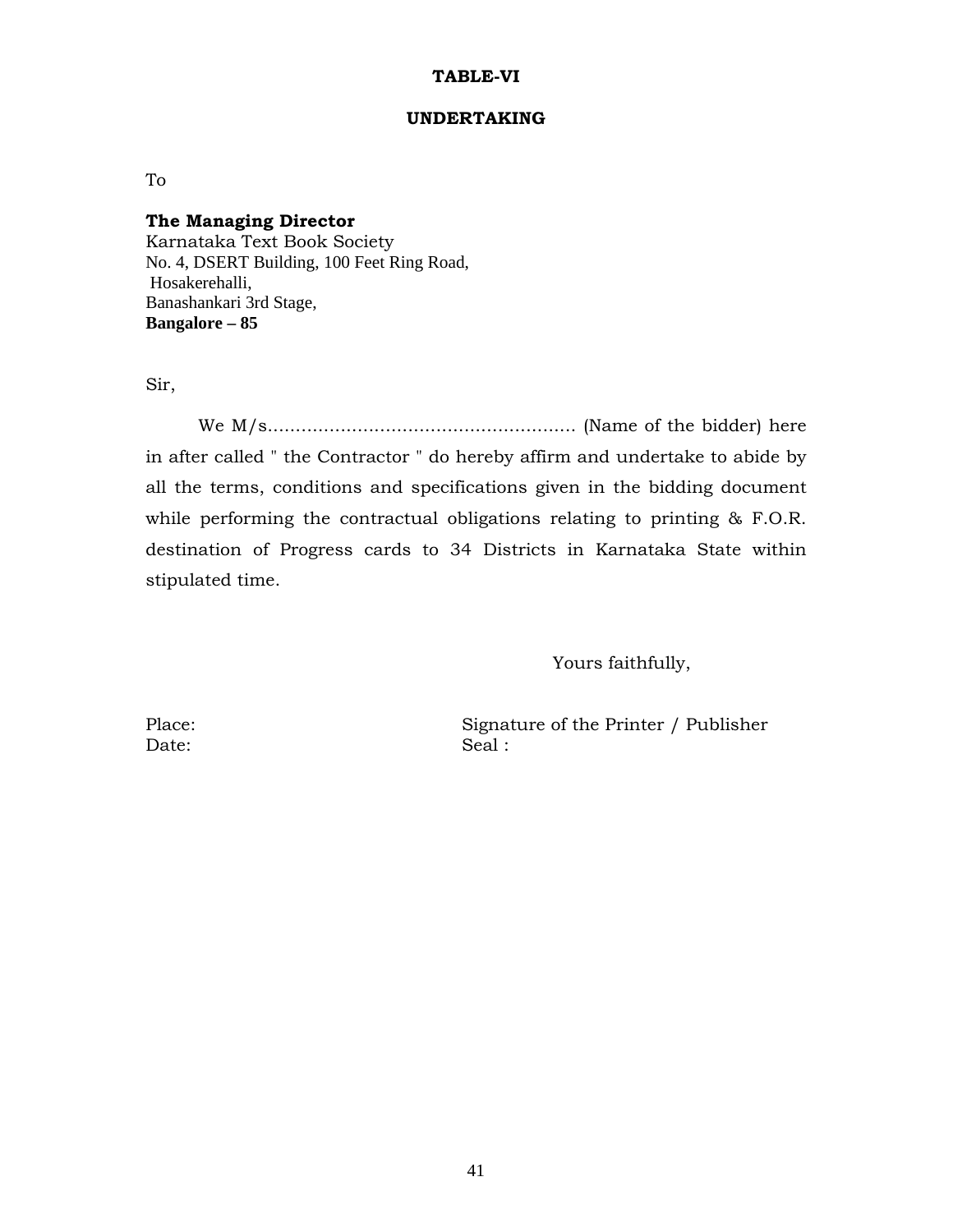## **TABLE VII**

## **PARTICULARS OF PRINTERS / PUBLISHERS TO BE SUBMITTED IN THE FIRST ENVELOP (TECHNICAL BID)**

| 1.             | Name of Printer / Publisher                                                                                                                  |                    |
|----------------|----------------------------------------------------------------------------------------------------------------------------------------------|--------------------|
| 2.             | Year of starting the organisation &<br>registration number (photo copy of<br>registration certificate to be enclosed)                        |                    |
| 3              | Address of the printer / publisher<br>(along with phone no. $&$ pin code)                                                                    |                    |
| 4.             | Status of Printer / Publisher                                                                                                                | Own<br>Partnership |
| $\overline{5}$ | a) C.S.T. / K.S.T. No. b) Permanent PAN<br>No. of Income Tax Dept. (Photocopy of<br>I.T. returns for the last three years to be<br>enclosed) |                    |
| 6              | Audit reports for the last 3 years (<br>Certified copy of Chartered Accountant'<br>report in P & L account to be enclosed)                   |                    |
| $\overline{7}$ | Particulars of Sales Tax returns for the<br>last 3 years (photo copy of returns to be<br>enclosed)                                           |                    |
| 8              | Experience of Printer / Publisher<br>relating to printing work (supporting<br>certificates to be enclosed)                                   |                    |
| 9              | Particulars of E.M.D.<br>Name of the Bank D.D. No. & Date /<br>Bank Guarantee No. & date<br>Amount                                           |                    |
| 10             | Particulars of Physical Infrastructure<br>available in the organisation relating to<br>printing work.                                        |                    |
| 11             | Remarks                                                                                                                                      |                    |

Date: Seal :

Place: Signature of the Printer / Publisher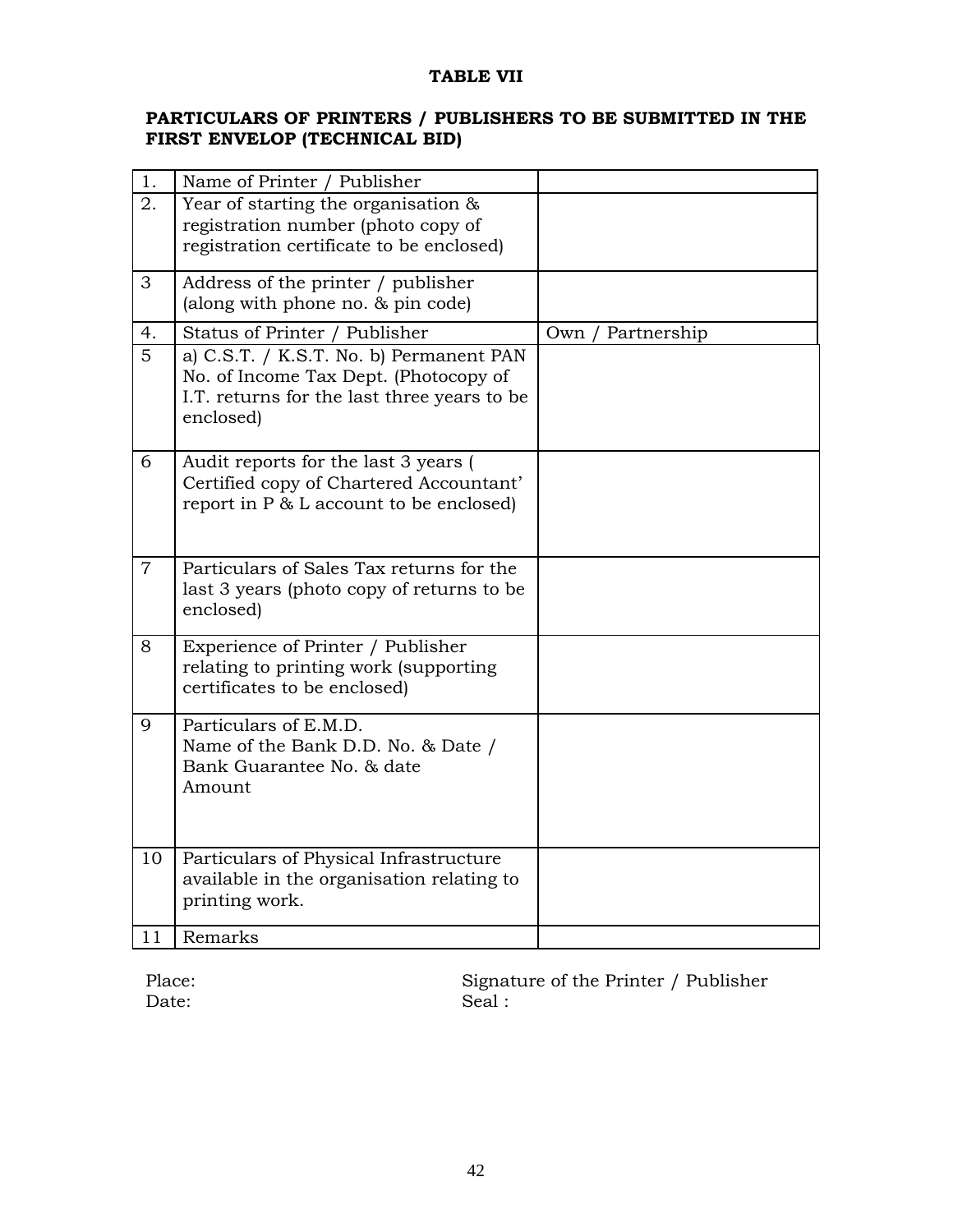# **TABLE VIII**

# **CHECK LIST OF DOCUMENTS TO BE SUBMITTED IN FIRST ENVELOPE. (Technical Bid)**

| S1             | Description                                                                                                                                                                                                | Whether the<br>Document is | Page No<br>From and To |
|----------------|------------------------------------------------------------------------------------------------------------------------------------------------------------------------------------------------------------|----------------------------|------------------------|
| no             |                                                                                                                                                                                                            | enclosed or not            |                        |
| $\mathbf{1}$   | Bid FORM AS PER TABLE-I                                                                                                                                                                                    | YES/NO                     |                        |
| $\overline{2}$ | EARNEST<br>MONEY<br>DEPOSIT<br>BANK<br><b>GUARANTEE FORM AS PER TABLE-II</b>                                                                                                                               | YES/NO                     |                        |
| 3              | PERFORMANCE SECURITY FORM AS PER<br>TABLE-III                                                                                                                                                              | YES/NO                     |                        |
| 4              | CONTRACT FORM AS PER TABLE-III (A)                                                                                                                                                                         | YES/NO                     |                        |
| $5^{\circ}$    | STATEMENT OF PAST PERFORMANCE AS<br>PER TABLE-IV                                                                                                                                                           | YES/NO                     |                        |
| 6              | IMPLEMENTATION SCHEDULE AS PER<br>TABLE-V                                                                                                                                                                  | YES/NO                     |                        |
| $\overline{7}$ | UNDERTAKING AS PER TABLE-VI                                                                                                                                                                                | YES/NO                     |                        |
| 8              | PARTICULARS<br>OF<br><b>PRINTERS</b><br>PUBLISHERS TO BE SUBMITTED IN THE<br>FIRST ENVELOP (TECHNICAL BID) AS<br>PER TABLE VII                                                                             | YES/NO                     |                        |
| 9              | CHECK LIST OF DOCUMENTS TO BE<br>SUBMITTED<br>IN<br>FIRST<br>ENVELOPE.<br>(Technical Bid) AS PER TABLE VIII                                                                                                | YES/NO                     |                        |
| 10             | (PARTICULARS TO BE SUBMITTED IN<br>THE COMMERCIAL BID /<br><b>SECOND</b><br>COVER) AS PER TABLE -IX                                                                                                        | YES/NO                     |                        |
| 11             | SHOWING<br>ATTESTED COPIES<br>THE<br>LEGAL<br>STATUS,<br>PLACE<br>OF<br>REGISTRATION AND PRINCIPAL PLACE<br>OF BUSINESS OF THE FIRM                                                                        | YES/NO                     |                        |
| 12             | ATTESTED<br><b>COPIES</b><br><b>DOCUMENTS</b><br>OF<br>SHOWING THAT THE FIRM HAD AN<br>AVERAGE FINANCIAL TURNOVER OF Rs.<br>10/- lakhs PER YEAR DURING THE LAST<br>3 YEARS i.e. 2012-13, 2013-14 & 2014-15 | YES/NO                     |                        |
| 13             | <b>ATTESTED</b><br><b>COPIES</b><br>OF<br>TAX<br><b>SALE</b><br><b>REGISTRATION</b><br><b>AND</b><br><b>SALES</b><br><b>TAX</b><br>RETURNS FILLED IN THE LAST 3 YEARS<br>i.e. 2012-13, 2013-14 & 2014-15   | YES/NO                     |                        |
| 14             | <b>ATTESTED</b><br><b>COPIES</b><br>OF<br>ACKNOWLEDGEDMENT OF INCOME TAX<br>RETURNS FILED IN THE LAST 3 YEARS<br>i.e. 2012-13, 2013-14 & 2014-15                                                           | YES/NO                     |                        |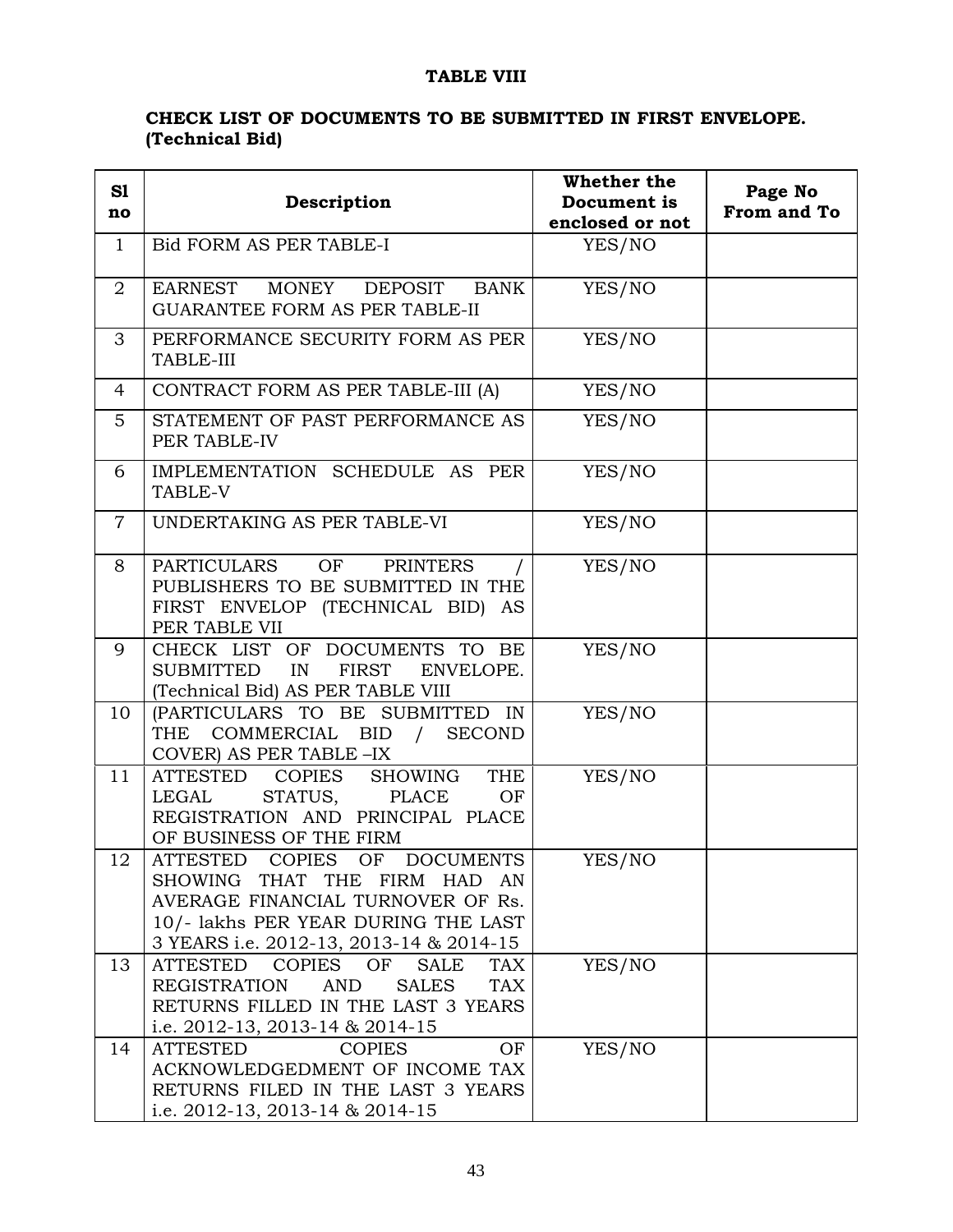| 15 | ATTESTED COPIES OF AUDITED<br>FINANCIAL STATEMENTS FOR LAST 3<br>YEARS i.e. 2012-13, 2013-14 & 2014-15                   | YES/NO |  |
|----|--------------------------------------------------------------------------------------------------------------------------|--------|--|
| 16 | ATTESTED COPIES OF RECOGNITION<br>FROM STATE GOVT. / CENTRAL GOVT.                                                       | YES/NO |  |
| 17 | SAMPLE PAPER TO BE USED FOR THE<br>PRINTING OF PROGRESS CARDS IN<br>VARIOUS MEDIA. THE BIDDER SHOULD<br>ATTEST THE SAME. | YES/NO |  |

# PLACE: DATE:

# SIGNATURE OF THE BIDDER